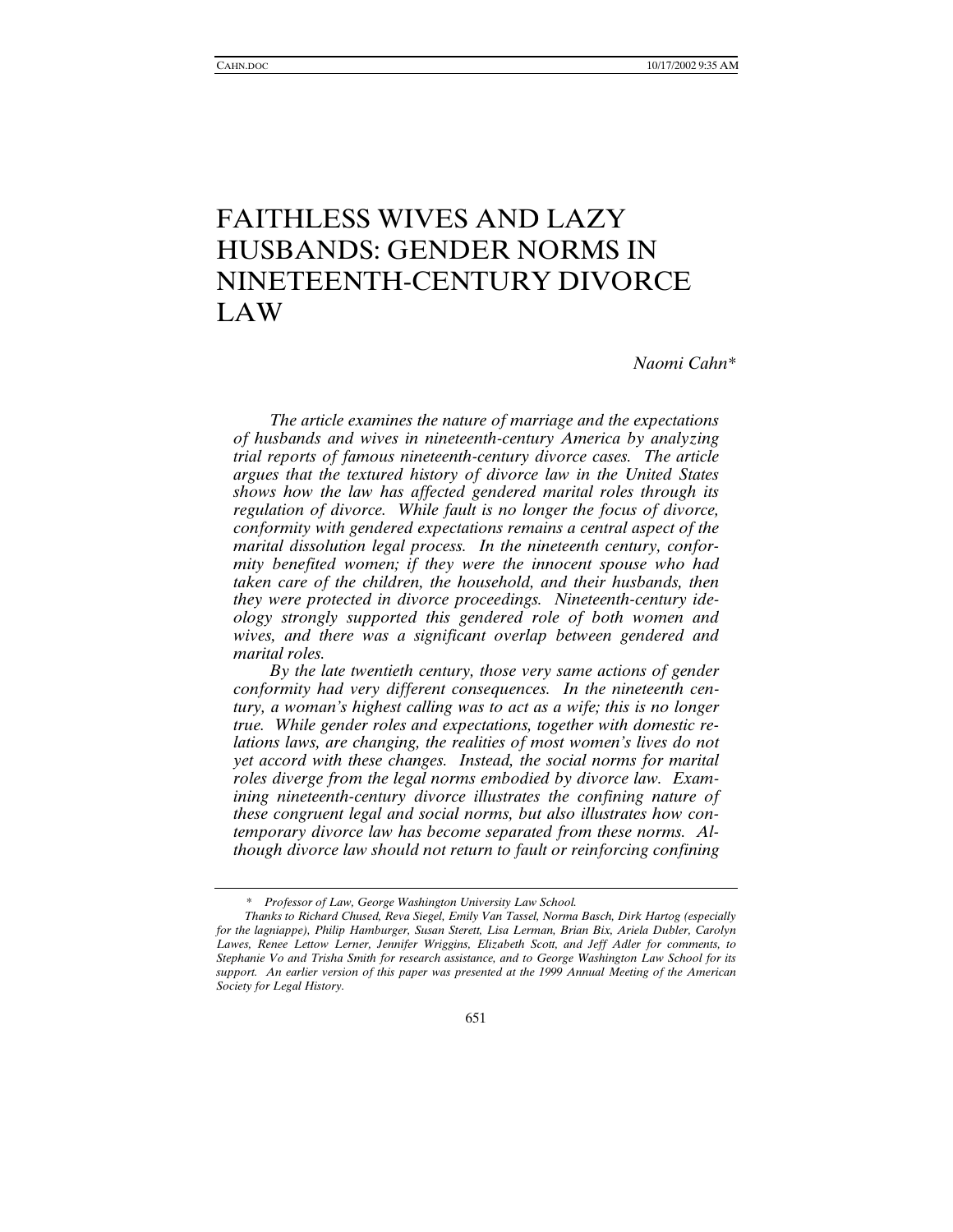*gender roles, it should respect the diverse roles of men and women within marriage. This examination of nineteenth-century divorce shows the relationship between gender roles and domestic relations law, but also shows how social norms and legal norms can reinforce, or conflict, with each other.* 

#### I. INTRODUCTION

For six days in November 1860, Judge Lott of the Brooklyn Supreme Court heard the divorce case brought by Alfred Beardsley against Mary Elizabeth Beardsley.<sup>1</sup> Mr. Beardsley claimed that his wife had committed bigamy<sup>2</sup> by marrying another man while she was still married to him. Mr. Beardsley produced the testimony of Father Malone, the Catholic priest who had performed this presumptive second marriage, as well as Dr. Thomas Mahon, the alleged second husband. The putative second husband told of how he had courted and wed Mrs. Beardsley, believing her, at the time, to be Miss Emma Evaline Seymore; Miss Seymore had represented not only that she was the daughter of a Canadian admiral, but also that she was an heiress.<sup>3</sup> Dr. Mahon, although initially somewhat reluctant to answer, ultimately testified that the marriage had been "consummated more than once."4 In closing, Mr. Beardsley's counsel charged: "I have no fears as to your verdict.... It must be guilty against this faithless wife, this wicked woman, this unnatural mother, this impudent bawd!"<sup>5</sup>

The accusations against Mrs. Beardsley were, in the words of her counsel, "strange."6 Chauncy Shaffer, Mrs. Beardsley's counsel, argued that her husband was profaning her feminine character unjustly.7 On cross-examination, Mr. Shaffer elicited the priest's testimony that the woman whose marriage he had performed "was veiled and wore a dark dress; she raised her veil only once or twice . . . [he did not] remember the color of her eyes or hair."8 Further, Mr. Shaffer alleged, Mrs. Beardsley was the victim of a conspiracy masterminded by her husband that framed her for bigamy.<sup>9</sup> In a final attack on character and credibil-

 <sup>1.</sup> ROBERT M. DEWITT, REPORT OF THE BEARDSLEY DIVORCE CASE (1860) [hereinafter BEARDSLEY].

 <sup>2.</sup> Until 1967, the only ground for divorce in New York was adultery. RODERICK PHILLIPS, PUTTING ASUNDER: A HISTORY OF DIVORCE IN WESTERN SOCIETY 568–69 (1988).

 <sup>3.</sup> BEARDSLEY,*supra* note 1, at 14.

<sup>4</sup>*. Id.* at 16.

<sup>5</sup>*. Id.* at 76.

<sup>6</sup>*. Id.* at 58.

<sup>7</sup>*. Id.* at 66. For a perceptive analysis of the Beardsley case that arrives at somewhat different conclusions, see NORMA BASCH, FRAMING AMERICAN DIVORCE: FROM THE REVOLUTIONARY GENERATION TO THE VICTORIANS 168–72 (1999).

 <sup>8.</sup> BEARDSLEY,*supra* note 1, at 14.

 <sup>9.</sup> Although the concept of a conspiracy against one's client was an oft-repeated charge, there is tantalizing support for the accusations that Mr. Beardsley had manufactured the charges against his wife. In the earlier report of another trial, a witness testified that an adulterous husband "wanted to hire a man to marry his wife so that he could marry" another woman. MORTIMER J. SMITH,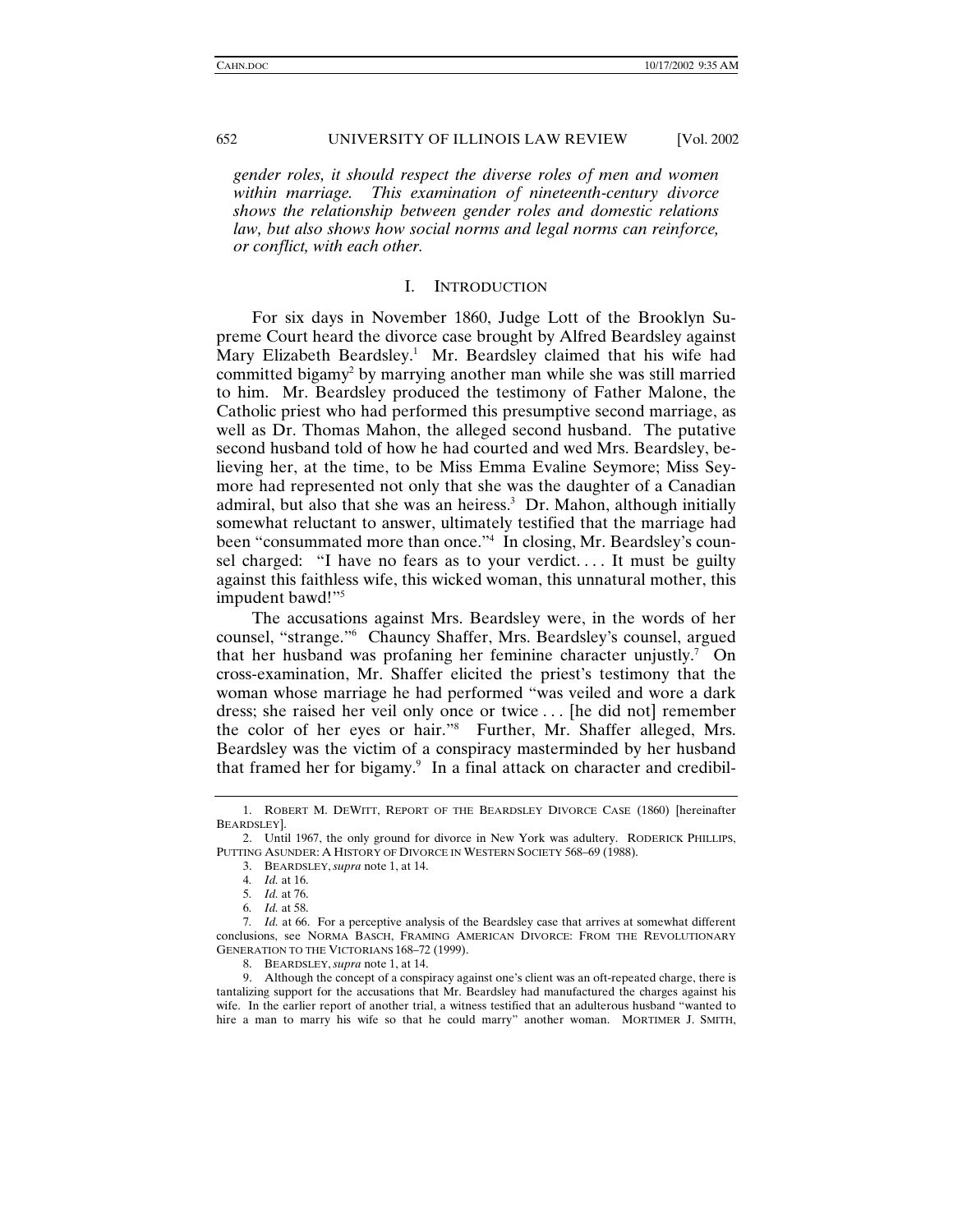ity, Mr. Shaffer argued that Mr. Beardsley was unclean in that he had committed adultery and visited houses of "ill-fame," and that he was dependent upon the financial largesse of his wife's family.10

On November 23, 1865, the divorce trial of Peter Strong against Mary Strong opened in New York City before Judge Garvin of the Superior Court. The New York Times described the trial, on page two, announcing that "No case before our courts for many years has attracted greater attention."11 For the next five weeks, the trial was extensively covered by the media; both of the major New York newspapers provided lengthy daily accounts of the testimony and arguments.<sup>12</sup> Peter Strong was a prominent lawyer, and the nephew of the noted diarist George Templeton Strong, and his wife, Mary Stevens Strong, was the daughter of an influential businessman, the President of the Bank of Commerce. Since this was New York, the ground for divorce was adultery.

Mr. Strong accused his wife of committing adultery with his brother, Edward Strong. She counter-sued, claiming that he had committed adultery as well, including with the woman who had helped him procure an abortion for his wife.<sup>13</sup> Mrs. Strong also alleged that her husband, a lawyer, had never provided an "independent home" for her.<sup>14</sup> Her counsel argued that she suffered from his bringing an action for divorce as a "loving mother,"15 and that she was, as a wife, "absolutely in the power of her husband, who of course was supreme above her."<sup>16</sup> She was, according to her lawyers, not an adulteress, but religious, pious, and sober.<sup>17</sup> Ultimately, the trial resulted in a hung jury, with ten jurors seeming to believe Mr. Strong that his wife was the adulterer, and two of them believing Mrs. Strong that her husband had committed adultery.18

To a culture raised on no-fault divorce, each of the stories told in these trials appear strange. These two divorce cases, one just prior to the Civil War and one just after the Civil War, are very distant from our contemporary focus on marriage dissolution where, because of the ease with

IMPORTANT AND INTERESTING TRIAL OF MORTIMER J. SMITH ON AN INDICTMENT FOR LIBEL ON MISS EMMA WILLIAMS 3 (1847) [hereinafter TRIAL].

<sup>10</sup>*. See* BEARDSLEY, *supra* note 1, at 66.

<sup>11</sup>*. The Strong Divorce Case*, N.Y. TIMES, Nov. 24, 1865, at 2.

<sup>12</sup>*. See id.*; GEORGE TEMPLETON STRONG, THE DIARY OF GEORGE TEMPLETON STRONG: POST-WAR YEARS 1865–1875, at 54, 58 (Allan Nevins & Milton Halsey Thomas eds., 1952) [hereinafter STRONG].

<sup>13</sup>*. The Strong Divorce Case*, N.Y. TIMES, Dec. 9, 1865, at 2. Mrs. Strong allegedly did not know whether this child was biologically her husband's—or his brother's. *The Strong Divorce Case,* N.Y. HERALD, Dec. 1, 1865, at 8.

 <sup>14.</sup> STRONG, *supra* note 12, at 58. Mrs. Strong's counsel noted that "[w]hen a lawyer does not expend his smartness upon the world, but goes to his own fireside, or to that of some family into which he has married . . . he is a thorn in the side of their happiness." *Id.* at 32.

<sup>15</sup>*. The Strong Divorce Case*, N.Y. TIMES, Dec. 7, 1865, at 5.

<sup>16</sup>*. Id*.

<sup>17</sup>*. The Strong Divorce Case*, N.Y. TIMES Dec. 27, 1865, at 2.

 <sup>18.</sup> There were various allegations of jury tampering. *See* STRONG, *supra* note 12, at 59; *Charges of Bribery—A Card from the Jury*, N.Y. TIMES, Jan. 1, 1866, at 8.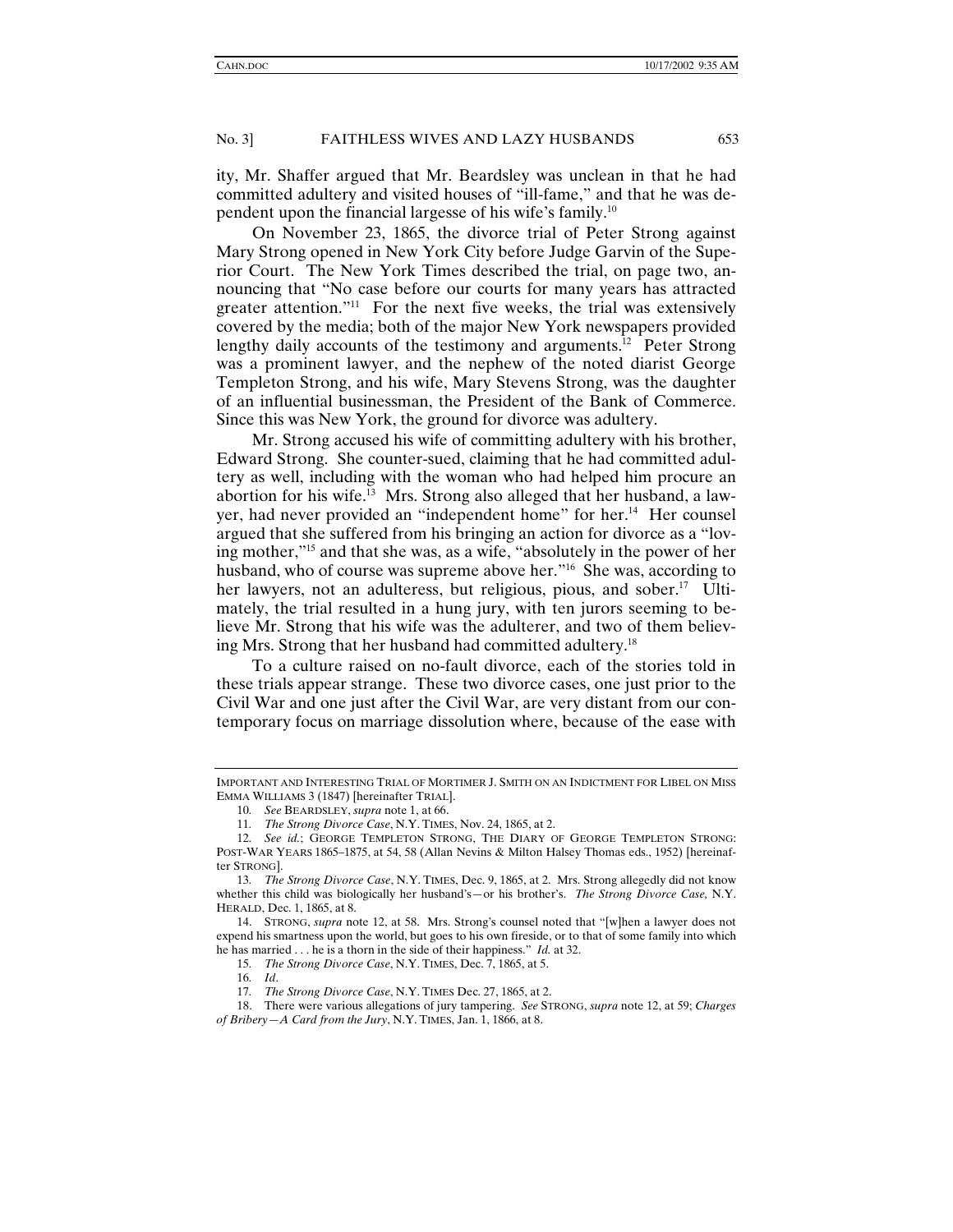which divorce is granted, the contentious issues in any particular case concern child custody, alimony, and property distribution,<sup>19</sup> not fault.

Nevertheless, while fault is no longer the focus of divorce, conformity with gendered expectations remains a central aspect of the marital dissolution legal process. The historical regulation of divorce has profoundly affected marital norms. In the nineteenth century, conformity with these gendered norms benefited women; if they were the innocent spouse who had taken care of the children, the household, and their husbands, then they were protected against divorce.<sup>20</sup> Nineteenth-century ideology strongly supported this gendered role of both women and wives, and there was virtually a complete overlap between gendered and marital roles.

By the late twentieth century, those very same actions of gender conformity had very different consequences.<sup>21</sup> In the nineteenth century, a woman's highest calling was to act as a wife; this is no longer true as women's opportunities outside the home have expanded.<sup>22</sup> Late twentieth and early twenty-first century wives who try to live the same lives as their nineteenth-century counterparts are penalized upon divorce.<sup>23</sup> While gender roles and expectations, together with domestic relations laws, are changing, the realities of most women's lives do not yet accord with these changes. Instead, the social norms<sup>24</sup> for marital roles diverge

22*. See generally* Joan Williams, *From Difference to Dominance to Domesticity: Care as Work: Gender as Tradition*, 76 CHI.-KENT L. REV. 1441 (2001).

<sup>19</sup>*. See, e.g.*, JUDITH WALLERSTEIN ET AL., THE UNEXPECTED LEGACY OF DIVORCE (2000) (discussing difficult issues of child custody). The case of obtaining a divorce itself is a controversial topic. *See, e.g.*, Amy L. Stewart, Note, *Covenant Marriage: Legislating Family Values*, 32 IND. L. REV. 509 (1999); David Westphal, *Reviving Marriage*, CHATTANOOGA TIMES, May 21, 2001, at A1.

 <sup>20.</sup> If the woman brought the suit seeking a divorce, then she might receive alimony and custody and be permitted to marry again. For example, in the 1847 divorce case of *Mary W. Groesbeck v. David Groesbeck*, the court ordered alimony and child support to the innocent wife; in addition, she was free to marry again, while her husband was not. TRIAL, *supra* note 9, at 38–39. And, if the husband initiated the divorce action, but the wife could prove her innocence, then there would be no finding of fault and, consequently, no divorce.

<sup>21</sup>*. See* Margaret F. Brinig & Steve Crafton, *Marriage and Opportunism*, 23 J. LEGAL STUD. 869, 876 (1994) (contending that prior to the 1960s, marriage encouraged gendered investments with clear and enforceable norms); Carl E. Schneider, *Marriage, Morals, and the Law: No-Fault Divorce and Moral Discourse*, 1994 UTAH L. REV. 503, 508 (contrasting the situation of a wife in the fault and nofault eras).

<sup>23</sup>*. See* Margaret F. Brinig & Douglas W. Allen, *"These Boots Are Made for Walking": Why Most Divorce Filers Are Women*, 2 AM. L. & ECON. REV. 126, 143, 145 (2000) (noting that older women in long-term marriages are less likely to file for divorce than their husbands because of their investments in the marriage and the costs of their foregone careers).

The concept of social norms is highly complex, and has recently become a standard even within the law and economics literature. *See, e.g.*, ROBERT C. ELLICKSON, ORDER WITHOUT LAW: HOW NEIGHBORS SETTLE DISPUTES 123 (1991); Robert Cooter, *Do Good Laws Make Good Citizens: An Economic Analysis of Internalized Norms*, 86 VA. L. REV. 1577, 1579 (2000); Eric A. Posner, *Family Law and Social Norms*, *in* THE FALL AND RISE OF FREEDOM OF CONTRACT 256 (F.H. Buckley ed., 1999); *see also* Lawrence Mitchell, *Understanding Norms*, 49 U. TORONTO L.J. 177 (1999); Elizabeth Scott, *Social Norms and the Legal Regulation of Marriage*, 86 VA. L. REV. 1901, 1903 (2000) [hereinafter Scott, *Social Norms*]; Robert E. Scott, *The Limits of Behavioral Theories of Law and Social Norms*, 86 VA. L. REV. 1603, 1607 (2000) [hereinafter Scott, *Behavioral Theories*]. I am using norms here simply to mean culturally expected behaviors, however those expectations are created and maintained.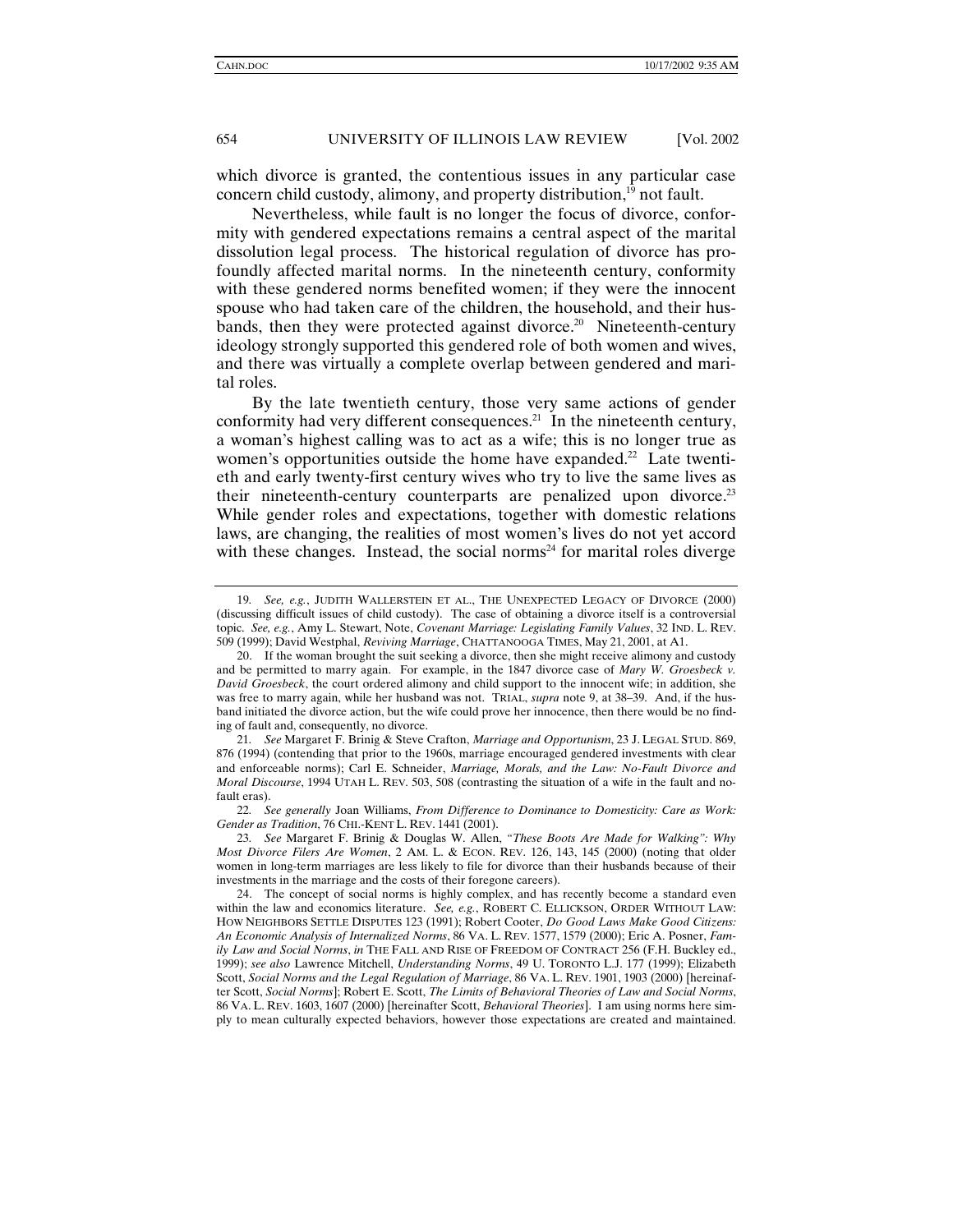from the legal norms embodied by divorce law.<sup>25</sup> Examining nineteenthcentury divorce illustrates the confining nature of these historically congruent legal and social norms, but also illustrates how contemporary divorce law has become separated from these social norms.

This article does not posit that divorce law return to fault<sup>26</sup> nor to reinforcing confining gender roles; I support men's and women's abilities to play different roles within (and outside of) marriage, and believe that divorce law should respect these diverse and changing roles. Divorce law, however, must respond more flexibly to the needs of dependent spouses, even as other laws support women's equality. This examination of nineteenth-century divorce<sup>27</sup> shows the relationship between gender roles and domestic relations law, but also shows how social norms and legal norms can reinforce, or conflict, with each other.

#### II. DIVORCE RHETORIC

The story of divorce reform in the United States is often viewed as a narrative of relentless progression towards increasingly liberal divorce, and towards increasingly liberal roles within, and of, marriage. While this is true of the *number* of divorces, it has not been consistently true of divorce laws themselves, nor of expectations within marriage. Instead, the history of divorce involves periods of greater liberality as well as heightened strictness. During the mid-nineteenth century, legislatures passed laws allowing for divorce based on the discretionary basis of incompatibility; when appellate courts interpreted these provisions, however, they consistently restricted their own discretion. While legislatures enacted a variety of provisions allowing for divorce on the basis, for example, of intoxication, and some courts began to construe more liberally the more traditional grounds of divorce, $28$  courts nonetheless carefully

*See* Steven Nock, *Time and Gender in Marriage*, 86 VA. L. REV. 1971, 1973 (2000) (a norm is a "*cluster of expectations about what is appropriate in a given situation*.") (emphasis added); Scott, *Behavioral Theories*, *supra*, at 1638 (explaining that the meaning and applicability of norms varies depending on the circumstances, and more than one norm is generally relevant in any situation). Social norms and legal norms (law) may diverge or converge.

<sup>25</sup>*. See* Lawrence Friedman, *A Dead Language: Divorce Law and Practice Before No-Fault*, 86 VA. L. REV. 1497, 1534 (2000) [hereinafter Friedman, *A Dead Language*] (noting that no-fault divorce seems to find gender inequality irrelevant).

 <sup>26.</sup> For some dangers of the fault system, see *id*. at 1501–10; Herman Hill Kay, *From the Second Sex to the Joint Venture: An Overview of Women's Rights and Family Law in the United States During the Twentieth Century*, 88 CAL. L. REV. 2017, 2081 (2000); Jana Singer, *Divorce Reform and Gender Justice*, 67 N.C. L. REV. 1103, 1105–12 (1989).

 <sup>27.</sup> This article focuses primarily on divorce trials from 1825–1875. It is not my intention to treat the nineteenth century as monolithic, with unchanging norms and behaviors from 1801 through 1900. While I believe that the images of marriage and divorce did change during this time period, I believe that the fundamental inequalities of marital roles remained the same. *See generally* Reva B. Siegel, *"The Rule of Love,": Wife Beating as Prerogative and Privacy*, 105 YALE L.J. 2117 (1996) [hereinafter Siegel, *"The Rule of Love"*] (discussing preservation through transformation).

 <sup>28.</sup> Professor Reva Siegel suggests that, in the years following the Civil War, "legislatures were expanding the statutory grounds for divorce, and judges charged with applying these statutory norms interpreted them ever more liberally." Siegel, *"The Rule of Love," supra* note 27, at 2133.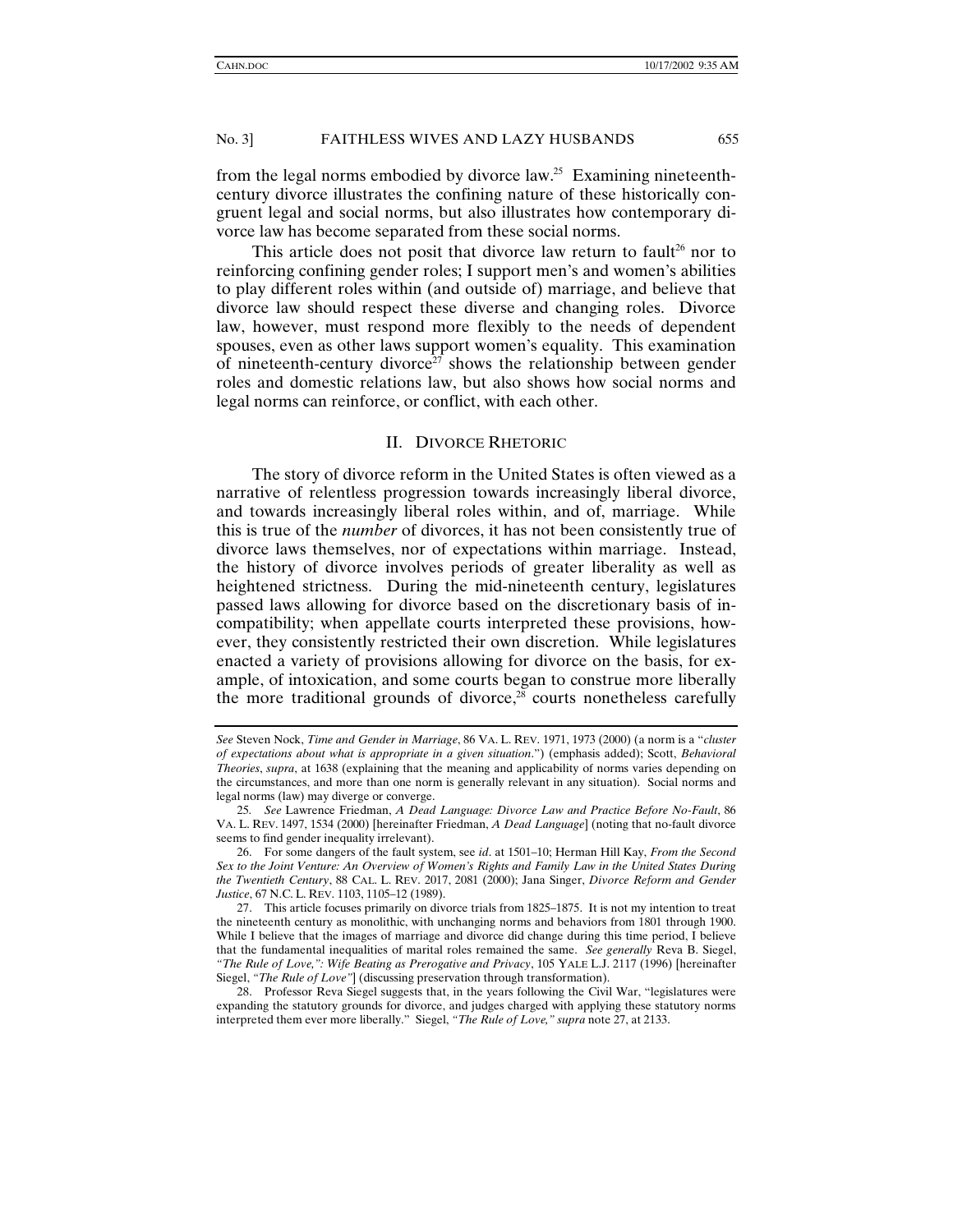scrutinized the litigants' behavior, and required that there must be one and only one—spouse who acted contrary to cultural expectations of marital roles. Indeed, there was an ongoing dispute as to whether it was the law, as opposed to other cultural changes, which affected the divorce rate.29

Instead, the law of divorce appears to have reflected the dominant images of men, women, and marriage in Victorian society. Moreover, while roles within marriage changed during the nineteenth century, divorce was hardly a source of liberation for women. Unless they were the innocent parties, women received little at divorce. $30$ 

The history of divorce law provides compelling insights into federalism and family law, and it offers a doctrinal window into how the obligations of marriage are constructed and understood. The transition from the early nineteenth century, when divorce was uncommon and subject to moral approbation, to the early twentieth century, when divorce became more frequent and less morally reprehensible, tracks changes in nineteenth-century approaches to marriage, rather than a dramatically increased liberality of divorce grounds. The law was not irrelevant to the divorce rate, but acted as a rhetorical brake, at least until the late nineteenth century, to keep marriages together. Moreover, changes in divorce law provide only one window into marital dissolution—nonlegal, or extralegal, separations provide another lens on the perceived strength of the obligations of marriage.<sup>31</sup>

In expanding the statutory bases for divorce, however, legislatures were not necessarily condoning divorce. Instead, they were transferring to the judicial system the role of granting divorce which had historically been under the control of the legislative system, and which was becoming an increasingly burdensome component of state legislatures' work. *See* RICHARD H. CHUSED, PRIVATE ACTS IN PUBLIC PLACES: A SOCIAL HISTORY OF DIVORCE IN THE FORMATIVE ERA OF AMERICAN FAMILY LAW 109 (1994). Moreover, although legislatures may have been responding to the increasing demand for divorce, statutory liberalization of divorce may instead be seen as an attempt to reinforce traditional marital roles and perhaps even slow down the divorce rate because of the continuation of the onerous requirements for proof of fault. *See* J. HERBIE DIFONZO, BENEATH THE FAULT LINE: THE POPULAR AND LEGAL CULTURE OF DIVORCE IN TWENTIETH-CENTURY AMERICA 22 (1997).

<sup>29</sup>*. See infra* note 78; Note, 4 HARV. L. REV. 138, 139–40 (1890).

 <sup>30.</sup> As Joel Bishop, one of the first family law treatise writers, pointed out quite matter-of-factly, a wife could not receive alimony where she was found to be the guilty party. 2 JOEL PRENTICE BISHOP, COMMENTARIES ON THE LAW OF MARRIAGE AND DIVORCE § 377, at 302 (1852). Unless the husband had breached his marital duties, he had no duty to support his divorced wife. While Bishop explained that a few states made some allowance for the guilty woman who has "repented," he doubted the prudence of making this into a general rule. *Id.* § 377, at 304. Bishop also stated that the general rule was to award custody of children to the innocent party. *Id.* § 532, at 429. For a discussion of women's situation upon divorce in mid-nineteenth-century Indiana and New York, *see* Norma Basch, *Relief in the Premises: Divorce as a Woman's Remedy in New York and Indiana, 1815–1879*, 8 LAW & HIST. REV. 1 (1990) [hereinafter Basch, *Relief in the Premises*].

<sup>31</sup>*. See* JAMES SNELL, IN THE SHADOW OF THE LAW: DIVORCE IN CANADA, 1900–1939, at 5 (1991) (arguing that marriage and divorce involved "matters of negotiation and compromise and accommodation of individual needs and expectations, family demands, and the rules and regulations of the community, of organizations, and of the state"); Hendrik Hartog, *Marital Exits and Marital Expectations in Nineteenth Century America*, 80 GEO. L.J. 95 (1991) [hereinafter Hartog, *Marital Exits*]; Beverly Schwartzberg, Civil War Pensions, Address at the American Society for Legal History Conference (Oct. 28, 1999); *see also* Laura F. Edwards, *"The Marriage Covenant Is at the Foundation of All Our*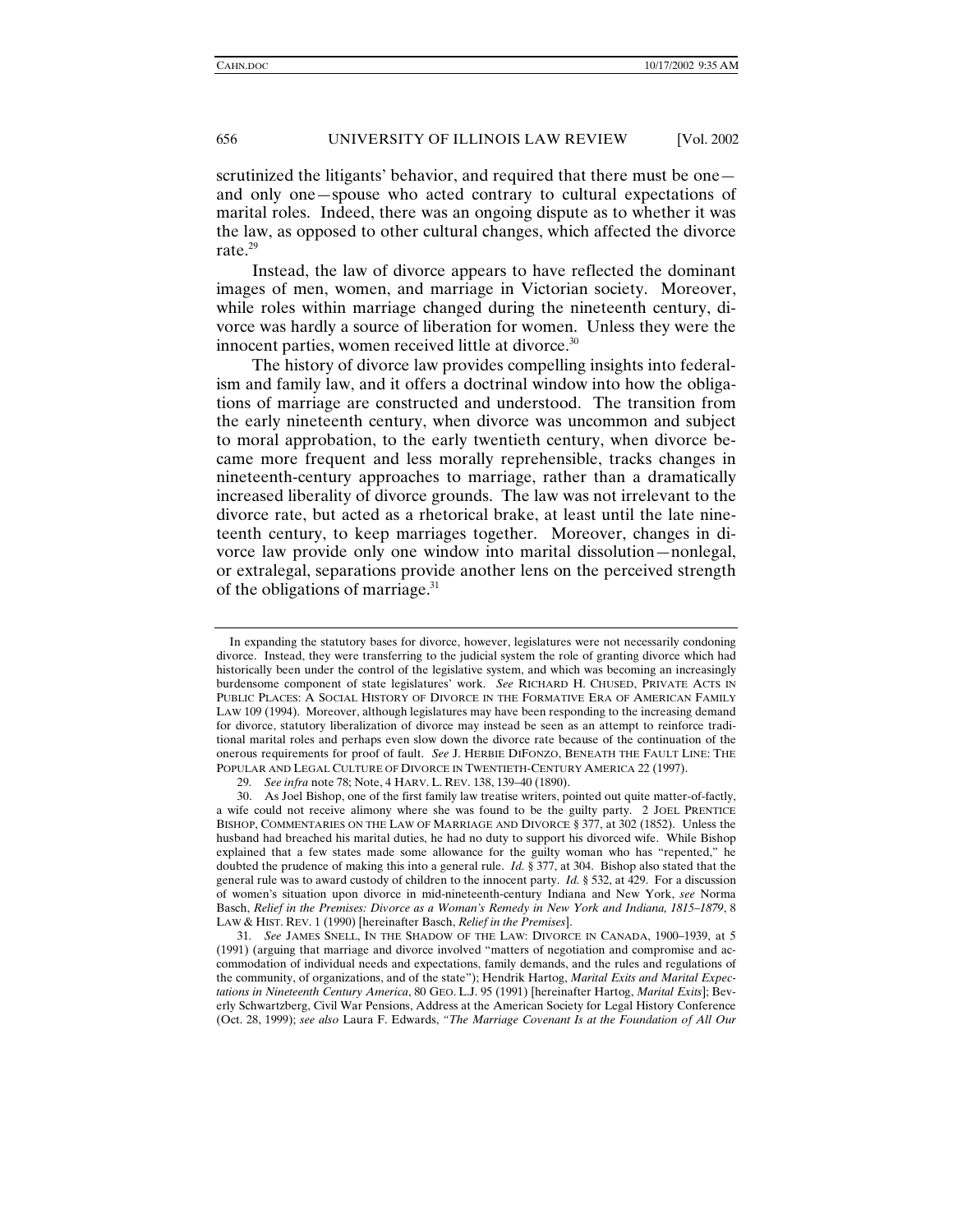The article examines in depth various trial reports of famous midnineteenth-century divorce cases between 1825–1875. In reading these reports, I examine the nature of marriage and the expectations of husbands and wives that they depicted. These reports are drawn from contemporaneous newspaper coverage of the trials, and from pamphlets published after the trials which were sometimes published by the newspapers, and sometimes by the litigants themselves as ways of publicizing the cases.<sup>32</sup>

These reports, while illuminating, instructive, and detailed, nonetheless have many limitations. First, they are not always complete accounts of the underlying trials, because the reporter may have omitted information, or because only some part of the report survives.<sup>33</sup> Second, the reports generally focus on the divorces of people wealthy and famous enough to create public interest in their affairs, and thus are not representative of all divorce trials. These reports do, however, provide limited examples of more general cultural trends.<sup>34</sup> Nonetheless, to supplement, I have used media comments on the trials, and I have also examined about fifty reported appellate cases during the same time period.<sup>35</sup> These

Moreover, the right to marriage was, until the Civil War, unavailable to slaves. *See* Franke, *supra*; HENDRIK HARTOG, MAN & WIFE IN AMERICA: A HISTORY 93 (2000) [hereinafter HARTOG, MAN & WIFE]; A. Leon Higginbotham & Barbara Kopytoff, *Property First, Humanity Second: The Recognition of the Slave's Human Nature in Virginia Civil Law*, 50 OHIO ST. L.J. 511, 528 (1989).

32*. See* BASCH,*supra* note 7, at 148.

 33. The reports are not trial transcripts. It was not until the latter part of the nineteenth century that court reporters became common. Thus, newspapers and privately published divorce pamphlets were—and are—the primary source of information about court proceedings.

34*. See* Ariela Dubler, *Wifely Behavior: A Legal History of Acting Married*, 100 COLUM. L. REV. 957, 965–66 (2000); Melissa Ganz, Trials of the Heart: Courtship and Contract in Nineteenth Century America (unpublished manuscript on file with author).

 35. Of course, reported cases have their own limitations as well. For a discussion of this critique, and a tentative response, *see* HARTOG, MAN & WIFE, *supra* note 31, at 317 n.4. In many ways, as Professor Richard Chused suggests, the trial court judges in the cases analyzed in this article were not hearing the typical divorce case because of the prominence of the parties and the consequent media scrutiny. *See* E-mail from Richard Chused, Georgetown University Law Center, to Naomi Cahn (Oct. 1999) (on file with author). In the absence of more detailed trial records, it is impossible to know how trial court judges (and juries) responded more generally to divorce cases. The 1847 New York case of *Groesbeck v. Groesbeck* is probably more typical; it involves simple proof of the defendant's commission of adultery with Frances Fleming Charles, with very little cross-examination by his counsel. TRIAL, *supra* note 9. The witnesses testified that the defendant not only purchased groceries for a woman not his wife, but was frequently in her house in the evening and following morning. *Id*. at 29– 34. Indeed, Frances Fleming Charles testified as follows:

Q. Did [the defendant husband] visit you [at your residence]?

A. Yes.

- Q. How often during the months of January and February?
- A. He used to come in the evenings pretty often, sometimes every evening.

*Rights": The Politics of Slave Marriages in North Carolina After Emancipation*, 14 LAW & HIST. REV. 81, 108 (1997) (after the Civil War, poor "African Americans reserved the right to establish and form families as they saw fit .... Both men and women could sever the marital bonds if their partners abandoned their responsibilities or otherwise mistreated them"); Katherine M. Franke, *Becoming a Citizen: Reconstruction Era Regulation of African American Marriages*, 11 YALE J.L. & HUMAN. 251, 308 (1999) (noting that the right to marriage for African Americans in the post-Civil War era was of mixed benefit; while it allowed blacks access to an institution, the state nonetheless used that institution to punish nonconformers).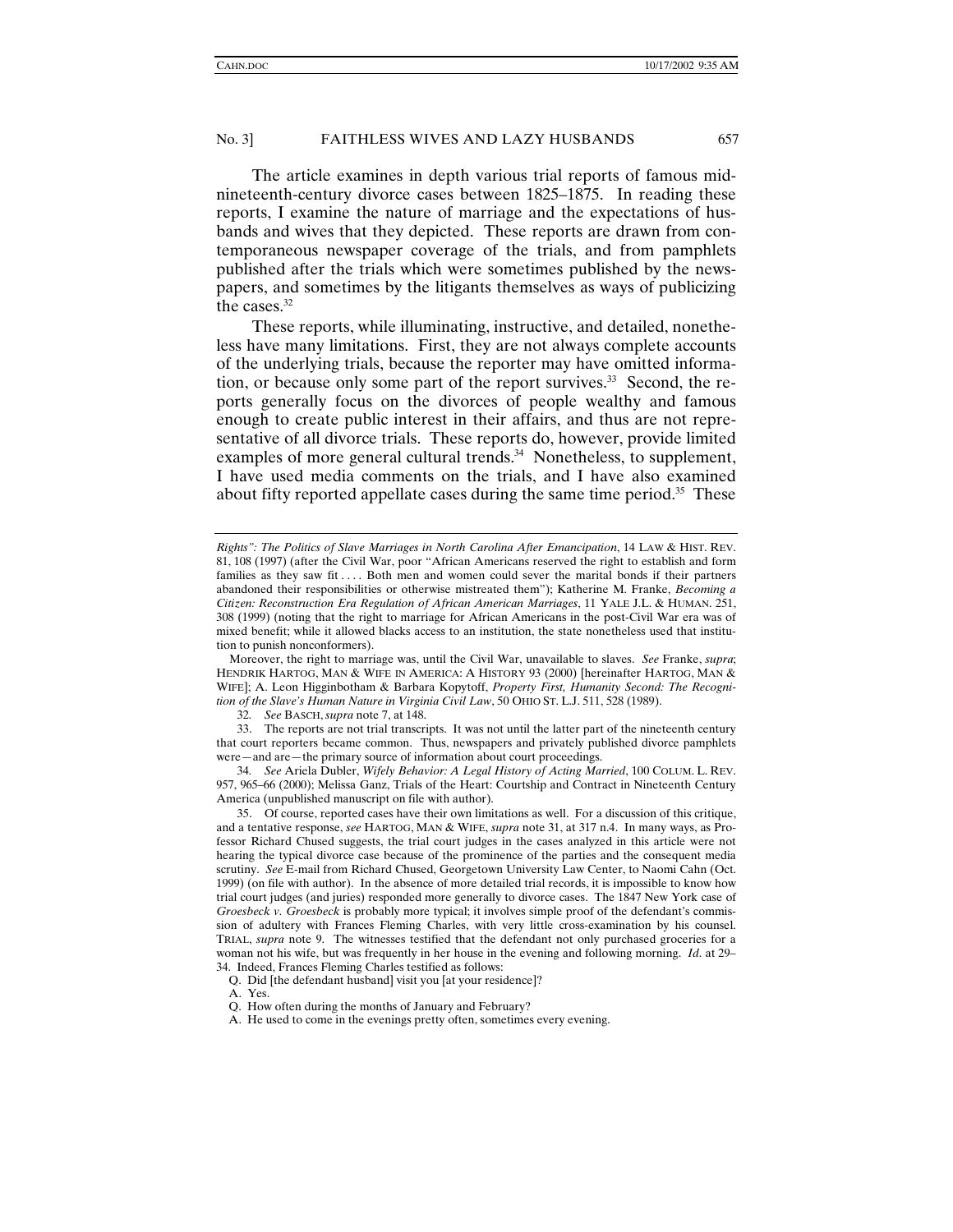reported cases manifest many of the same themes as those reflected in the reports. They serve as texts which reflect legal understandings of marriage; while they cannot define *the* nineteenth-century approach to divorce, they can serve as examples of how divorce was represented.<sup>36</sup> Moreover, the lawyers themselves were often aware of earlier, highly publicized divorce trials.37

Looking at reports of mid-nineteenth-century divorce trials, in the context of general cultural attitudes towards marriage, has resonance for contemporary efforts to change the marriage and divorce laws. First, in reading the stories of earlier divorce trials, we can frame the current debates on fault divorce. These nineteenth-century cases and statutes show that there has not been a consistent movement towards divorce liberalization; instead, the movement has developed fitfully, consistently facing the same philosophical and religious opposition. Indeed, this history shows that fault has been critical to allowing divorce; but that non-faultbased grounds have been included as a reflection of a particular conception of marriage since long before the no-fault revolution.<sup>38</sup> Under con-

Most of the trial reports discussed in this article are from New York courts. These were among the most highly publicized trials, and the litigants were frequently represented by the most prominent national practitioners. New York divorce law is somewhat atypical in that the only grounds for marriage dissolution were adultery until the late 1960s, and, by the late nineteenth century, most Northern states included much broader grounds as a basis for divorce. *See* PHILLIPS, *supra* note 2, at 568–69. Legal historians are becoming increasingly attentive to regional variations in legal development. *See, e.g.*, Renee Lettow Lerner, *The Transformation of the American Civil Trial: The Silent Judge*, 42 WM. & MARY L. REV. 195, 199–200 (2000). Nonetheless, I am using the trial reports to discuss roles of men, women, and marriage, not changes in divorce law, and I have consulted divorce reports from other Northern states, finding similarly gendered norms and expectations.

36*. Cf*. Hendrik Hartog, *Abigail Bailey's Coverture: Law in a Married Woman's Consciousness*, *in* LAW IN EVERYDAY LIFE 63, 68 (Austin Sarat & William Felstiner eds., 1993) (in examining the autobiography of one eighteenth-century wife, "we can use the memoirs as a text about marriage and the changing identity of a married woman. I am reading her memoirs in search of the commonsense assumptions about law and marital power . . . that informed her description of her marriage"). Professor Hartog also explains that "the details" of any individual story are interesting, even if the larger cultural story is familiar. *Id.* at 65; *see* Friedman, *A Dead Language*, *supra* note 25, at 1534–35 (discussing relationship between ideology and appellate case law).

 37. For example, in discussing offers of proof, Mrs. Strong's lawyer pointed out to Judge Garvin that there were numerous such proffers in "the case of Forrest," referring to the 1852 case of *Forrest v. Forrest*, published as REPORT OF THE FORREST DIVORCE CASE (1852) [hereinafter FORREST]. *Strong Divorce Case*, N.Y. TIMES, Dec. 14, 1865, at 2.

 38. As some scholars note, by the time of the California Commission's 1966 report recommending its own vision of no-fault divorce, some states no longer depended on fault for granting a divorce. CALIFORNIA GOVERNOR'S COMM'N ON THE FAMILY, REPORT (1966); MAX RHEINSTEIN, MARRIAGE STABILITY, DIVORCE, AND THE LAW 51–55 (1972); Herma Hill Kay, *Equality and Difference: A Per-*

Q. Did [the defendant] remain all night?

A. I do not like to answer that question.

Q. Did [the defendant] usually stay to breakfast when he came?

A. Yes, sometimes he did.

<sup>. . . .</sup>  Q. After you had retired, did [the defendant] come into your room?

A. Yes.

Q. Did he remain there till morning?

A. Yes.

*Id*. at 32–33.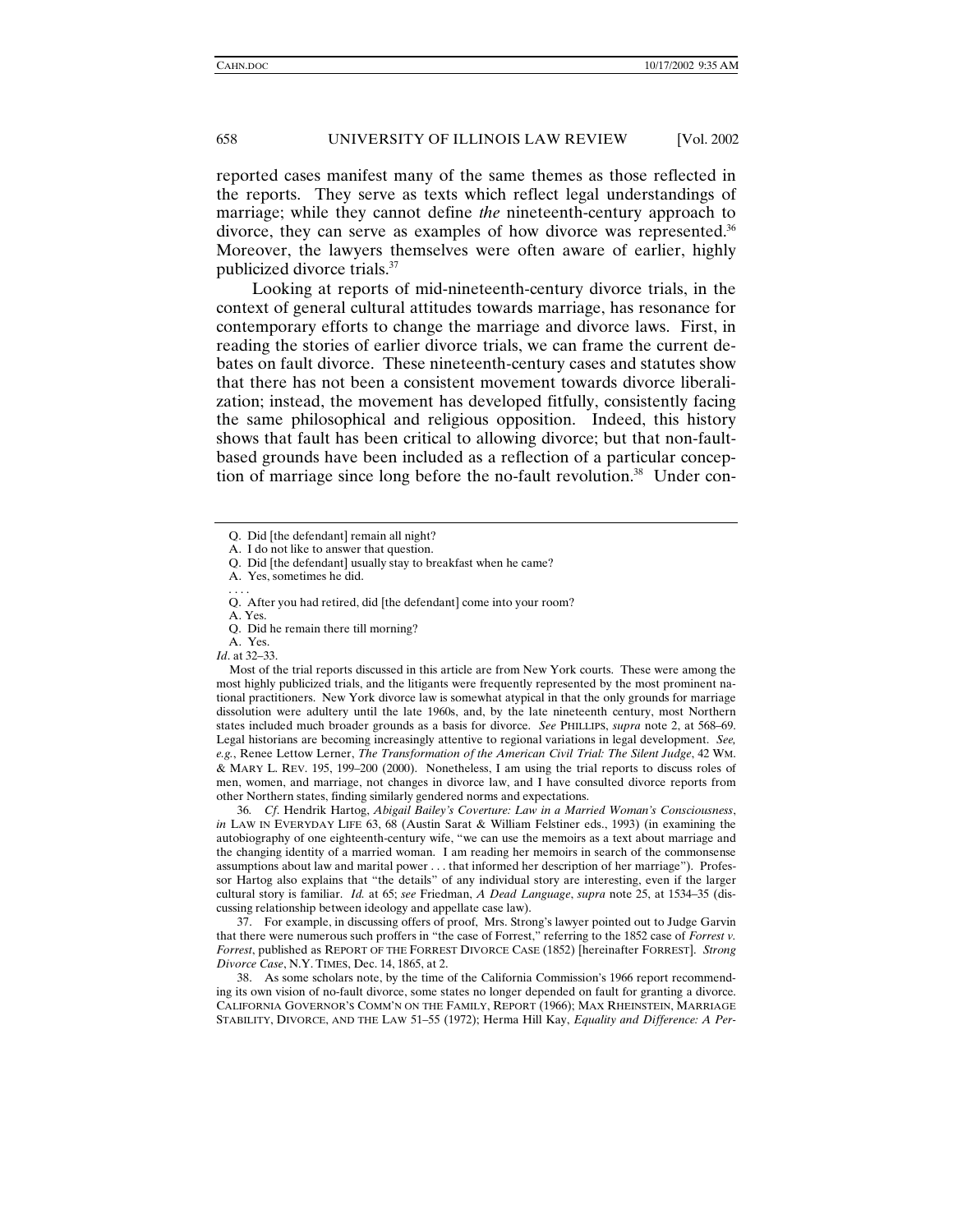temporary divorce law, while fault may no longer be the basis for procuring the divorces, notions of culpability and responsibility continue to provide a basis for other aspects of the divorce process.39

When I began this study, I hoped to show the roots of the midtwentieth-century divorce revolution, and to contextualize that revolution; while I found that efforts to liberalize divorce were indeed rooted in the nineteenth century,<sup>40</sup> I also found very different images of divorce and of the judicial role in divorce. Unlike the divorce courts of the last fifty years, nineteenth-century judges were quite conservative in not allowing divorce. They found constraints against divorce liberalization not only in doctrine, but also in public morality. Judges saw their role as applying doctrine to improve society, and to uphold the marriage contract, rather than enabling the happiness of the individual family members seeking the divorce.<sup>41</sup> It was only when one party had committed a grave fault against the other that a divorce could be issued. A history of divorce shows that the transition to our "divorce culture" began during the nineteenth century, $42$  rather than during the 1960s, even though the legal regime surrounding divorce did not experience as radical a change.

Second, changes in divorce law, and the reports of divorce trials, illustrate a culture that is in the process of working out its views towards marriage, and towards men's and women's roles within marriage.<sup>43</sup> Di-

40*. See* CHUSED, *supra* note 28, at 161.

41*. See* Hartog, *Marital Exits*, *supra* note 31, at 105, 114. Ariela Dubler argues that courts used the doctrine of common-law marriage as "a vector of public policy" to privatize dependency relationships, upholding common-law marriage to affirm the appropriate relationship between male breadwinners and their "spouses." Ariela Dubler, Note, *Governing Through Contract: Common Law Marriage in the Nineteenth Century*, 107 YALE L.J. 1885, 1886 (1998).

 42. Between 1870 and 1880, the divorce rate rose by almost 80%, but the population grew by only 30.1%; from 1890–1900, the divorce rate increased by 66.6%, while the population grew by only about 25%. ROBERT GRISWOLD, FAMILY AND DIVORCE IN CALIFORNIA, 1850–1890: VICTORIAN ILLUSIONS AND EVERYDAY REALITIES 1 (1982) [hereinafter GRISWOLD, FAMILY AND DIVORCE]. Nonetheless, the overall number of divorces remained small.

 43. Almost seventy years ago, Karl Llewellyn observed that divorce itself is simply a sidekick of what matters more, which is marriage. Karl Llewellyn, *Behind the Law of Divorce*, *Part II*, 33 COLUM. L. REV. 249, 262–63 (1933). He explained that the divorce rate was unimportant so long as there are more good marriages. "A ratio of one to two between divorce and marriage . . . would remain consistent with brilliant national success if, for instance, every person wedded was divorced within three years, remarried within three more, and happy in the second marriage." *Id.* at 263.

Professor Hartog convincingly argues that the nineteenth-century reformers were more concerned about remarriage; remarriage, even more than divorce, threatened marriage. HARTOG, MAN & WIFE, *supra* note 31, at 244–45. Nineteenth-century writers were concerned that easy divorce would call into question the legitimacy of children, and might remove the incentives for marital partners to work on their marriages. *Id.* at 64–76. They were also concerned about promiscuity, "free love" outside of

*spective on No-Fault Divorce and Its Aftermath*, 56 U. CIN. L. REV. 1, 6 (1987); Walter Wadlington, *Divorce Without Fault Without Perjury*, 52 VA. L. REV. 32, 32–35 (1966).

 <sup>39.</sup> Some states continue to provide fault-based grounds for divorce, while others are truly nofault. *See* Ira Mark Ellman, *The Place of Fault in a Modern Divorce Law*, 28 ARIZ. ST. L.J. 773 (1996). Similarly, fault continues to be relevant for financial distributions and custody determinations in some states. Linda D. Elrod & Timothy B. Walker, *Family Law in the Fifty States*, 27 FAM. L.Q. 515, 521, 534 (1994); American Law Institute, *Principles of the Law of Family Dissolution: Analysis and Recommendations*, 8 DUKE J. GENDER L. & POL'Y 1, 61 (2001), *available at* http://www.law.Duke.edu/ journals/Jigle/gentoc8nl.htm.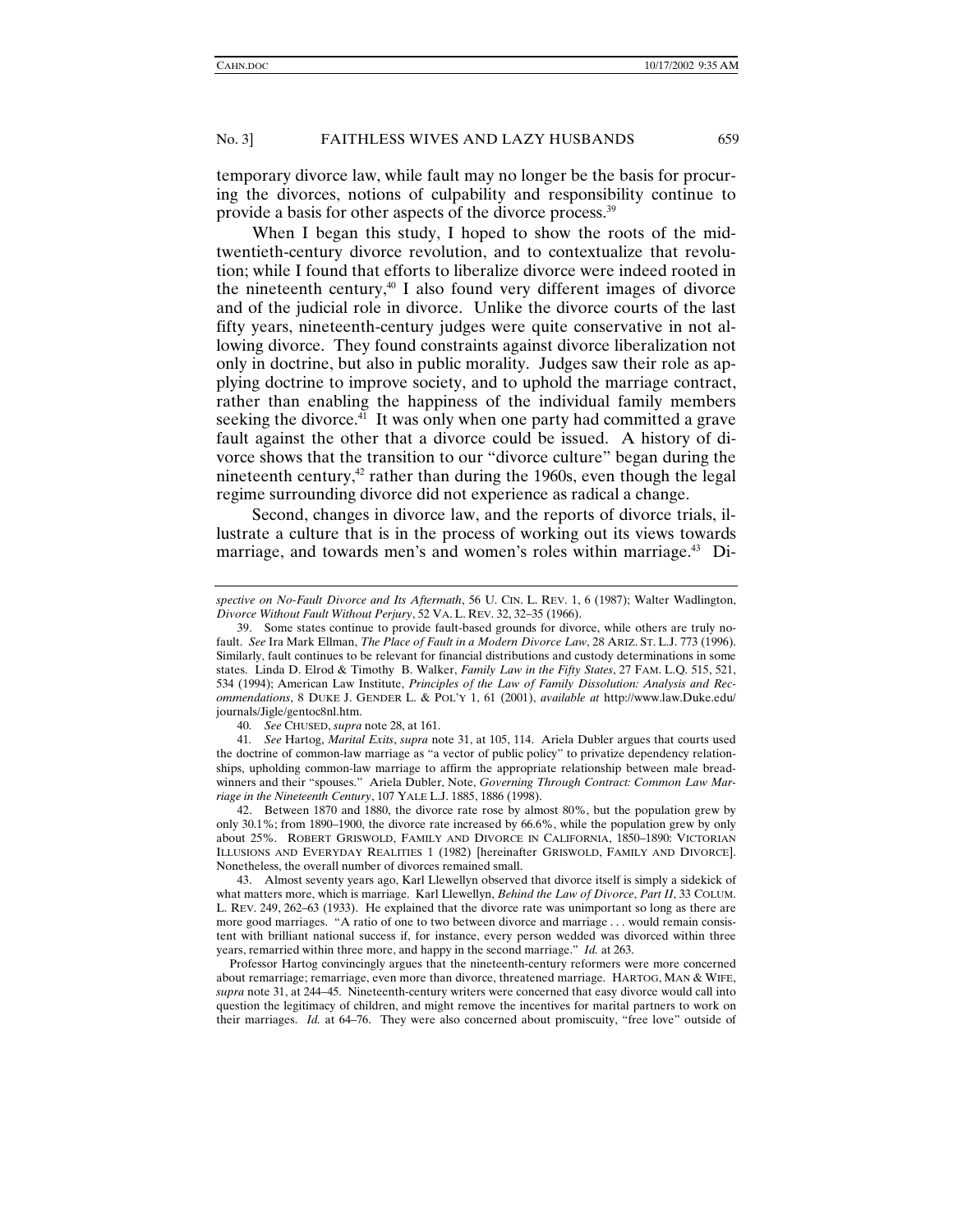vorce itself served to support the institution of marriage because it reinforced role expectations during marriage, and, in providing an example of what was *not* allowed in marriage, it regulated what was allowed to occur within the marriage. Although divorce in the nineteenth century has been depicted as a release from marriages that did not come at all close to the companionate ideal,<sup>44</sup> that is, as a corollary to the shifting beliefs towards romantic love, this association is too easy a summary of nineteenth-century changes.45 Instead, underlying the language of companionship, marriage was a public status that was publicly regulated to serve the purposes of the state,<sup>46</sup> and restrictions on divorce served state interests rather than individual interests.

In this article, I read the divorce stories as concerned with the gendered nature of public and private roles, rather than as concerned with women's expressions of selfhood or with conceptions of companionate marriage.<sup>47</sup> Divorce helped to frame the expectations of marriage, but those expectations remained deeply hierarchical and inegalitarian. Divorce could help the rare woman who was able to live independently of her husband, but it also served to support the gendered nature of woman's role in marriage.<sup>48</sup> The conventional history of women's status in nineteenth-century America suggests a movement toward equality in

marriage. BARBARA GOLDSMITH, OTHER POWERS: THE AGE OF SUFFRAGE, SPIRITUALISM, AND THE SCANDALOUS VICTORIA WOODHULL (1998).

 <sup>44.</sup> As Robert Griswold explains, the companionate family that emerged during the nineteenth century was "predicated on the notion of domestic equality between husbands and wives . . . . The [records he studied] reveal that the companionate ideal did, indeed, affect the lives of rural men and women from all social classes." GRISWOLD, FAMILY AND DIVORCE, *supra* note 42, at 5; LAWRENCE FRIEDMAN, A HISTORY OF AMERICAN LAW 206, 501 (2d ed. 1985); ELAINE TYLER MAY, GREAT EXPECTATIONS: MARRIAGE AND DIVORCE IN POST-VICTORIAN AMERICA (1980).

 <sup>45.</sup> For a discussion of divorce at the end of the nineteenth century, see MAY, *supra* note 44.

<sup>46</sup>*. See, e.g.*, Matthew J. Lindsay, *Reproducing a Fit Citizenry: Dependency, Eugenics, and the Law of Marriage in the United States, 1860–1920,* 23 LAW & SOC.INQUIRY 541 (1998).

 <sup>47.</sup> Professor Norma Basch, who has recently published an extremely articulate and persuasive book about divorce from 1770–1870, argues that the nineteenth-century divorce stories illustrate "the underlying instability of the Victorian marriage synthesis. They all turn on the gaping contradictions of a society devoted to romantic love on the one hand and lifelong monogamy on the other." BASCH, *supra* note 7, at 185. She also believes that divorce served as a symbol of the contest between "the individual autonomy of women and the social authority of men," and that it "invested women with a legal independence that the larger culture either obfuscated or debased." *Id.* at 185, 191; *see* Ruth H. Bloch, *The Revolutionary Legacy of Divorce*, *at* http://www.h-net.msu.edu/reviews/showlist. cgi?lists=H-SHEAR (last visited Feb. 5, 2002) (reviewing NORMA BASCH, FRAMING AMERICAN DIVORCE: FROM THE REVOLUTIONARY GENERATION TO THE VICTORIANS (1999)). Instead, I think that the stories told in divorce trials confirmed women's gendered role, and did not threaten the social order. Women who sought to leave their marriages did so on the utterly acceptable bases that their husbands had not conformed to their gender code. While their husbands accused them of flouting the wifely role, the women fiercely defended themselves against these charges and accused their husbands of noncompliance. Both spouses claimed conformance with the marriage plot.

 <sup>48.</sup> Indeed, "[m]uch of the modern historical debate about divorce has focused on the relationship between divorce and autonomy for nineteenth century women." RICHARD CHUSED & WENDY WILLIAMS, GENDER IN AMERICAN LEGAL HISTORY (forthcoming 2001) (manuscript at 88, on file with author).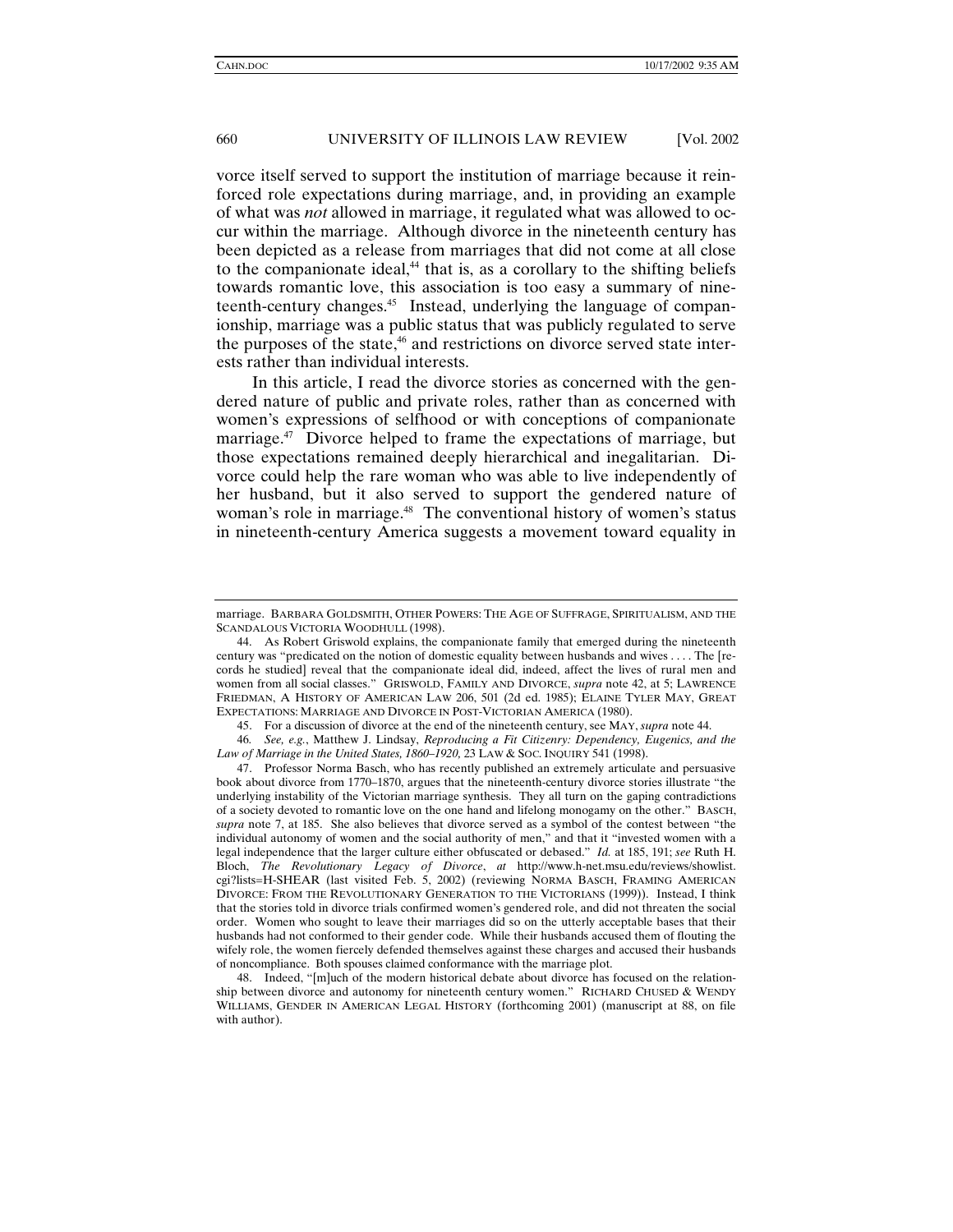civil and marital life;<sup>49</sup> the divorce stories belie this traditional history. While women's roles changed, and domesticity acquired a distinct status, the value of women's household and marital work became simultaneously invisible and valueless.<sup>50</sup>

The rhetoric of divorce cases additionally shows how restrictions on divorce reinforced gendered roles throughout society. Indeed, fault functioned as a code for compliance with gender norms,<sup>51</sup> regardless of the actual fault grounds set out in the complaint. Fault served to signal the policing of gender norms; fault constricted behavior and punished women and men who transgressed. Thus, the divorce trials contain stories not just of the fault grounds, but also of other failures to conform to gender roles. Whether the motivations for complying with these norms were external or internal,<sup>52</sup> they were powerful regulators.

Moreover, stepping back from a focus on divorce alone, and examining the whole institution of marriage, the development of the image of companionate marriage did not result in legal recognition of companions marrying whenever they chose or dissolving marriages whenever they chose.53 Instead, the entry into marriage became increasingly regulated as the nineteenth century closed.54 Marriage remained a patriarchal institution from which women could exit only if they had the financial means to do so.<sup>55</sup> Although the nineteenth century is widely seen as marking

52*. Cf.* Posner, *supra* note 24, at 257–58 (noting that although social norms are claimed to be either endogenous or exogenous, the endogenous approach provides a more precise explanation).

54*. See* Cynthia Grant Bowman, *A Feminist Proposal to Bring Back Common Law Marriage*, 75 OR. L. REV. 709 (1996); Dubler, *supra* note 34; Franke, *supra* note 31, at 295.

<sup>49</sup>*. E.g.*, CARL DEGLER, AT ODDS: WOMEN AND THE FAMILY IN AMERICA FROM THE REVOLU-TION TO THE PRESENT 72 (1980); GRISWOLD, FAMILY AND DIVORCE, *supra* note 42, at 16.

<sup>50</sup>*. See, e.g.*, JEANNE BOYDSTON, HOME AND WORK: HOUSEWORK, WAGES, AND THE IDEOLOGY OF LABOR IN THE EARLY REPUBLIC 17–18 (1990); *infra* notes 208–09 and accompanying text.

 <sup>51.</sup> As Professor Elizabeth Scott points out, marital norms also function as commitment norms. *See* Scott, *Social Norms*, *supra* note 24, at 1908. She explains that commitment norms stabilize the institution of marriage because they "serve a bonding function, in that each spouse, by agreeing to adhere to the behavioral expectations embodied in the norms, becomes vulnerable to heavy costs should he or she later defect." *Id.* at 1910. In the mid-nineteenth century, these norms reinforced the commitment to marriage by, for example, preventing remarriage upon a finding of fault in some states. *See* HARTOG, MAN & WIFE, *supra* note 31, at 245. Historically, gender norms and commitment norms were "intricately intertwined." *See* Scott, *Social Norms*, *supra* note 24, at 1908. To the extent that female gender norms reinforce dependency, they also enforce commitment.

 <sup>53.</sup> George MacDonald, seeking to find the origins of the companionate marriage model, describes a man and woman who sought to marry each other for six months in 1884. 1 GEORGE E. MACDONALD, FIFTY YEARS OF FREETHOUGHT 366 (1929). Neither the minister nor the justice of the peace to whom they applied agreed to perform the marriage for them, undoubtedly because this was so completely contrary to contemporary expectations of marriage. MacDonald also describes the 1877 "marriage" between Mrs. H.S. Lake and Professor W.F. Peck, in which the parties agreed to remain married "so long as mutual affection shall exist." Nonetheless, when the wife sought a legal separation, the Massachusetts Supreme Court decided that divorce was not required because there had never been a legally recognized marriage. *Id.*; *see* Peck v. Peck, 30 N.E. 74 (Mass. 1892) (nothing required the court to recognize the parties' cohabitation as marriage); Franke, *supra* note 31, at 296–97 (discussing judicial hostility to marriages where the parties sought to negotiate their own roles).

<sup>55</sup>*. See* Basch, *supra* note 30, at 7.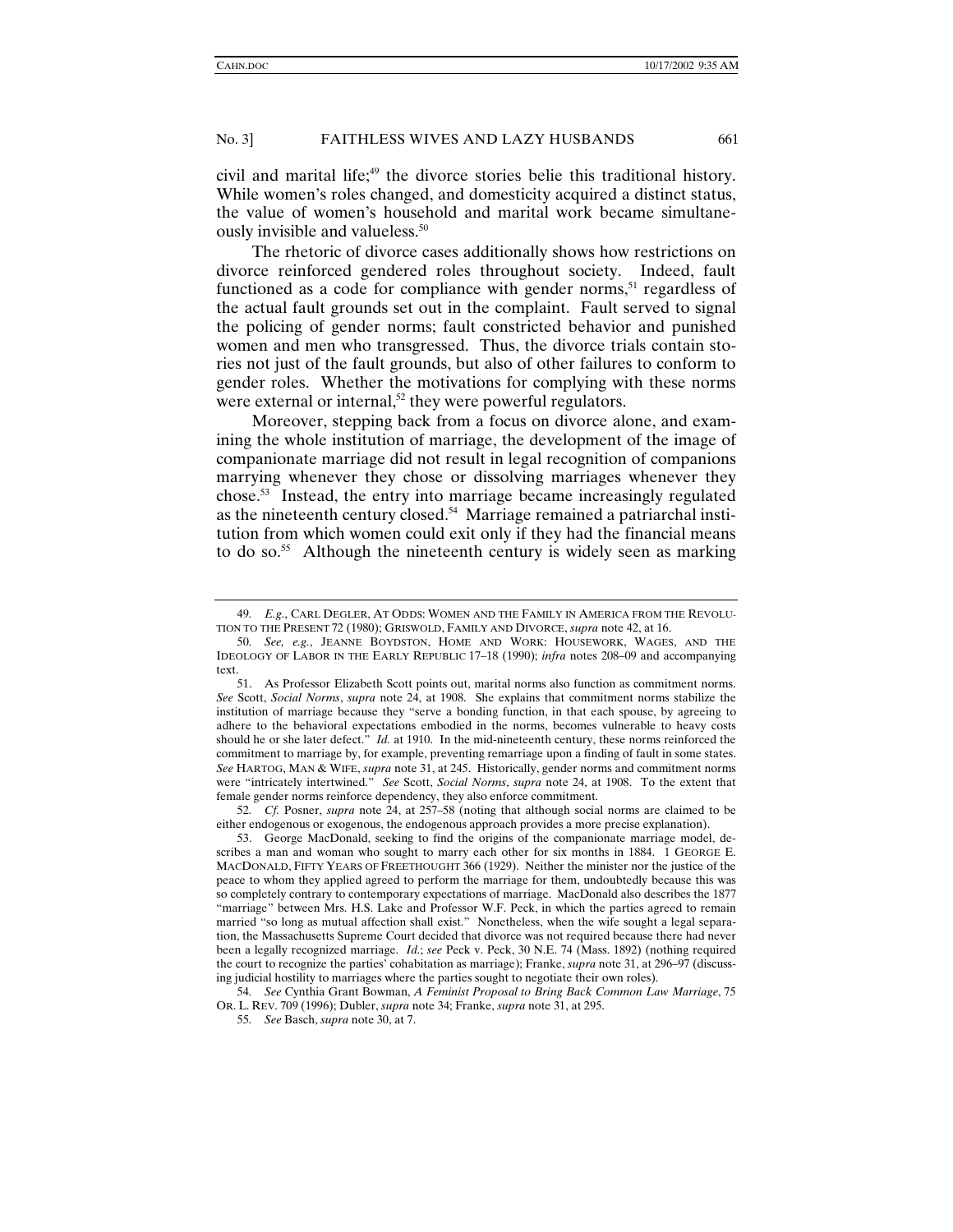the development of a companionate egalitarianism within marriage,  $56$  the divorce stories instead show the development of a companionate, hierarchical marriage in which both men and women were confined by gendered expectations.

Under contemporary law, marriage has become, however, a somewhat different institution that is both more private, in the sense of more individual control over its incidents, and more public, in the sense of greater regulation of entry into marriage, the financial effects of dissolution, and examination of its ongoing effects.<sup>57</sup> There remains a strong public interest in marriage, notwithstanding the easy availability of divorce.<sup>58</sup> The state continues to support strongly the institution of marriage by providing married couples many benefits unavailable to nonmarried couples, even as it allows no-fault divorce. The recent move to "covenant" marriages indicates the continuing respect accorded marriage as advocates emphasize the long-term nature of marital commitment,59 and the controversy over whether same-sex couples should be allowed to marry shows the very public nature of marriage as well.<sup>60</sup>

During the nineteenth century, divorce was so contentious because it called the core meaning of the institution of marriage into question.<sup>61</sup>

 60. WILLIAM N. ESKRIDGE, JR., THE CASE FOR SAME-SEX MARRIAGE (1996) (arguing that state policies denying citizens the right to marriage based on sexual orientation constitute unlawful discrimination); Lynn D. Wardle, *A Critical Analysis of Constitutional Claims for Same-Sex Marriage*, 1996 B.Y.U. L. REV. 1 (conducting constitutional analysis of same-sex marriage); Lynn D. Wardle, Loving v. Virginia *and the Constitutional Right to Marry, 1790–1990*, 41 HOW. L. REV. 289 (1998) (supporting a constitutional right to marriage). Of course, some also question the validity of the institution of marriage from a liberal perspective. *See* MARTHA FINEMAN, THE NEUTERED MOTHER, THE SEXUAL FAMILY, AND OTHER TWENTIETH CENTURY TRAGEDIES (1995) (proposing the abolition of marriage as a legal category); Gilbert A. Holmes, *The Conversations About the Intersecting Institutions of Marriage*, 4 TEX. WESLEYAN L. REV. 143, 148–49 (1998) (reporting on Professor Ann Shallek's questioning of marriage); Nancy D. Polikoff, *We Will Get What We Ask For: Why Legalizing Gay and Lesbian Marriage Will Not "Dismantle the Legal Structure of Gender in Every Marriage*," 79 VA. L. REV. 1535 (1993) (critiquing the legal structure of gender within marriage).

 61. The reasons for bringing divorce suits varied by sex. Men were more likely to sue when their wives were not "pure" sexually than for any other reason. Women were more likely to sue when men failed to fulfill their roles.

I find that the divorce cases do not reflect the newer expectations of companionate marriage—"I thought I was marrying my best friend and instead he turned out to be a dictator." Instead, they reflect the fairly traditional roles—"I thought I was marrying a breadwinner and protector and instead he turned out to be a bum." The rhetoric of the divorce cases, then, turns primarily on disappointment in the older roles, although there are occasional overtones of the new expectations when litigants chide their spouses for a failure to act in a companionate manner. Karen Lystra explains that there was a "contradiction" in the middle-class image of marriage between the act of conscious choice in deciding

<sup>56</sup>*. See also* LINDA R. HIRSHMAN & JANE E. LARSON, HARD BARGAINS: THE POLITICS OF SEX 89–92 (1998) (describing the "interlocking" system of male and female roles, which simultaneously gave women their own sphere of influence but remained subordinated to men).

<sup>57</sup>*. See* Naomi Cahn, *The Moral Complexities of Family Law*, 50 STAN. L. REV. 225, 228 (1997) [hereinafter Cahn, *Moral Complexities*].

<sup>58</sup>*. See* Brian H. Bix, *State of the Union: The States' Interest in the Marital Status of Their Citizens*, 55 U. MIAMI L. REV. 1 (2000).

 <sup>59.</sup> For documentation of the trend towards covenant marriage, see, e.g., James Herbie Di-Fonzo, *Customized Marriage*, 75 IND. L.J. 875, 882 (2000). Even though relatively few couples have actually entered into a covenant marriage, it has become a potent symbol of all that is wrong and right about marriage today as it is extensively debated in state legislatures.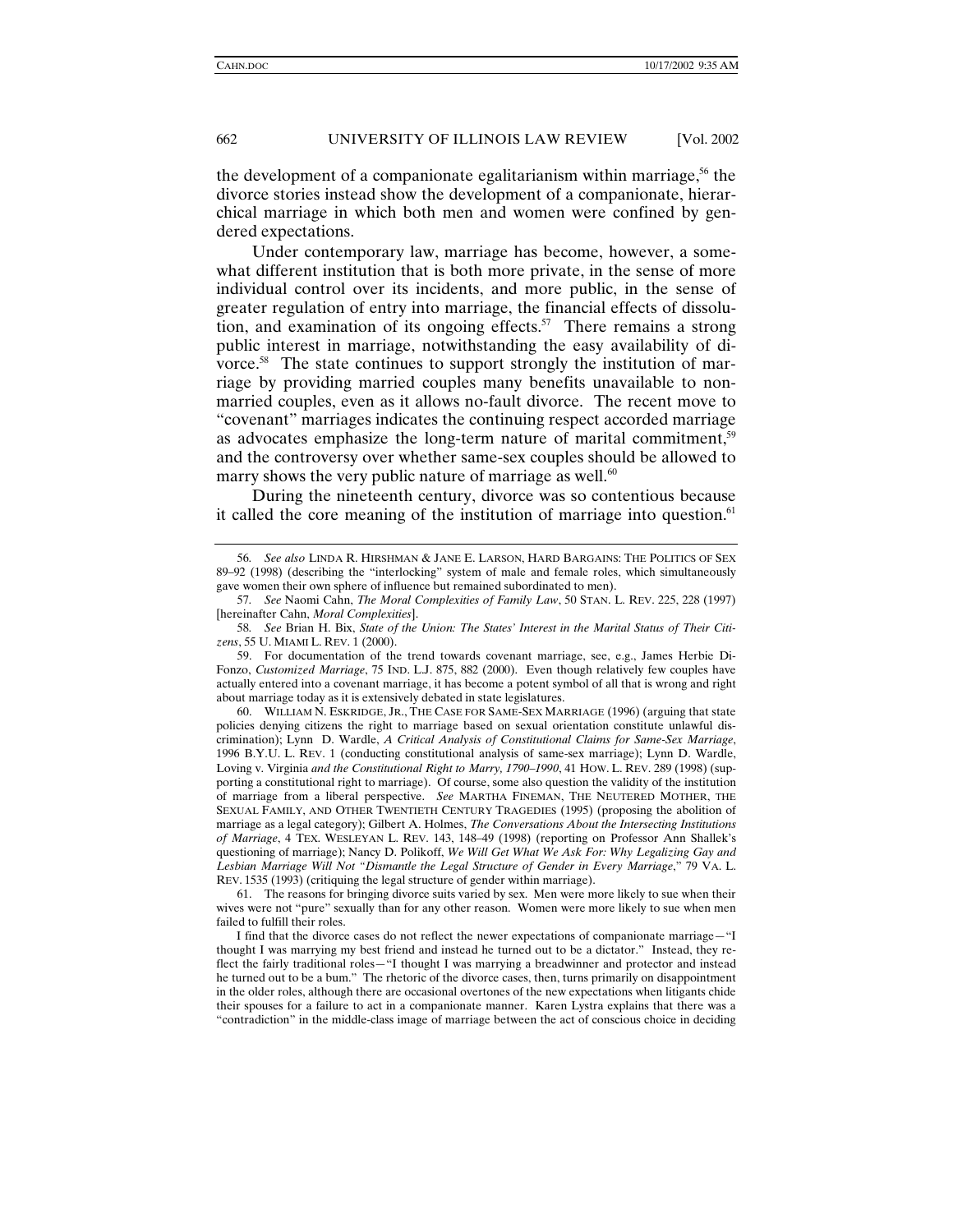The law established and reflected aspirations for marriage and it attempted to control the number of divorces.<sup>62</sup> It is, then, like same-sex marriage today. Opponents of same-sex marriage believe that it will destroy the institution of marriage, $63$  just as opponents of divorce believed that it too would destroy the institution. Yet—to continue the analogy same-sex marriage today, like divorce a century ago, may change the institution of marriage, but will not destroy it.<sup>64</sup>

Third and finally, divorce reform points out the complex status of women in the nineteenth century; divorce would not benefit a woman who was not financially independent of her husband, $65$  yet, for wealthy as well as middle-class women, who had separate financial wealth, or were capable of earning their own living, divorce provided financial protections.<sup>66</sup> In supporting the institution of marriage, divorce provided support to a patriarchal institution. While women had recourse to divorce when the consequences of being single in a patriarchal, marriage-focused society outweighed the drawbacks of being married, this nonetheless made divorce an extremely difficult "choice." It did, in some senses, support women's autonomy because it allowed women to initiate a legal action to dissolve their marriages at a time when women's capacity even to establish a residence apart from their husband was in question; autonomy was the goal of many feminists, who advocated raised expectations with respect to women's individuality and freedom.<sup>67</sup>

But, in addition to the risk of financial peril, divorce was fraught with other dangers. At the divorce trials, the lawyers made frequent reference to the consequences to women of having breached their marital

to get married and the "mandatory sex-role specific duties [imposed] upon husband and wife." KAREN LYSTRA, SEARCHING THE HEART: WOMEN, MEN, AND ROMANTIC LOVE IN NINETEENTH-CENTURY AMERICA 192 (1989).

<sup>62</sup>*. Cf*. Nancy F. Cott, *Marriage and Women's Citizenship in the United States, 1830–1934*, 103 AM. HIST. REV. 1440, 1441–44 (1998) (arguing that laws governing marriage and citizenship reinforced gender-based political and economic hierarchy).

<sup>63</sup>*. See* ESKRIDGE, *supra* note 60, at 88.

 <sup>64.</sup> Marriage remains an important cultural institution today. Marriage rates are higher today than they were a century ago. *See* Naomi Cahn, *Looking at Marriage*, 98 MICH. L. REV. 1766, 1770 (2000) (reviewing MILTON C. REGAN, JR., ALONE TOGETHER: LAW AND THE MEANINGS OF MARRIAGE (1999)); *see also* Katharine T. Bartlett, *Saving the Family from the Reformers*, 31 U.C. DAVIS L. REV. 809, 815–16 (1998).

 <sup>65.</sup> Basch, *Relief in the Premises*, *supra* note 30, at 47. An at-fault woman rarely received any property or alimony; even innocent women had to ensure that their husbands complied with their financial obligations post-divorce. And, unless the husband was financially secure, divorce did not provide the woman with any financial guarantees.

 <sup>66.</sup> SUZANNE LEBSOCK, THE FREE WOMEN OF PETERSBURG 70 (1985).

 <sup>67.</sup> Elizabeth B. Clark, *"The Sacred Rights of the Weak": Pain, Sympathy, and the Culture of Individual Rights in Antebellum America*, 82 J. AM. HIST. 463 (1995). While some feminists, such as Elizabeth Cady Stanton, believed that easier divorce would benefit women by guaranteeing them autonomy, other feminists protested. Even starting from the position that marriage benefited men, and that women were subordinated in marriage, some feminists still believed in the sanctity of the family; the debate for feminists was thus between women's autonomy and family stability. Echoes of this debate continue in the debate over no-fault divorce, where women's freedom to work is seen as a contributing factor to the rising divorce rate.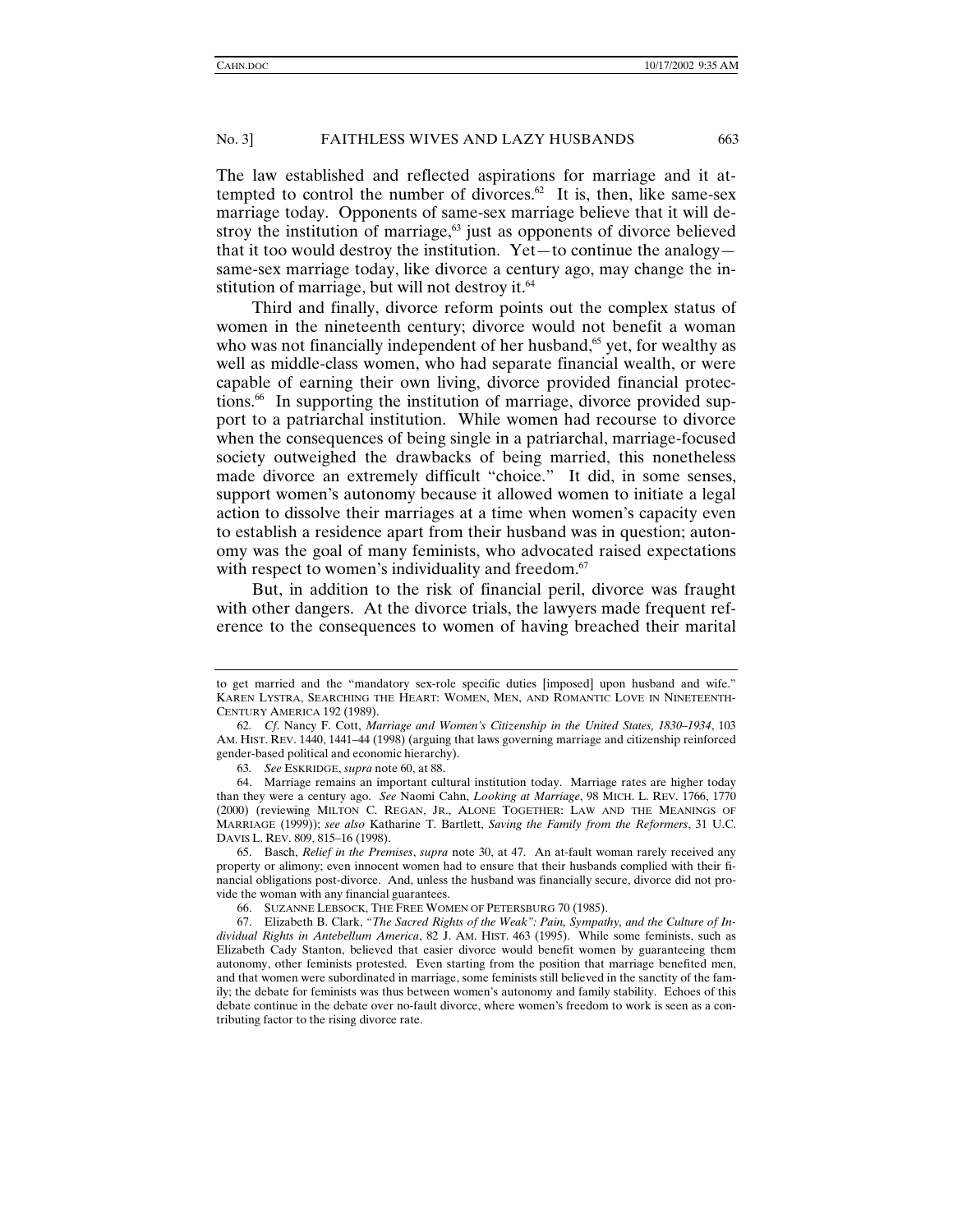obligations. Not only would they be deprived of their children, of their property, and any right to alimony, they would be shamed and shunned.68 If women were guilty of adultery or some other fault, then this stain would follow them and their children. In some states, they would be unable to remarry.<sup>69</sup> By filing suit for divorce for their husbands' faults, wives opened themselves to the same accusations, and to a public viewing of any of their alleged faults.<sup>70</sup> The fault rules serve as a prism through which courts could reflect and refract gender.

This article begins with a brief summary of divorce in American law during the nineteenth century. It then turns to a discussion of the narratives presented at divorce trials, focusing on the stories told about men, women, marriage, and fault. This study shows the very contested nature of "fault," the conflicting images presented of the innocence of each spouse, and the relationship between these images and culturally grounded notions of gender. While these fights over divorce had consequences for the reputations of the parties, they also had very real consequences for their financial well-being.

Finally, the article concludes by discussing the contextual nature of contemporary efforts to return fault to divorce actions. In the nineteenth century, fault in divorce served as a facade for general societal interest in the continuity of marriage; mere proof of fault did not entitle the parties to the granting of a divorce.<sup>71</sup> This article shows how the nineteenthcentury divorce process reinforced marital roles through the stories of fault it required. While the contemporary divorce process no longer serves that purpose, the legal treatment of parties upon divorce—the impoverishment of women and children, the inequities in alimony and property awards—continue to reinforce the fiction that the breadwinner is entitled to retain the human capital earned during the marriage, and the caretaker is financially penalized for child care.<sup>72</sup>

 <sup>68.</sup> In explaining why he had attempted to settle the divorce case brought against him, Dr. John Noel, in a self-interested manner, commented "that no woman can have her name connected with any public scandal without detriment to her." J.V. NOEL, SWORN TESTIMONY OF THE NOEL DIVORCE CASE, app. at 2 (1873).

 <sup>69.</sup> For further discussion of the fear of remarriage, see HARTOG, MAN & WIFE, *supra* note 31, at 244–45.

 <sup>70.</sup> In the divorce trial reports discussed below, women were almost invariably accused of adultery or similar faults, even when they initiated the action. Their status as a plaintiff did not immunize them from countercharges of fault.

 <sup>71.</sup> Judges exercised enormous discretion in deciding whether to grant a divorce upon a finding of fault. Moreover, as discussed below, if both parties were found to be at fault, then divorce could not, in most jurisdictions, be legally granted.

 <sup>72.</sup> An alternative interpretation is that gendered roles *do not matter enough* in contemporary divorce because courts fail to take into account contemporary differences between the roles. Professor Carol Rose has shown how the perception (regardless of the reality!) that women are more likely than men to cooperate results in limiting women's possibilities for economic advancement. Carol Rose, *Women and Property: Gaining and Losing Ground*, 78 VA. L. REV. 421, 442 (1992). Once women "choose" to cooperate in marital relationships, they find themselves in situations that encourage more "cooperation," in which women become the person primarily responsible for maintaining the household. *Id.* at 431. Rather than "face a scene" when she asks her husband to perform household work, a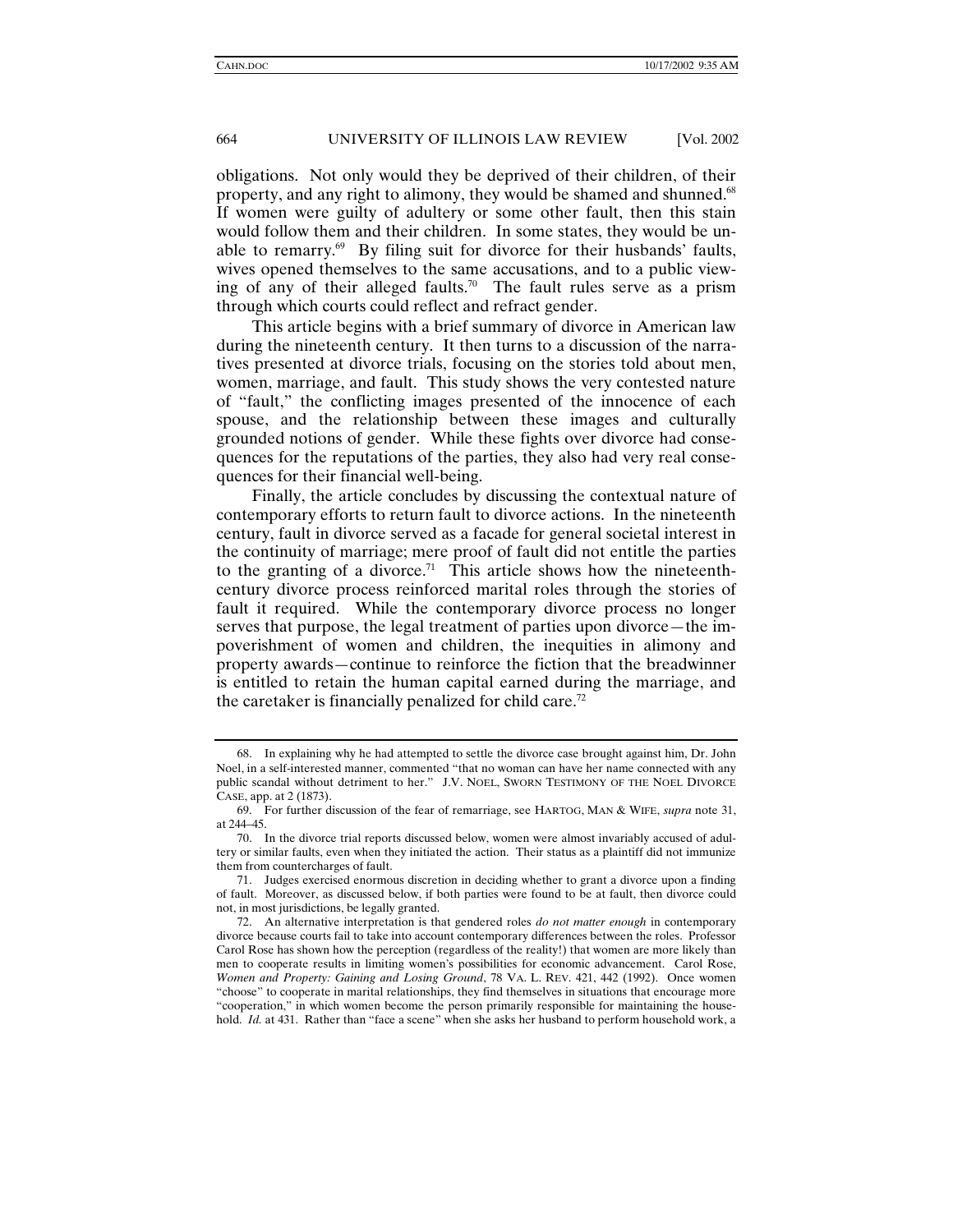# III. DIVORCE IN THE NINETEENTH CENTURY

Until the mid-nineteenth century in England, only an ecclesiastical court could grant a separation from bed and board, and only Parliament could grant a full divorce.<sup>73</sup> In America, while divorce began as a legislative proceeding, it became entirely statutory and judicially based during the course of the nineteenth century.<sup>74</sup> At the beginning of the nineteenth century, even the most liberal of divorce laws allowed divorce only on very limited fault grounds. By the end of the century, states had experimented with various different, and more liberal, grounds for permitting divorce, and had, either by statute or through constitutional amendment, prohibited legislatures from granting divorce.75 The number of divorces increased exponentially from the late eighteenth century through the early twentieth century.<sup>76</sup> There was, then, a remarkable transformation in the law surrounding divorce. Although there are variations between each state and territory, the law and practice of divorce changed dramatically throughout the country.

Even though states experimented with more liberal and restrictive divorce reforms during this period, the overall number of divorces increased.77 Corresponding to the increasing divorce rate, the expectations of marriage changed, as did the expectations of roles within marriage (even if the roles themselves changed little).78

In the seventeenth century, several American colonies allowed divorce for adultery; in Massachusetts, divorce could be granted only for the wife's adultery.<sup>79</sup> Over the next two hundred years, legislatures expanded the grounds of divorce to include a series of fault-related bases, such as extreme cruelty, bigamy, drunkenness, and desertion. In some

 79. RODERICK PHILLIPS, PUTTING ASUNDER: A HISTORY OF DIVORCE IN WESTERN SOCIETY 137–39, 147 (1988).

woman will simply acquiesce, and there will be a cumulative and disadvantaging effect on her. *Id.* at 440–41. Professor Rose suggests that women use their alleged taste for cooperation to their own advantage, cooperating with others who will help them, and learning "selective noncooperation." *Id.* at 456–57.

<sup>73</sup>*. See* RHEINSTEIN, *supra* note 38, at 31.

<sup>74</sup>*. See* CHUSED, *supra* note 28 (tracing the evolution from legislative to judicial divorce in nineteenth-century Maryland).

<sup>75</sup>*. See id.* at 116.

<sup>76</sup>*. See id.* at 160.

 <sup>77.</sup> Evans Holbrook, Note, *Divorce Laws and the Increase of Divorce*, 8 MICH. L. REV. 386 (1910). The author observed: "There have been a few changes in the direction of greater liberality, but most of the changes . . . have been in the opposite direction, and have made for greater strictness." *Id.* at 388; see Note, 4 HARV. L. REV. 138, 139-40 (1890) (noting that laws on divorce remained unchanged from century beginning to century end, but numbers of divorces increased dramatically); *see also* NELSON BLAKE, THE ROAD TO RENO: A HISTORY OF DIVORCE IN THE UNITED STATES 135–36 (1962) (discussing the controversy in the late nineteenth century as to whether the liberality of divorce laws had any effect on the rate of divorce); DEGLER, *supra* note 49, at 167 (noting that although New York only had one ground of divorce, it awarded more divorces compared to its population than did New Jersey, which had two divorce grounds).

<sup>78</sup>*. See* Reva Siegel, *Why Equal Protection No Longer Protects: The Evolving Forms of Status-Enforcing State Action*, 49 STAN. L. REV. 1111, 1118 (1997) [hereinafter Siegel, *Why Equal Protection*].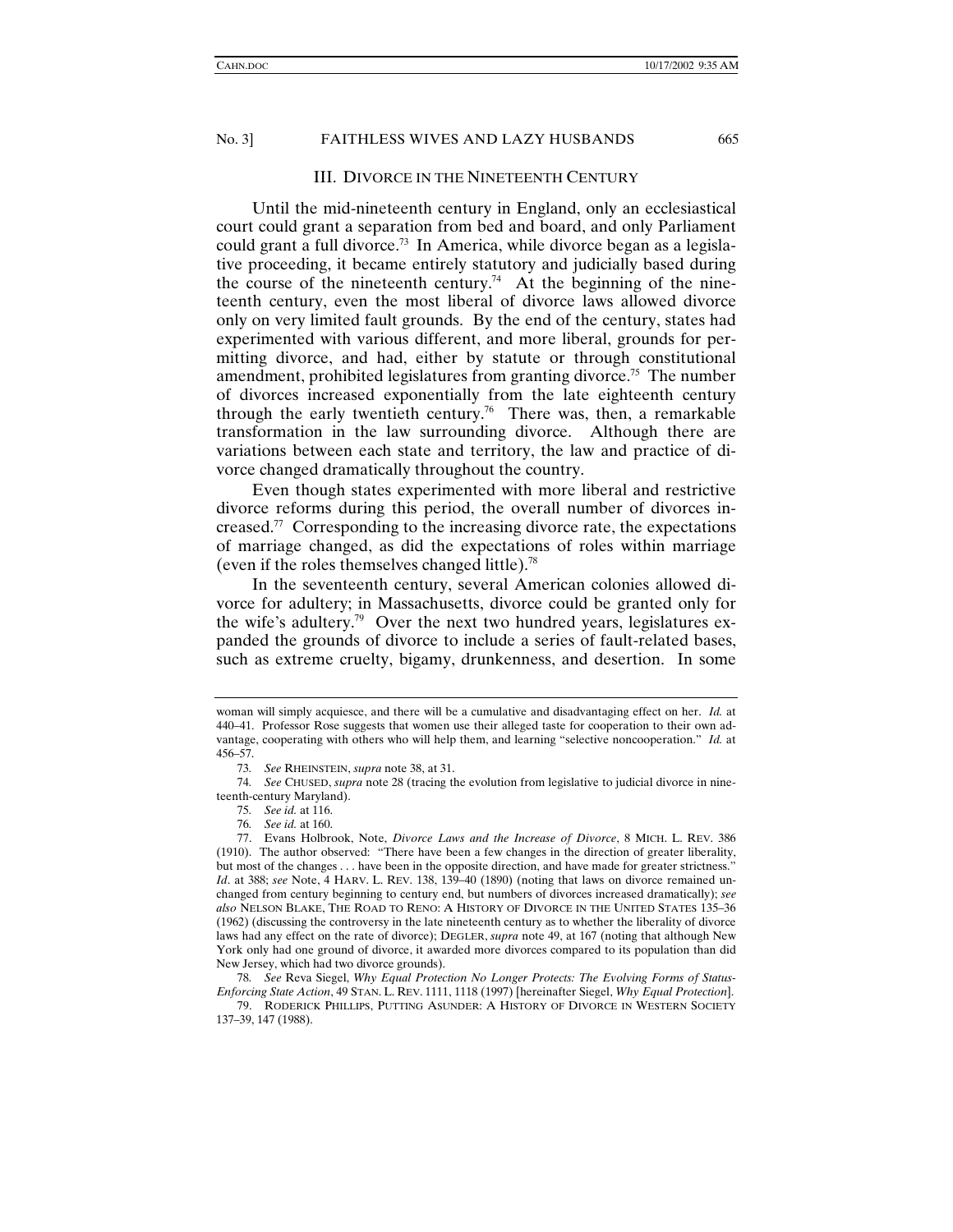states, grounds also included failure of the husband to act in his role as breadwinner, and failing to maintain a wife became an additional ground. At the same time, legislatures began to include so-called non-fault-based grounds which affected the capacity to marry, or remain married, such as impotency $80$  or imprisonment. $81$  These additional grounds reflected the expectations that husbands would perform as husbands, through their presence and their ability to procreate. They also reflected social goals of keeping sexuality confined to marriage.<sup>82</sup>

Courts were required to find some reason for the failure of the marriage, and this reason required one party to be at fault. In the United States, as of 1886, there were at least forty-two possible reasons for granting a divorce, ranging from "public defamation" (in Louisiana) to adultery (in all states and territories).<sup>83</sup> Interestingly, women were more likely to be granted a divorce. As the availability of divorce grew, it became an increasingly studied and commented upon subject by nineteenth-century treatise writers. From its first edition, published in 1826, through its twelfth edition, published in 1873, Kent's Commentaries warned, "It is very questionable whether the facility with which divorces can be proved in some of the states be not productive of more evil than good."84 Nonetheless, although Kent and others, such as Tapping Reeve, included divorce in their more general books, it was not until the middle part of the century that the first two major treatises devoted to divorce appeared: Henry Page's treatise appeared in 1850, while Joel Prentice

<sup>80</sup>*. Id*. at 155 (citing New Hampshire, 1791 legislation).

<sup>81</sup>*. Id.*

<sup>82</sup>*. See* Lindsay, *supra* note 46, at 547–48 (noting that an inability to procreate was not grounds for dissolving a marriage; the focus was on capacity to perform sexually).

 <sup>83.</sup> CAROLL D. WRIGHT, A REPORT ON MARRIAGE AND DIVORCE IN THE UNITED STATES, 1867–1886, at 113–15 (1889). Wright compiled these statistics pursuant to federal legislation. An early committee report on the bill which ultimately required the data collection stressed the dangers of the multiple and conflicting state laws on the grounds for divorce, as well as on the varying approaches to the full faith and credit each state accorded to another state's decree. *Id.* at 11; *see also* James J. White, *One Hundred Years of Uniform State Laws: Ex Proprio Vigore*, 89 MICH. L. REV. 2096, 2113 (1991). The extraterritorial effect of divorce decrees remained a complex problem; even the Supreme Court's decisions in the mid-1940s have not completely resolved the issue. *See* Williams v. North Carolina, 325 U.S. 226 (1945); Williams v. North Carolina, 317 U.S. 287 (1942); HARTOG, MAN & WIFE, *supra* note 31, at 279–82; Thomas Reed Powell, *And Repent at Leisure: An Inquiry into the Unhappy Lot of Those Whom Nevada Hath Jointed Together and North Carolina Hath Put Asunder*, 58 HARV. L. REV. 58 (1945). Interstate recognition of marriage and divorce has received significant attention in the context of gay marriage. *E.g.*, Larry Kramer, *Same-Sex Marriage, Conflict of Laws, and the Unconstitutional Public Policy Exception*, 106 YALE L.J. 1965 (1997).

 <sup>84. 2</sup> KENT'S COMMENTARIES ON AMERICAN LAW 106 (Oliver W. Holmes, ed., 12th ed. 1873); 2 KENT'S COMMENTARIES ON AMERICAN LAW 88 (1st ed. 1826); *see* JAMES SCHOULER, A TREATISE ON THE LAW OF THE DOMESTIC RELATIONS: EMBRACING HUSBAND AND WIFE, PARENT AND CHILD, GUARDIAN AND WARD, INFANCY, AND MASTER AND SERVANT § 220b, at 339–40 (2d ed. 1884); TAPPING REEVE, THE LAW OF BARON AND FEMME, OF PARENT AND CHILD, OF GUARDIAN AND WARD, OF MASTER AND SERVANT, AND OF THE POWERS OF THE COURTS OF CHANCERY (1816). For divorce treatises, see, e.g., HENRY FOLSOM PAGE, A VIEW OF THE LAW RELATIVE TO THE SUBJECT OF DIVORCE IN OHIO,INDIANA AND MICHIGAN (1850); BISHOP,*supra* note 30.

As discussed below, the treatises on divorce varied in their attitudes towards divorce.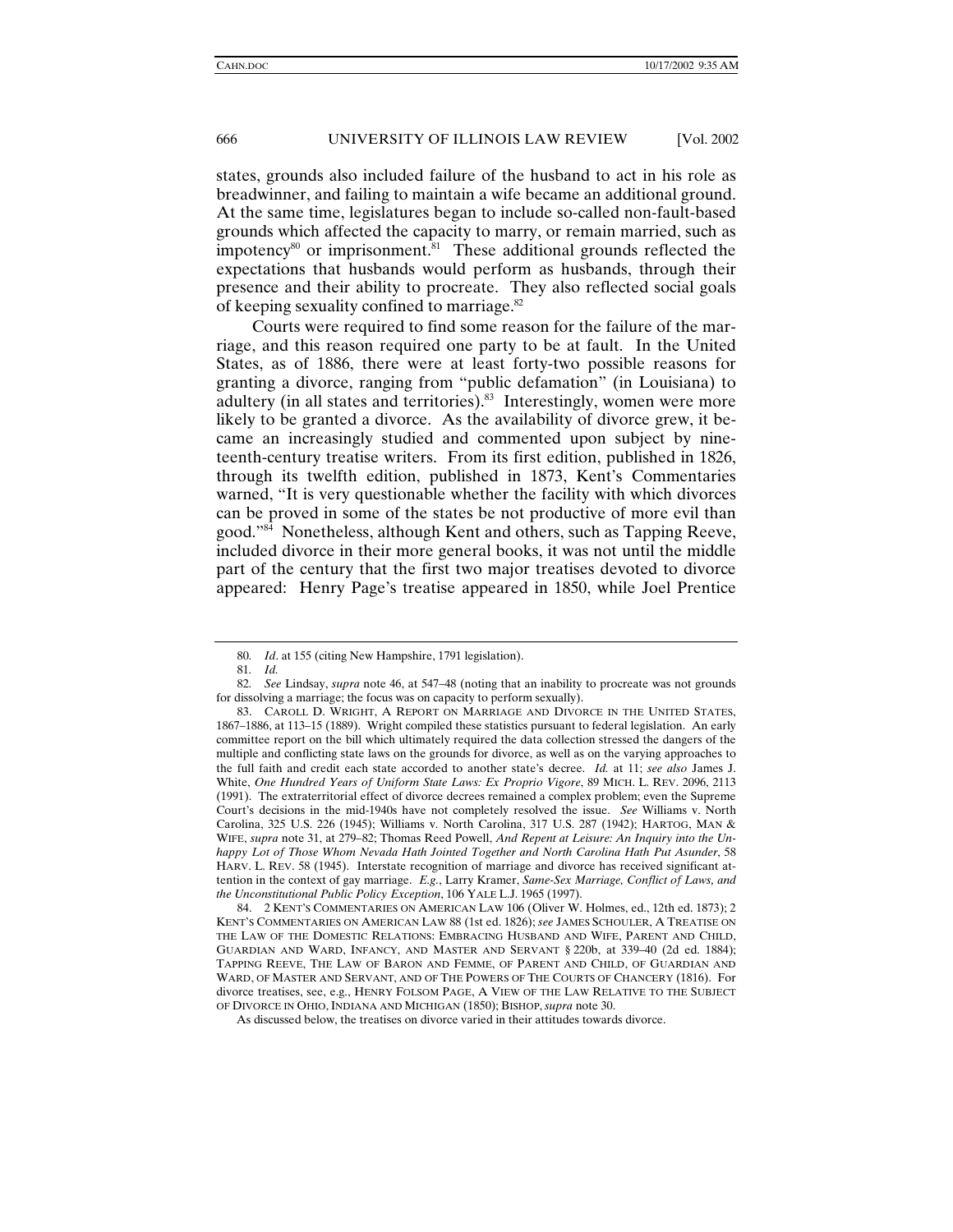Bishop's appeared two years later.<sup>85</sup> Both books noted the paucity of materials on divorce, and its neglected status as a topic of American law books. In judging the availability of divorce, Joel Bishop explained that it should be permitted when marriages no longer accomplished their original purpose; that is, when one spouse's failure to perform marital duties frustrated the purpose of marriage.<sup>86</sup>

#### IV. FINDING FAULT—CONSTRUCTING STORIES

To receive a divorce, the aggrieved party was required to show fault on the part of the other spouse. Although the type of fault varied between states, $87$  the necessity of proving fault did not. Indeed, in the early nineteenth century, Chancellor Kent refused to allow a consensual divorce because "the parties cannot lawfully rid themselves of its duties at the pleasure of either or both of them."<sup>88</sup> This policy continued until the mid-twentieth century, and was enforced through a prohibition on collusion in obtaining a divorce.<sup>89</sup> Parties thus had many incentives to fight proof of fault. First, without some sort of dispute, the court might dismiss the case for collusion.<sup>90</sup>

Second, and perhaps more importantly, however, proof of fault went to a person's character. The trial reports discussed below repeatedly illustrate both parties' attempts to claim the mantle of the innocent spouse through three different strategies: (1) by admitting the transgression and blaming someone else; (2) by denying completely the fault;<sup>91</sup> or (3) by claiming the other party was just as much, if not more, at fault. Fault was deeply contested because of its very public nature: not only was it a breach of the marriage, it was a breach of the community's expectations of gendered marital roles. Even the noted treatise writer Joel Prentice Bishop, who believed that divorce should be permitted where one spouse failed to conform to her marital role, nonetheless also be-

 <sup>85.</sup> BISHOP, *supra* note 30, at XV; PAGE, *supra* note 84, at i.

 <sup>86.</sup> BISHOP, *supra* note 30, § 35, at 29.

 <sup>87.</sup> As Henry Folsom Page pointed out in 1849, there were more than thirty grounds for divorce. PAGE, *supra* note 84, at 15 n.1. They included "any behavior repugnant to the marriage contract... [or] where the parties cannot live in peace, and their welfare requires a divorce," as well as becoming a member of the Shakers and "marriage with a negro, mulatto or indian." *Id.*

Even the incompatibility statutes, which allowed for divorce when the parties could no longer live together, were construed to require fault. *See* Naomi Cahn, *Incompatibility and the History of Divorce* (unpublished manuscript 1999) (on file with author).

 <sup>88.</sup> Van Vechten v. Van Vechten, 4 Johns. Ch. 502 (N.Y. Ch. 1820); *see* Williamson v. Williamson, 1 Johns. Ch. 488, 490 (N.Y. Ch. 1815) ("To guard against all kind of improper influence, collusion, and fraud, it is the policy of the law not to proceed upon the ground of the *consent* of parties to a dissolution of the marriage contract.").

<sup>89</sup>*. See* HOMER H. CLARK, JR., THE LAW OF DOMESTIC RELATIONS IN THE UNITED STATES 522–24 (2d ed. 1988). As Herbie DiFonzo points out, the law against collusion waned in its influence on spouses' practices. DIFONZO,*supra* note 28, at 55.

 <sup>90.</sup> Collusion has remained a defense in some states. *See* CLARK, *supra* note 89, at 522.

 <sup>91.</sup> As one court explained, "The defendant put in the usual answer, denying the adultery charged in the bill." N. Smith v. P. Smith, 4 Paige Ch. 432, 433 (N.Y. Ch. 1834).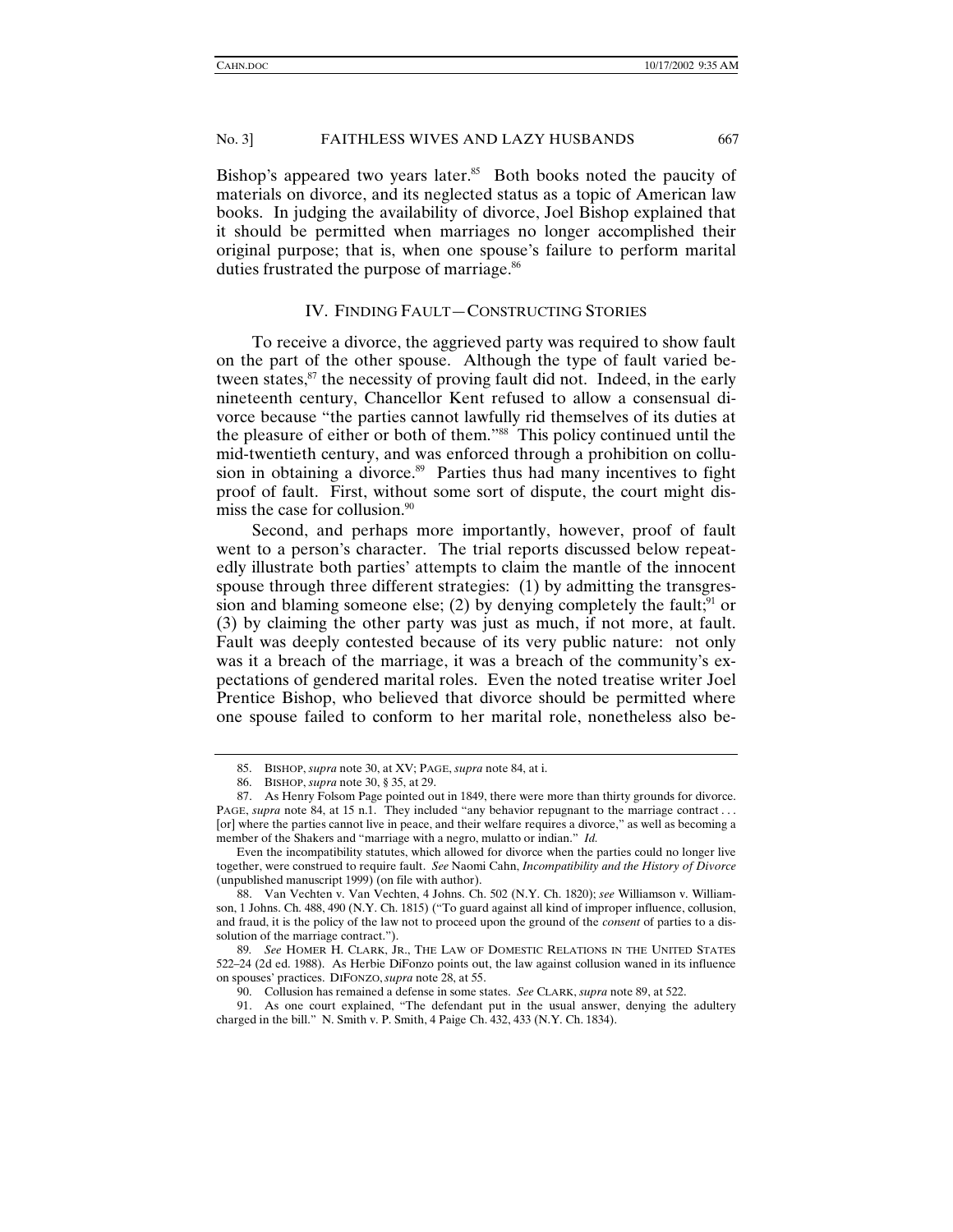lieved in the public nature of marriage, its continuity with the community.<sup>92</sup> Fault involved not just betrayal of the other spouse, but a deep breach of the marital relationship. As the Supreme Court explained in 1890, "Polygamy and adultery may be crimes which involve disloyalty to the marital relation, but they are rather crimes against such relation than against the wife."93

Third, of course, parties might fight against a finding of fault for various pragmatic reasons. The defendant might simply want the marriage to continue. Or, if the suit was brought by the husband, a fault finding against his wife would excuse him from various forms of property distribution and could serve to preclude her from receiving child custody; she thus had strong, social and personal incentives to fight against the accusation.<sup>94</sup> Although the child custody law during the nineteenth century developed a tender years preference for mothers,<sup>95</sup> the preference typically applied only if she was not at fault.

This section also shows how lawyers manipulated images of men and women; women and men who transgressed their marital roles seemingly deserved to be punished by divorce. In addition, women were punished for failing to conform to expectations of their  $sex.^{96}$  Fault violated

 93. Bassett v. United States, 137 U.S. 496, 505 (1890). By the time of this decision, some states had begun to hold that bigamy and adultery were crimes against the spouse. *See id.* (citing State v. Sloan, 55 Iowa 217 (1880); Lord v. State, 17 Neb. 526 (1885)).

 94. Some "guilty" wives did receive alimony and custody. Indeed, in *Reavis v. Reavis*, the court precluded evidence of the wife's desertion from affecting the determination of the amount of money necessary to support her and her child. Reavis v. Reavis, 2 Ill. 242, 246–48 (1835).

Bishop notes that some at-fault wives might receive property. For example, he cites an Ohio case where an adulterous wife received alimony; "[t]he property of the husband had been earned, after the marriage, by the joint efforts of the two parties." 2 BISHOP, *supra* note 30, at 305. Other courts also allowed at-fault wives to receive property, even if they were not entitled to alimony. *See, e.g.*, Lovett v. Lovett, 11 Ala. 763 (1847) (allowing the court to divide property appropriately depending on whether it was acquired through the efforts of husband or wife or jointly). Such cases may presage contemporary equitable distribution law which recognizes one spouse's contributions to the other's property. They also show that courts were not monolithic in enforcing gendered faultless norms during marriage, perhaps in recognition of wives' dependent status.

95*. See* MICHAEL GROSSBERG, GOVERNING THE HEARTH: LAW AND THE FAMILY IN NINE-TEENTH CENTURY AMERICA 238–50 (1985); Lee E. Teitelbaum, *Family History and Family Law*, 1985 WIS. L. REV. 1135, 1155 (1985).

 96. As Professor Basch explains, "[F]emale compliance in the all-important area of chastity was far more central to the Victorian ideology of marriage than either male compliance or male benevolence." BASCH, *supra* note 7, at 172. The chastity focus explains, of course, the virtual universality of adultery as a ground for divorce. Chastity also, of course, ensures the legitimacy of children born to the marriage. For analysis of cultural attitudes towards sexual morality in the late nineteenth century, see DAVID J. PIVAR, PURITY CRUSADE: SEXUAL MORALITY AND SOCIAL CONTROL, 1868–1900

 <sup>92. &</sup>quot;[A]s man has gone up in the path of his improvement, and higher and purer light has shone around him, still has this institution of marriage . . . remained ever the first among institutions of human society." BISHOP, *supra* note 30, § 12, at 10.

In refusing to uphold a divorce granted below, one court declared, in a rather typical exaltation: Marriage . . . is the most important of the social relations . . . . To its auspicious influence may be traced the great advances made in civilization, through the elevation of woman to social equality, the education of children, the refinement of manners . . . and as such should engage the most profound solicitude of the legislator and the courts to preserve it unsullied in its purity and transmit it to posterity with its integrity unimpaired.

True v. True, 6 Minn. 458, 460 (1861).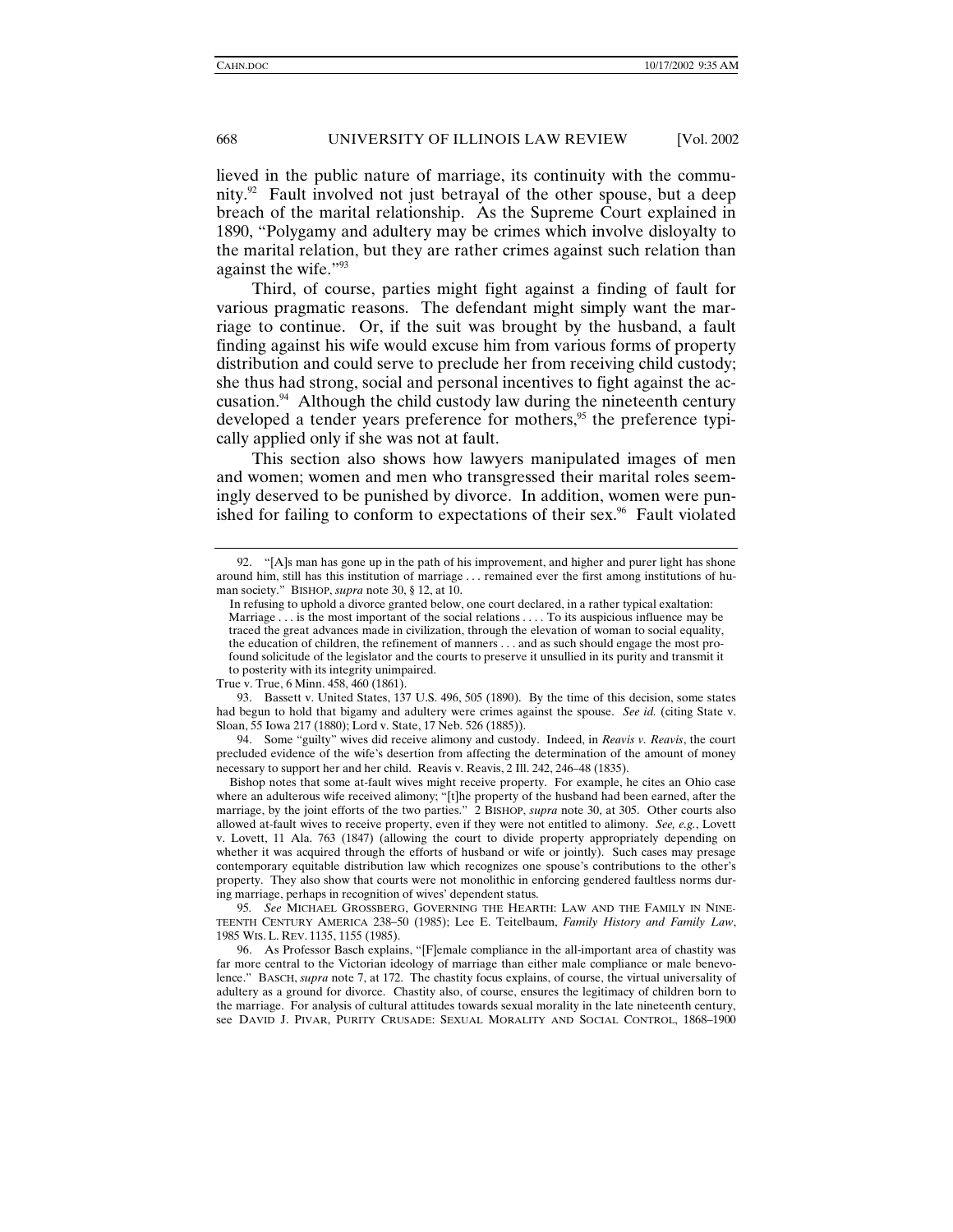public, marital, and gendered expectations; consequently, violators could be deprived of their marriages in a society where marriage continued to be, for men and women, the defining status of adulthood.<sup>97</sup> There are various stock stories that appear in these reports,<sup>98</sup> stories of men's failures to provide, of women's promiscuity, and marriages that failed because of the parties' inability to get along with each other. Although adultery was the legal channel for dissolution, the narratives of these marriages underlying the stock stories are more complex than mere tales of infidelity.99 These stories reveal that the expectations in marriage remained quite conventional, and divorce was only available when one spouse had transgressed these traditional marital roles and values. The trial accounts<sup>100</sup> dramatize the popular role expectations of nineteenthcentury marriage.

# *A. Gendered Roles—Women*

This section briefly describes several of the noted mid-nineteenthcentury divorce cases, showing how they simultaneously adhered to, and manipulated, gender norms. Each party claimed the mantle of compliance with gendered roles, while their opponents alleged their noncompliance; litigants used the cultural norms associated with men and women to support their stories.

Professor Basch, in explaining why she has titled her book "Framing American Divorce," notes that litigants often rigged evidence to support a finding of divorce, and that the law, together with the literature about divorce, helped people frame their thoughts about divorce. BASCH,*supra* note 7, at 6–7.

99*. See also* CHUSED, *supra* note 28, at 160–61 (there was a "dissonance between the terms of general divorce law and the realities of married lives").

Professor Hendrik Hartog analyzes (among others) the *Forrest* case. HARTOG, MAN & WIFE, *supra* note 31. Neither of them has yet addressed the *Strong* and *Noel* cases.

<sup>(1973);</sup> Jane Larson, *"Even a Worm Will Turn at Last": Rape Reform in Late Nineteenth-Century America*, 9 YALE J.L. & HUMAN. 1 (1997).

 <sup>97.</sup> For a discussion of alternative relationships, see LILLIAN FADERMAN, SURPASSING THE LOVE OF MEN: ROMANTIC FRIENDSHIP AND LOVE BETWEEN WOMEN FROM THE RENAISSANCE TO THE PRESENT (1981); Susan Carle, *Gender in the Construction of the Lawyer's Persona*, 22 HARV. WOMEN'S L.J. 239, 271 (1999); William N. Eskridge, Jr., *A History of Same-Sex Marriage*, 79 VA. L. REV. 1419 (1993).

 <sup>98.</sup> For a discussion of stock stories, see generally Richard Delgado & Jean Stefancic, *Images of the Outsider in American Law and Culture: Can Free Expression Remedy Systemic Social Ills?*, 77 CORNELL L. REV. 1258 (1992) (reviewing the history of racial stereotypes and "stock stories"); Gerald Lopez, *Lay Lawyering*, 32 UCLA L. REV. 1 (1984) (examining the analytical value of stock stories); Austin Sarat, *Narrative Strategy and Death Penalty Advocacy*, 31 HARV. C.R.-C.L. L. REV. 353, 354 nn.3–4 (1996) (discussing characteristics of narrative). Professor Griswold points out the formulaic language of divorce complaints, in which petitioners sought to claim the moral high ground. ROBERT GRISWOLD, ADULTERY AND DIVORCE IN VICTORIAN AMERICA, 1800–1900, at 21 (1986) (Legal History Working Paper).

 <sup>100.</sup> Others have also discussed some of these reports, albeit for different purposes. Professor Norma Basch analyzes, among others, the *Forrest*, *Beardsley*, and *Burch* cases, which are also discussed below. She reads the cases to show the "gendered tensions" involving women who "had sorely tested the limits of their husbands' authority, thereby raising the specter of female autonomy." BASCH, *supra* note 7, at 152. I examine the cases simply to show the gendered nature of their narratives and the hierarchical nature of marriage.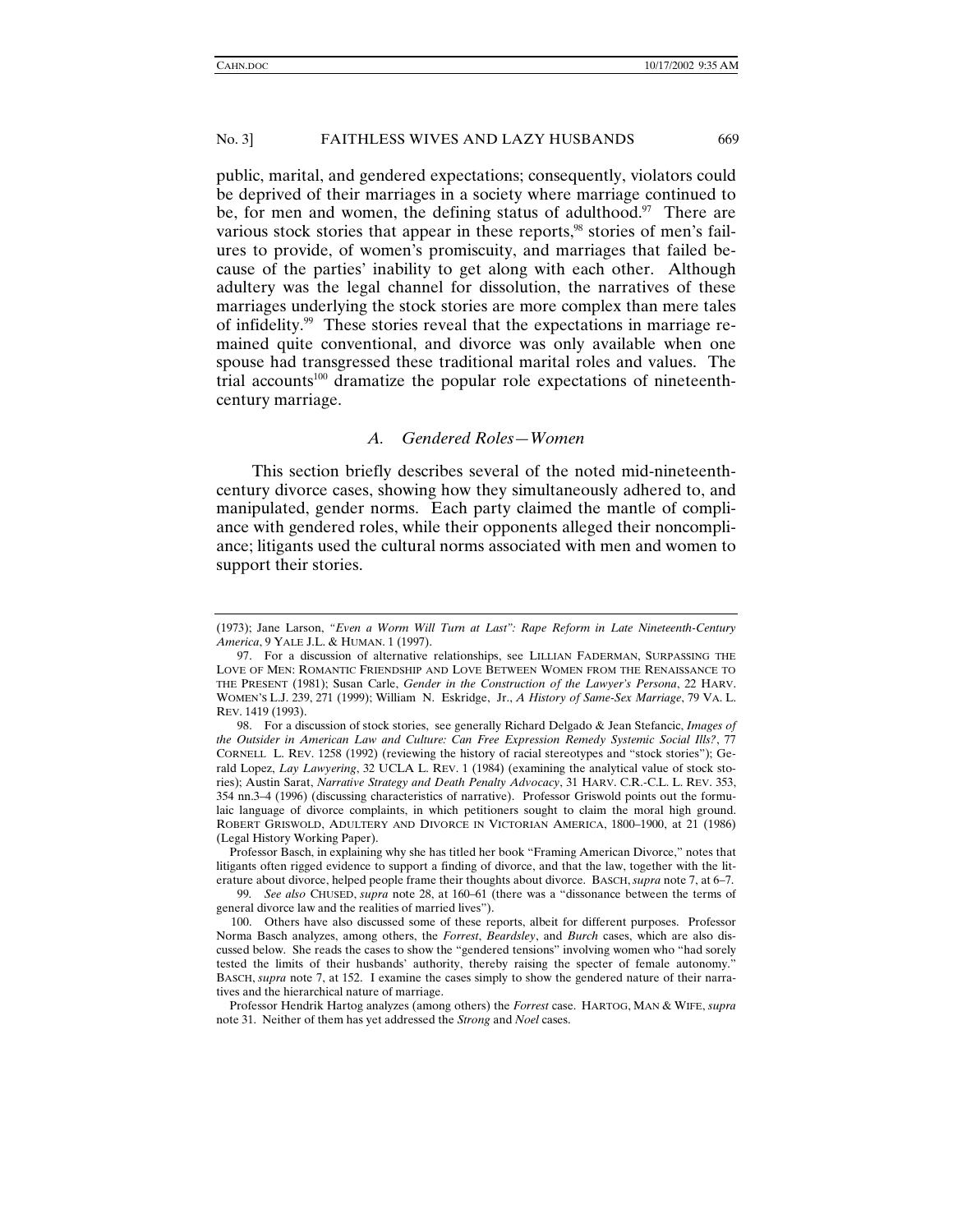#### *1.* Beardsley v. Beardsley

At the beginning of his closing argument on behalf of Mr. Beardsley, Charles Busteed offered an apology: "At no time or place, and under any circumstances, is it desirable to be the accuser of a woman. . . . Her voice is man's first cheer and her hand his last pillow."<sup>101</sup> This chivalry, which served to reinforce the gentlemanly nature of his client, was nonetheless short-lived. He continued by describing Mrs. Beardsley as "wanton," "the most brazen strumpet that ever defied God and men," and a woman who "profanes a lawful couch with her carrion form."102 He mocked her domesticity, asking, "What shall be said of the wife and mother, who, day by day, all the day long, is in the arms and bed of an illicit passion?"103 He suggested that she was not truly maternal because she did not really want to see her child during her separation from her husband.<sup>104</sup> The introductory history of the case describes Mrs. Beardsley as "fonder of promenading Broadway and visiting places of amusement without her husband than was consistent with wifely propriety."105 Consistent with gendered marital norms, the lawyer's rhetoric reinforces the gentlemanliness of Mr. Beardsley, and the unladylikeness of his wife. When Mr. Beardsley returned from work each night, he was not "met with the caresses which were his due, and which little attentions we all expect."106

In defending Mrs. Beardsley, her lawyer, Chauncy Shaffer, focused on her filial character; indeed her relationship with her father was literally on display in the courtroom.<sup>107</sup> Turning to her relationship with her child, he appealed to the jurors' understanding of her role as a mother, and commented on how contrary to womanly nature it would have been for her to enter into the alleged second marriage: Shaffer remonstrated "[i]t is alleged that she, foregoing . . . all the claims of her only child upon her" committed bigamy.<sup>108</sup> In addition, he repeatedly proclaimed his client's innocence, and explained that a finding of guilt would malign "the

 <sup>101.</sup> BEARDSLEY, *supra* note 1, at 68.

<sup>102</sup>*. Id.* at 71, 75–76.

<sup>103</sup>*. Id.* at 76. The pamphleteer noted that, during this closing argument, the courtroom was full, and many jurors and spectators "were moved to no unmanly tears." *Id.*

<sup>104</sup>*. Id.* at 73.

<sup>105</sup>*. Id.* at 5.

<sup>106</sup>*. Id.* at 73. The lawyer made an explicit appeal to the white male jurors' expectations of their own wives, by reinforcing women's role to care for men and men's right to expect this caring from their wives.

Lawyers seemed conscious of jurors' norms. For example, in seeking to exclude evidence in the *Strong* case, Mr. Strong's lawyer argued, "I don't speak to you as a husband and a father, but as a judge of the rules of law and evidence." *Strong Divorce Case*, N.Y. TIMES, Dec. 13, 1865, at 2.

 <sup>107. &</sup>quot;You saw that woman whose heart was crushed, and who with blood crimsoning her lips, was borne out of the Court on her father's arm." BEARDSLEY, *supra* note 1, at 67; *see id.* at 31.

<sup>108</sup>*. Id.* at 59. In his closing, he also referred to Mr. Beardsley's refusal to allow her to have her child "for even one night." *Id.* at 67.

During his examination of Mrs. Beardsley's mother, Mr. Shaffer attempted to show that Mr. Beardsley had prevented his wife from having access to their child. *Id.* at 37.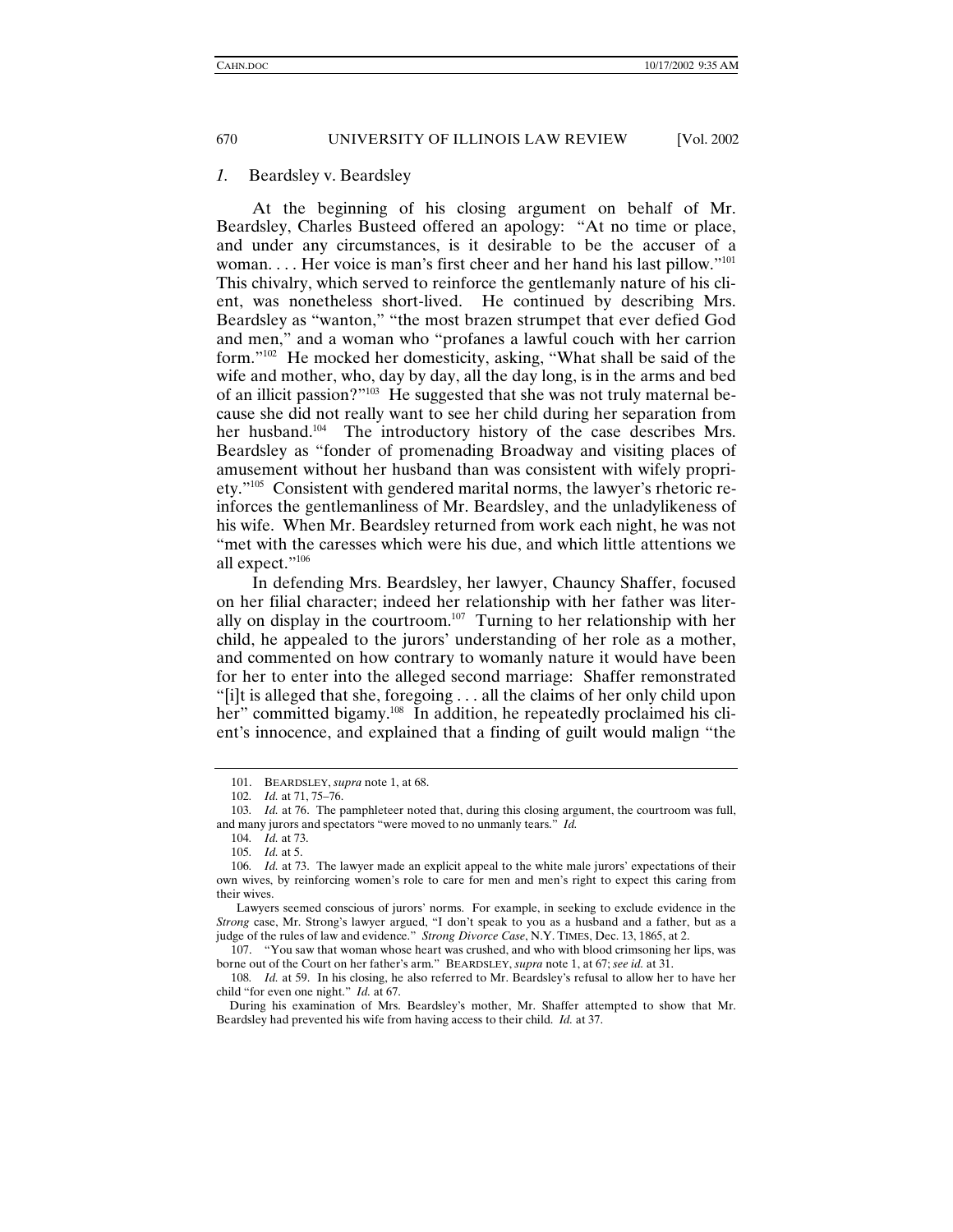character of a woman unjustly."109 And, he allowed that, "if [Mrs. Beardsley] is not an angel it is because her nose is so sharp."110 The defense thus focused on her gendered performance as daughter, mother, and wife, and on her compliance with, rather than her alleged flouting of, culturally expected norms. Ultimately, the jury found Mrs. Beardsley not guilty of bigamy, but guilty of adultery; because she had shown that her husband was also guilty of adultery, no divorce was decreed.<sup>111</sup> The jury seems to have accepted the incredibility of Mrs. Beardsley committing literal bigamy, but was unwilling to find her faultless.

#### *2.* Strong v. Strong

In his three-hour opening address on behalf of Mr. Strong, Henry Cram explained that the Strongs had enjoyed a very happy marriage because his client had "quiet domestic habits," and cared deeply for his family.112 Indeed, one of his final witnesses testified that Peter Strong was a devoted, and doting father.<sup>113</sup> It was not until Edward Strong came to live with his brother in their "quiet country home . . . [that] incest crept into that circle."114 He attacked the womanly nature of Mary Strong. He focused on various oral and written confessions that she had made, as well as her neglect of wifely duties. After one of their children had read a chapter from the Bible, Mrs. Strong

seemed most strangely and violently agitated, and rising from her chair, flung herself at his feet and implored him to forgive her for her long neglect and indifference.... Then arose the image... [in] Peter Strong's mind of his wife's] family altar [that] had been so foully desecrated.... Plaintiff remained crushed and silent, until she arose and went to the door of the room. Plaintiff said "Where

<sup>109</sup>*. Id.* at 66.

<sup>110</sup>*. Id.* at 62.

 <sup>111.</sup> Professor Basch explains that Mrs. Beardsley had exhibited such deviant behavior that, unlike other female divorce litigants, she was not given the benefit of doubt. BASCH, *supra* note 7, at 168. Professor Basch discusses how the press portrayed Mrs. Beardsley as deviant and deceptive. *See id.* Interestingly, Professor Basch characterizes Mrs. Beardsley's defense as "no less fantastic than the accusations she faced." *Id.* at 170.

Contrary to this image, I believe, as discussed above, that Mary Beardsley was framed by a husband desperate to divorce her. *See supra* note 9 and accompanying text. Moreover, other women who seemingly exhibited "deviant" behavior, such as Catherine Forrest, were allowed a divorce. *See infra* Part IV.

Alternatively, as discussed below, it may simply be the case that both Mr. and Mrs. Beardsley were confined to telling certain stories. Or, as Dirk Hartog has suggested, Mrs. Beardsley may in fact be one of the only female bigamists yet identified; she simply entered into a second marriage as a cover for her adultery. Interview with Professor Hendrik Hartog, Princeton University, Toronto, Ontario (Oct. 22, 1999).

<sup>112</sup>*. The Strong Case*, N.Y. TIMES, Nov. 25, 1865, at 2.

<sup>113</sup>*. Strong Divorce Case*, N.Y. TIMES, Dec. 2, 1865, at 2 (testimony of Robert Roosevelt, author of *Lake Superior Fishing*).

<sup>114</sup>*. The Strong Case*, *supra* note 112 (opening address of Mr. Cram). Although this might have constituted the crime of adultery, this did not constitute the crime of incest. Use of the term "incest," then, must have been a rhetorical flourish to exaggerate her actions.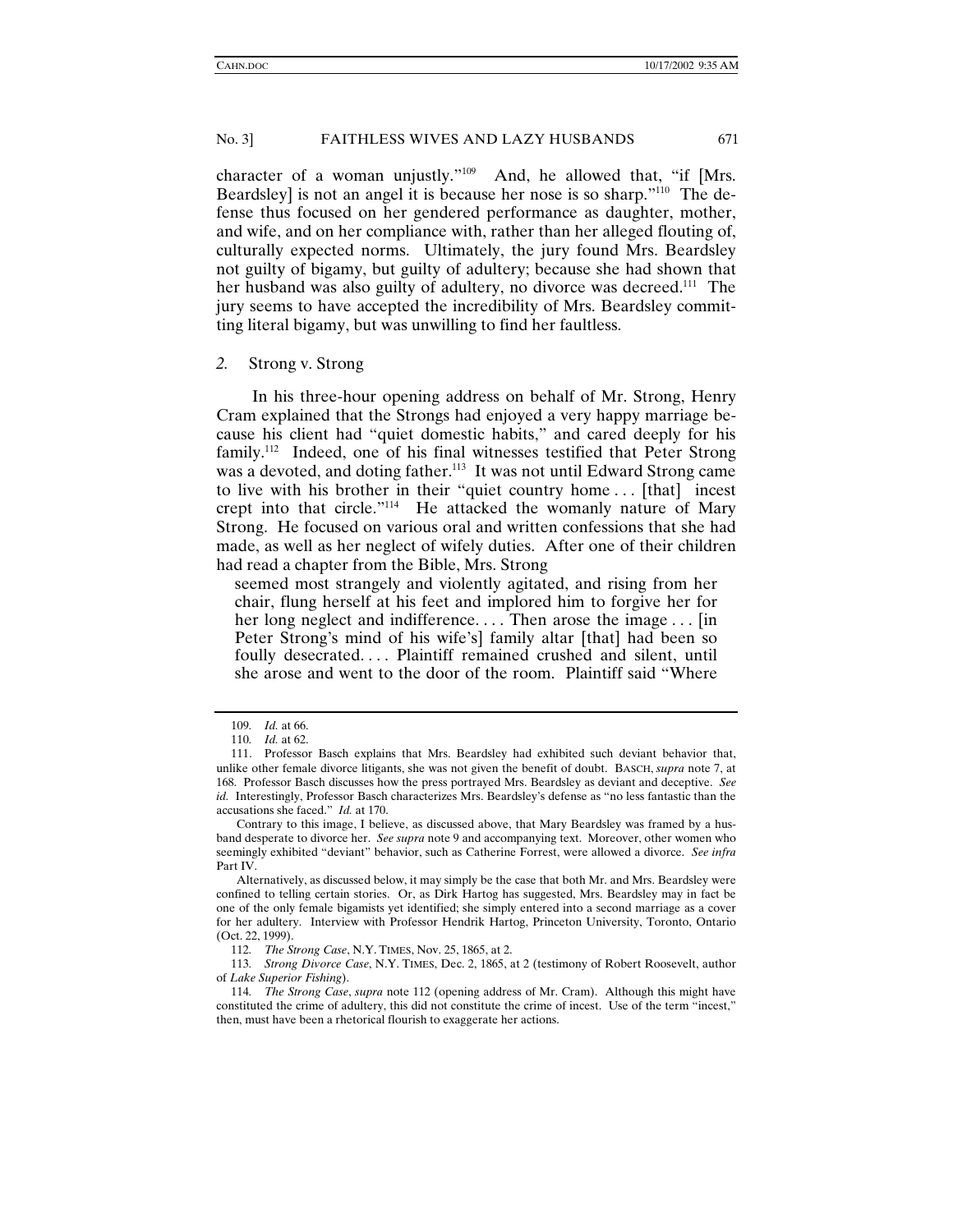are you going?' . . . She answered: 'To mingle with lost creatures like myself."<sup>115</sup>

When she began her "crime," he explains somewhat scandalously, she was pregnant.116 Finally, when her lover left her, "God took one of her children away"117 as punishment for her transgressing behavior.

By contrast, of course, her lawyer repeatedly defended her virtue, and her role as wife and mother, notwithstanding the slight problem of a signed confession. He described her as religious, a woman "who has eschewed and avoided worldly amusements. Acts of charity and religion have filled up her leisure time."<sup>118</sup> Moreover, in compliance with standards of female physicality, $119$  she was physically weak, and suffered from the female ailment of menorrhagia.<sup>120</sup> She conformed to the images established by the nineteenth century's "'cult of female frailty,'"121 a cult that may have been based in the reality of health care for women.122 Like Mrs. Beardsley, Mrs. Strong's family members were evident and supportive of their appropriately domestic family member. Indeed, while Mrs. Strong was not in the courtroom, her father, "an elderly, quiet mannered gentleman," was present.123

#### *3. Other Trial Reports*

Likewise, in the celebrated *Burch v. Burch* case, the maternal attributes of Mrs. Burch figured prominently. In concluding his opening statement, her counsel explained that, regardless of the consequences of a guilty finding for her, she had "two dear children. The verdict of the jury would either clear her children's reputation, or stain them for life."<sup>124</sup> In *Forrest v. Forrest*, the wife, Catherine Forrest was praised as "a woman who has endeared herself to all who have seen her in the *domestic circle*."125

<sup>115</sup>*. Id.*

<sup>116</sup>*. Id.* 117*. Id.*

 <sup>118.</sup> ELBRIDGE T. GERRY, THE STRONG DIVORCE CASE 34 (1865).

<sup>119</sup>*. See* SANDRA GILBERT & SUSAN GUBAR, THE MADWOMAN IN THE ATTIC: THE WOMAN WRITER AND THE NINETEENTH-CENTURY LITERARY IMAGINATION 54 (1979); HELENA MICHIE, THE FLESH MADE WORD: FEMALE FIGURES AND WOMEN'S BODIES (1987).

 <sup>120.</sup> STRONG, *supra* note 12, at 89–90.

 <sup>121.</sup> DIANE PRICE HERNDL, INVALID WOMEN: FIGURING FEMININE ILLNESS IN AMERICAN FICTION AND CULTURE, 1840–1940, at 25 (1993). Professor Herndl classifies three different, albeit overlapping, approaches to female illness among contemporary writers: first, many see illness as the result of women's cultural subordination; second, some see illness as resistance to the surrounding culture, a method by which women redefined and resisted their roles; and third, some see illness as a form of power that women gained and exercised in manipulative, artistic, or sentimental ways. *Id.* at 5–7.

<sup>122</sup>*. See id.* at 25–30 (discussing reasons why women's health may have actually worsened in the nineteenth century, such as the confining nature of corsets, women's lack of knowledge about their own bodies, as well as the use of illness as a means for women to gain some respite from their work).

<sup>123</sup>*. Strong Divorce Case*, N.Y. TIMES, Nov. 28, 1865, at 1.

 <sup>124.</sup> ISAAC H. BURCH, THE ONLY COMPLETE REPORT OF THE BURCH DIVORCE CASE 17 (1860).

 <sup>125.</sup> FORREST, *supra* note 37, at 7 (emphasis added).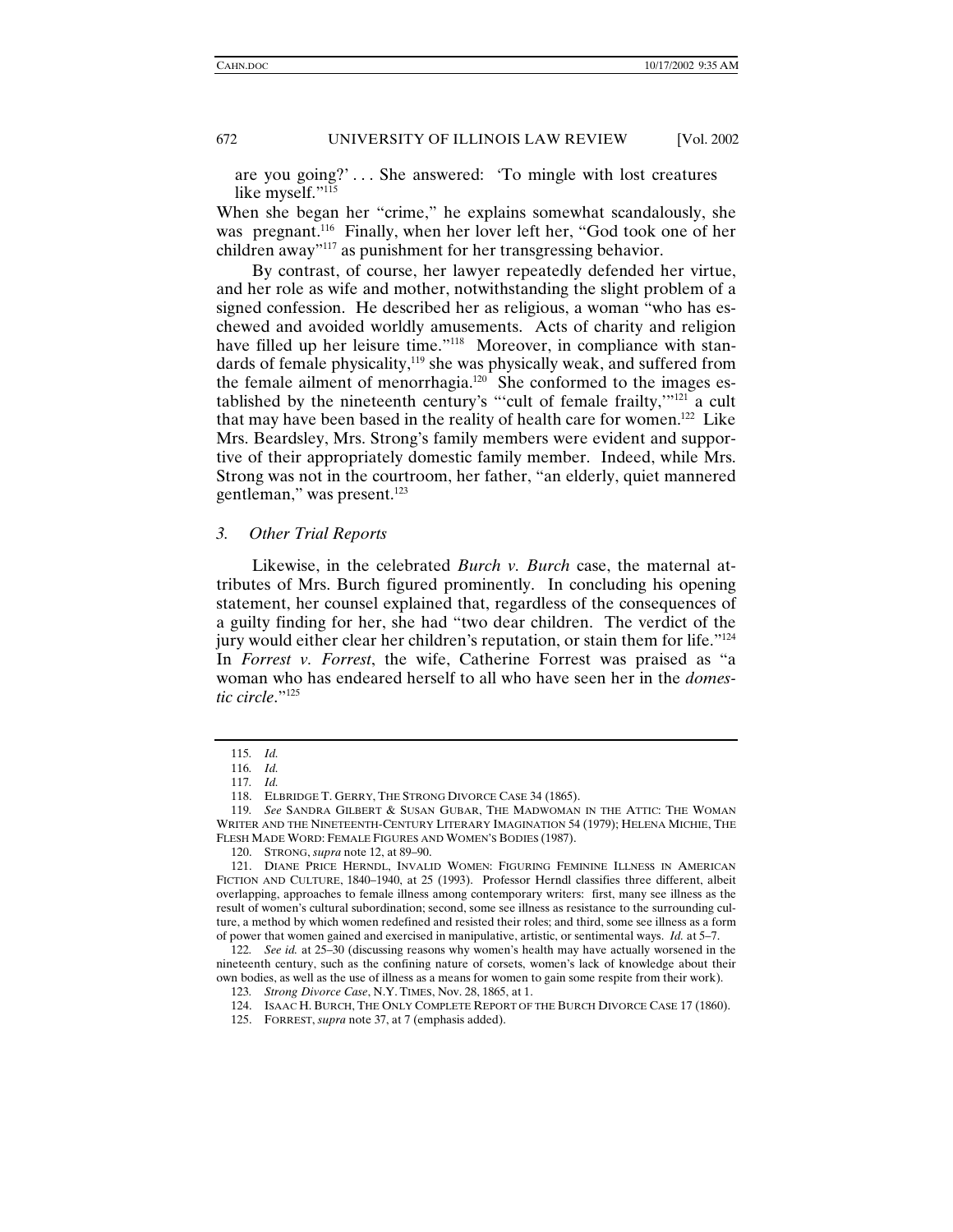As Professor Basch points out, women in divorce trials were often depicted as victims; there was an attempt to strip them of agency, to reinforce the authority of men and restrict the autonomy of women, $126$  to make them victims of conspiracies of men. I also think that women were depicted as just that—women. As one judge in 1838 explained while upholding a wife's divorce, the defendant had "left the bed of his young and virtuous wife . . . to enjoy the embraces of a worthless common prostitute."<sup>127</sup> The cult of domesticity, together with the virgin/whore dichotomy,128 were thriving in divorce rhetoric.

In defending their clients' behavior, their lawyers used conventional images of women.<sup>129</sup> Women were supposed to be submissive, and they were also the natural guardians of the home. Lawyers for their husbands emphasized their transgressions of womanly and wifely expectations. The reports are almost transparent in their battles over the norms of female behavior as each side agreed on what women should do, and disagreed over what this particular woman had done.<sup>130</sup> This is true not only with respect to the married women who were the often unseen and unheard parties to the trials, but also with respect to the other women at issue, the witnesses and adulterers. For example, in the *Beardsley* case, Mrs. Beardsley's best friend, Miss Alice Greenwood [sic], is the woman alleged to have participated in the divorce conspiracy so that she could

 <sup>126.</sup> She argues that the trial pamphlets exploited divorce as a "sentimental" event in which women were the passive victims. *See* BASCH, *supra* note 7, at 155. For further discussion of nineteenth-century notions of sentimentality, see KAREN HALTTUNEN, CONFIDENCE MEN AND PAINTED WOMEN: A STUDY OF MIDDLE-CLASS CULTURE IN AMERICA, 1830–1870 (1982) [hereinafter HALTTUNEN, CONFIDENCE MEN]; Laura Hanft Korobkin, *The Maintenance of Mutual Confidence: Sentimental Strategies at the Adultery Trial of Henry Ward Beecher*, 7 YALE J.L. & HUMAN. 1 (1995).

 <sup>127.</sup> Hofmire v. Hofmire, 7 Paige Ch. 60, 61 (N.Y. Ch. 1838).

<sup>128</sup>*. See* HAZEL CARBY, RECONSTRUCTING WOMANHOOD 26–27 (1987) (contrasting images of black women with the cult of true (white) womanhood's image of modesty); ANN DOUGLAS, THE FEMINIZATION OF AMERICAN CULTURE (1977); KAREN HALTTUNEN, MURDER MOST FOUL: THE KILLER AND THE AMERICAN GOTHIC IMAGINATION 183–86, 206–07 (1998) [hereinafter HALTTUNEN, MURDER MOST FOUL] (discussing the use of the angel/whore dichotomy in nineteenth-century murder trials); Cott, *supra* note 62 (discussing the cult of domesticity).

The cult of domesticity idealized lives available only to a limited number of women, who were stereotypically white and middle class. Given that these cases typically concerned people with enough money to pay for a divorce, middle-class standards would have been applicable (and aspirational).

<sup>129</sup>*. See* GRISWOLD,*supra* note 98, at 21 ("The language lawyers and townspeople used in divorce litigation reveals how local courts became a theater for the reaffirmation of basic cultural values . . . . Lawyers, for example, drew upon a similar vocabulary when highlighting the character of their female clients").

 <sup>130.</sup> The actual divorce cases thus reinforce conventional notions of marriage and of appropriate roles within it. *See* DEBRA ANN MACCOMB, TALES OF LIBERATION, STRATEGIES OF CONTAINMENT: DIVORCE AND THE REPRESENTATION OF WOMENHOOD IN AMERICAN FICTION, 1880–1920, at 6 (2000) (as a result of the increasing grounds for divorce, "the ideal of marriage—and especially the expectations governing the feminine domestic role—was ever more strictly encoded. Thus while divorce law seemed a liberating mechanism that was disruptive of marriage . . . it in fact maintained the domestic sphere [and] seemed to guarantee that the institution of marriage would remain unquestioned and unreformed"). Marriage remained a social status, subject to public governance and scrutiny. Breach of a marital role also disrupted individual and gendered characters.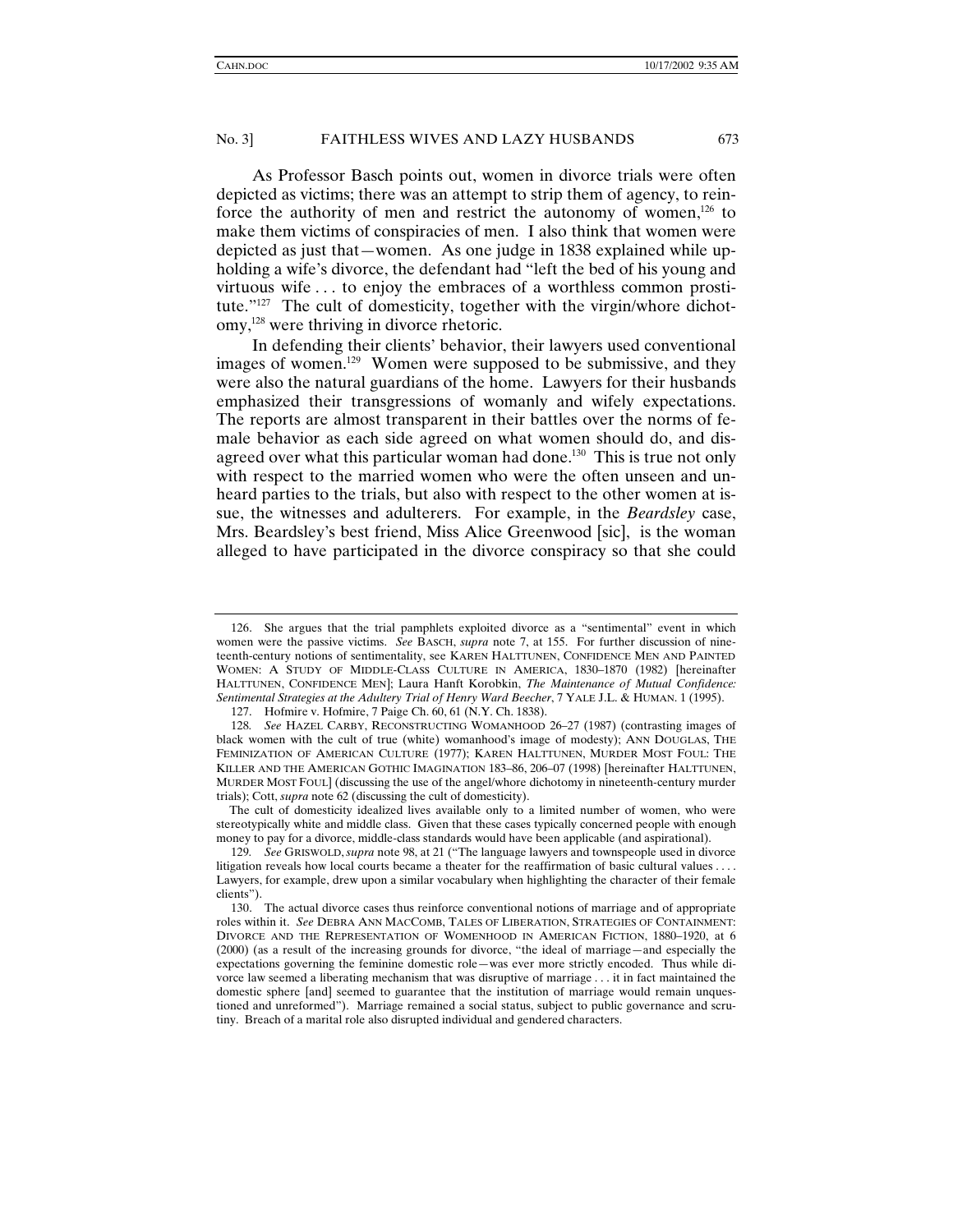marry Alfred. It was even suggested that she procured the abortion of Alfred's child.

The narrative of the ambiguously bad woman who plots against her friend with her friend's husband is easily recognizable from nineteenthcentury fiction in novels ranging from E.D.E.N. Southworth's 1849 novel, *Retribution*, to Henry James's *The Wings of the Dove*, published in 1902.131 In *Retribution*, Juliette Sommers schemes to ensure that the wealthy and handsome husband of her best friend, Hester Dent, falls in love with her; when she sees the signs of consumption in her best friend, she does nothing to alert her friend to the disease.<sup>132</sup> Very shortly after Hester dies, Juliette Sommers marries her friend's husband.<sup>133</sup> Throughout much of Henry James's *The Wings of the Dove*, Kate Croy and Merton Densher, who are secretly engaged, plot against Kate's alleged best friend, Millie Threader, ultimately causing her death when Millie understands that Merton does not truly love her.<sup>134</sup> The contested images of the bad women in the divorce trials similarly drew upon deeper cultural tropes that were echoed in, and echoed by, novels.

# *B. Gendered Roles—Men*

The stories within the divorce trials amplify the role expectations of husbands. Men were supposed to provide for and protect their wives, as well as, perhaps secondarily, to serve as lovers and companions.<sup>135</sup> The images of men that emerge from these trials show the constraints inherent even in the dominant role in marriage. The ideology of masculinity served as a critical balance to the ideology of femininity; domesticity (and marriage) depended on both the husband and wife performing their

 <sup>131.</sup> For discussion of the plots in these books, see HERNDL, *supra* note 121, at 55–60, 187.

 <sup>132.</sup> EMMA D.E.N. SOUTHWORTH, RETRIBUTION 127 (1856). "Yes, Hester is marked for the GRAVE. No one sees . . . no one but me. . . . And *now* [I] would be sure to succeed in winning him." *Id*. Although not a story of divorce—it was published in 1856—the best friend does die conveniently and rather quickly, thereby allowing her husband to marry the alleged friend.

<sup>133</sup>*. Id.* at 200. Juliette is never happy, however, and her marriage disintegrates as well. The retribution of the title is exacted against her, and the author is clearly writing from a particular perspective that condemns the immorality of Juliette's behavior.

 <sup>134.</sup> This is, of course, a simplification of a complex plot.

 <sup>135.</sup> As Norma Basch points out, men were obligated to fulfill "the often conflicting roles of provider and companion." BASCH, *supra* note 7, at 166. Robert Griswold explores the depictions of men in divorce trials in California. *See* GRISWOLD, FAMILY AND DIVORCE, *supra* note 42, at 92–140. He explores the rising expectations of men as companions, and the corresponding power of women to enforce those expectations; he asserts that this changed role for men reflected a belief in more egalitarian, and less hierarchical, marriages. *Id.* at 119. While I generally agree with Professor Griswold's extremely perceptive and acute observations about divorce trials, I do not think that these trials show that marriage was becoming significantly less hierarchical. *See infra* notes 100, 264; *see also* Reva Siegel, *The Modernization of Marital Status Law: Adjudicating Wives' Rights to Earnings, 1860–1930*, 82 GEO. L.J. 2127 (1994) (discussing preservation-through-transformation in the context of inequalities in marriage).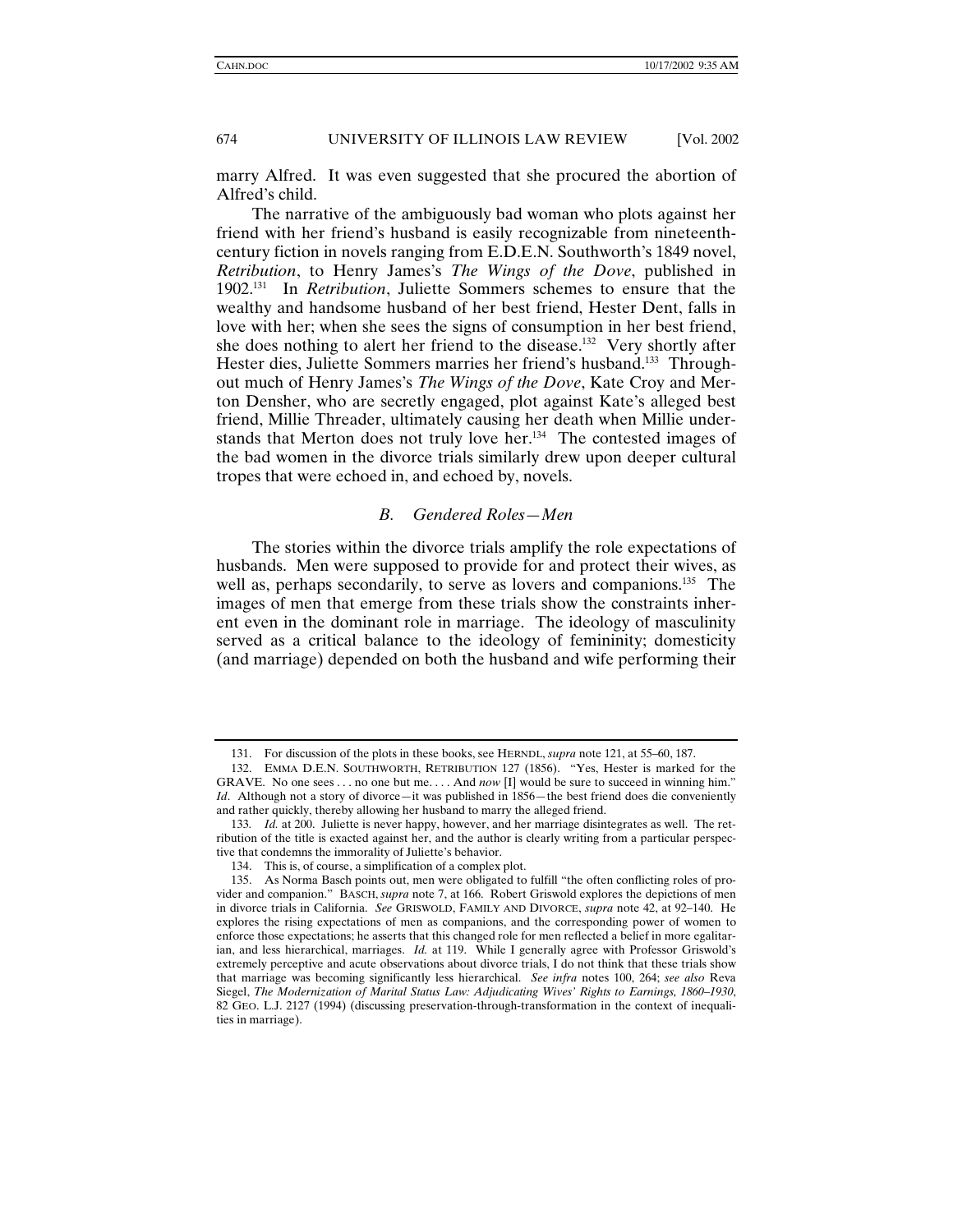roles.136 During the nineteenth century, men were increasingly defined with respect to their breadwinning. It became important to engage in profitable work outside of the home.<sup>137</sup> A man who did not make enough money to support his family was not a real man.<sup>138</sup> The divorce cases reveal an emphasis on a man's economic success as a determining factor in his marital success.

Many states included, as a basis for divorce, a man's failure to provide adequately for his wife; his failure as a breadwinner could constitute a basis for divorce. For example, between 1867–1886, there were almost 8,000 divorces granted to wives because of their husbands' failure to provide; not surprisingly, there were no such divorces granted to husbands<sup>139</sup> because there was no such obligation on the wife's part.<sup>140</sup>

The accusations against Alfred Beardsley included not just his adultery, but also his failure to support his wife.<sup>141</sup> In his opening statement, Mrs. Beardsley's counsel noted that Mr. Beardsley had represented himself as financially comfortable while he was courting her.<sup>142</sup> Shortly after the marriage, however, he began living with her family and received money from them to start his own business.<sup>143</sup> Indeed, one of her brothers brought \$5,000 into a shared business venture, and another gave him  $$7,000$ , which he allegedly spent on prostitutes.<sup>144</sup>

 <sup>136.</sup> In commenting on the 1842 *Dunham* divorce case, Professor Basch observes that the husband had transgressed the masculine role more than his wife had violated the norms of wifely behavior, and the jury thus found for the wife. BASCH,*supra* note 7, at 154.

<sup>137</sup>*. See* LYSTRA, *supra* note 61, at 129–35 (discussing the strong connection between masculinity and a family's economic stability).

<sup>138</sup>*. E.g.*, AMY DRU STANLEY, CONJUGAL BONDS AND WAGE LABOR (1999) (newly freed black men were encouraged to find jobs so that they could support their wives).

 <sup>139.</sup> WRIGHT, *supra* note 83, at 169. Although the number of neglect divorces pales in comparison to the number of desertion divorces—more than 75,000 during this same time period—failure to provide was the most frequent ground for divorce in California and Michigan. *Id*. Given that the periods for divorce based on desertion and failure to provide were generally similar, the failure to provide ground may have reflected the husband's failure to support his family, his noncompliance with the cultural expectations of his role. *See id.* at 89–117.

<sup>140</sup>*. See, e.g.*, Jennifer Wriggins, *Marriage Law and Family Law: Autonomy, Interdependence, and Couples of the Same Gender,* 41 B.C. L. REV. 265, 281 (2000).

 <sup>141.</sup> His counsel defended against the adultery charges, claiming that they had never happened. He observed, however, that one could not "claim from Mr. Beardsley any exemption from the ordinary failings of man. We shall not hold that he has lived in New York without seeing its sights without having a look at the elephant, gentlemen, if you please." BEARDSLEY, *supra* note 1, at 11–12. Mr. Busteed continued by noting that Mr. Beardsley's alleged adultery was not nearly as serious a breach of the marital obligation as was Mrs. Beardsley's. *See id.* at 12. For discussion of Mr. Busteed's use of the sexual double standard, see BASCH,*supra* note 7, at 170–71.

Mrs. Beardsley's counsel condemned this behavior, alleging that "Mr. Beardsley had plucked one rose; evidently that floral bouquet did not satisfy his taste, for we find him careening through . . . New York." BEARDSLEY, *supra* note 1, at 59.

 <sup>142.</sup> BEARDSLEY, *supra* note 1, at 31.

<sup>143</sup>*. Id.*

<sup>144</sup>*. Id.*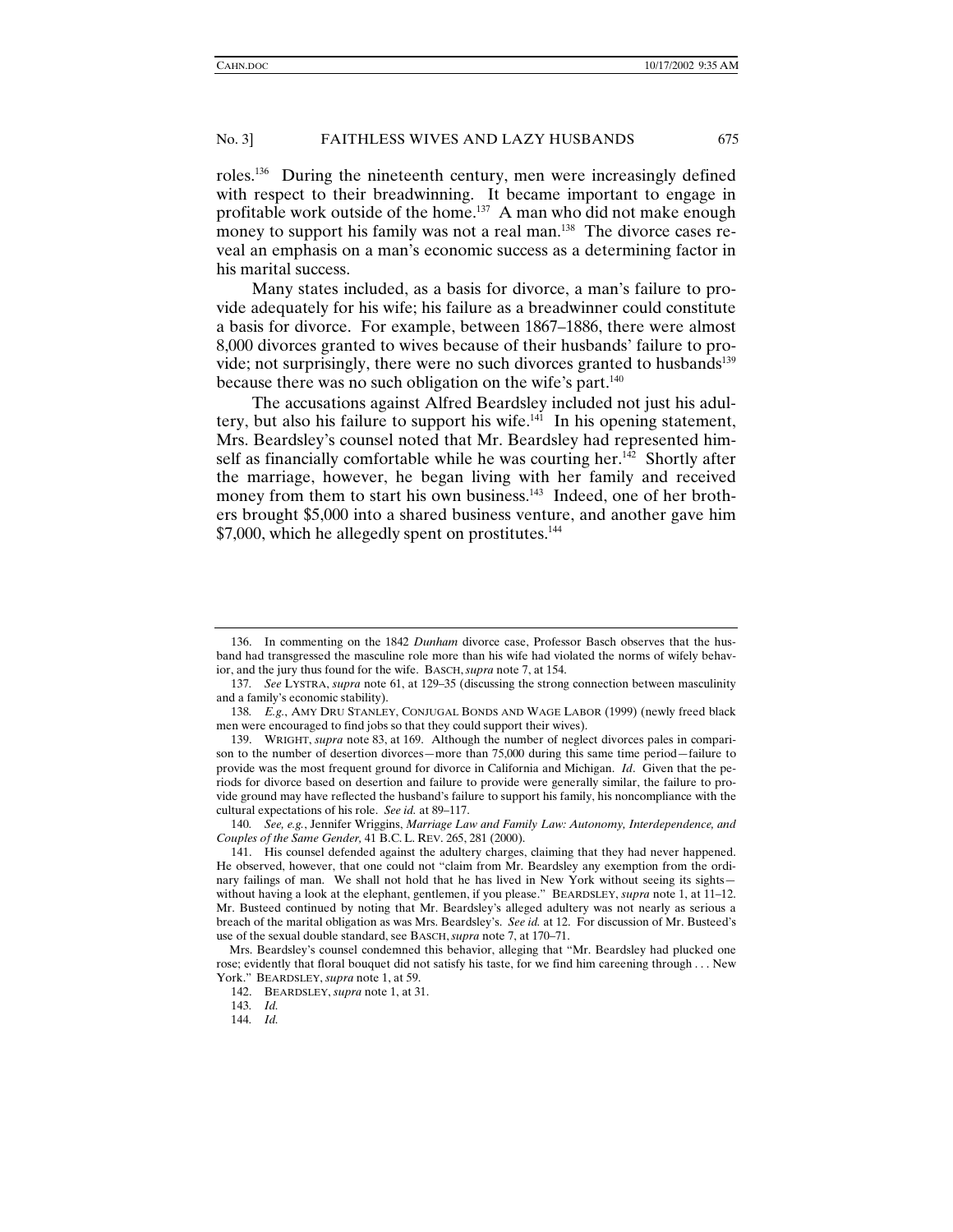Similarly, Peter Strong was a lawyer who did not practice, and never established a separate residence for their family.<sup>145</sup> He allegedly neglected his wife, and left her alone so much that she naturally developed the conviction that he no longer loved her.146 By contrast, his lawyer claimed that Mr. Strong was an extremely attentive and indulgent husband who was home except for occasional business-related absences.<sup>147</sup> Isaac Burch only married his wife after making inquiries about her financial circumstances, and then borrowed money from her friends.148 He ultimately forced her to "beg" for money from her friends and relatives.<sup>149</sup> He thus allegedly married his wife for money and then treated her coldly, explained counsel for Mary Burch.<sup>150</sup>

The importance of breadwinning underlies the dependent nature of wives; husbands maintained financial control over all property during the marriage.151 Although men were supposed to provide "necessaries" for their wives, this obligation was extremely difficult to enforce if men failed to do so.<sup>152</sup> Similarly, in order to receive reimbursement, the creditor was required to prove that the item purchased actually was necessary, that it had not already been provided by the husband, and that the wife could not pay for it herself.<sup>153</sup> Moreover, as further evidence of their compliance with appropriate and submissive wifely behavior, women who were found to be at fault were generally precluded from receiving any alimony or property.

The importance of companionship is a continuing theme in these cases. For example, in *Burch v. Burch*, not only was Mr. Burch accused of marrying his wife for money, but also allegedly treated her coldly.154

 <sup>145.</sup> STRONG, *supra* note 12, at 58. Mrs. Strong's counsel noted that "[w]hen a lawyer does not expend his smartness upon the world, but goes to his own fireside, or to that of some family into which he has married . . . he is a thorn in the side of their happiness." *Id.* at 32.

<sup>146</sup>*. Id.* at 33, 58, 59. As he argued, "If, indeed, courts were not sufficiently alert in maintaining on the part of the husband, jealously to watch over the society, conduct and habits of his wife, it might occasion an irreparable injury to the great bonds of human happiness and peace." *Id*. at 43.

 <sup>147.</sup> N.Y. TIMES, Nov. 25, 1865. Mr. Strong "was all this time kind and attentive, and gratified her every wish." *Id*.

 <sup>148.</sup> BURCH, *supra* note 124, at 5.

<sup>149</sup>*. Id.*

<sup>150</sup>*. Id.* at 16–17.

 <sup>151.</sup> As discussed below, although the Married Women's Property Acts allowed women limited access to some of their earnings during marriage, even these Acts supported the economic dependence of wives. The fathers of wealthy women could create separate estates for them, but this was a comparative rarity. *See, e.g.*, MARYLYNN SALMON, WOMEN AND THE LAW OF PROPERTY IN EARLY AMERICA (1986).

<sup>152</sup>*. See* HARTOG, MAN & WIFE, *supra* note 31, at 155–61. The generosity of the husband in supporting his wife became an issue in many divorce cases. *See also* C. Robert Haywood, *Unplighted Troths: Causes for Divorce in a Frontier Town Toward the End of the Nineteenth Century*, 13 GREAT PLAINS Q. 211, 215 (1993) (describing one woman's cross petition explaining the falseness of her husband's accusations of adultery and labeling him "stingy and miserly").

<sup>153</sup>*. See* Michele Dickerson, *To Love, Honor, and (Oh!) Pay: Should Spouses Be Forced to Pay Each Other's Debts?*, 78 B.U. L. REV. 961, 969 (1998). *See generally* Note, *The Unnecessary Doctrine of Necessaries*, 82 MICH. L. REV. 1767 (1984).

 <sup>154.</sup> BURCH, *supra* note 124, at 5.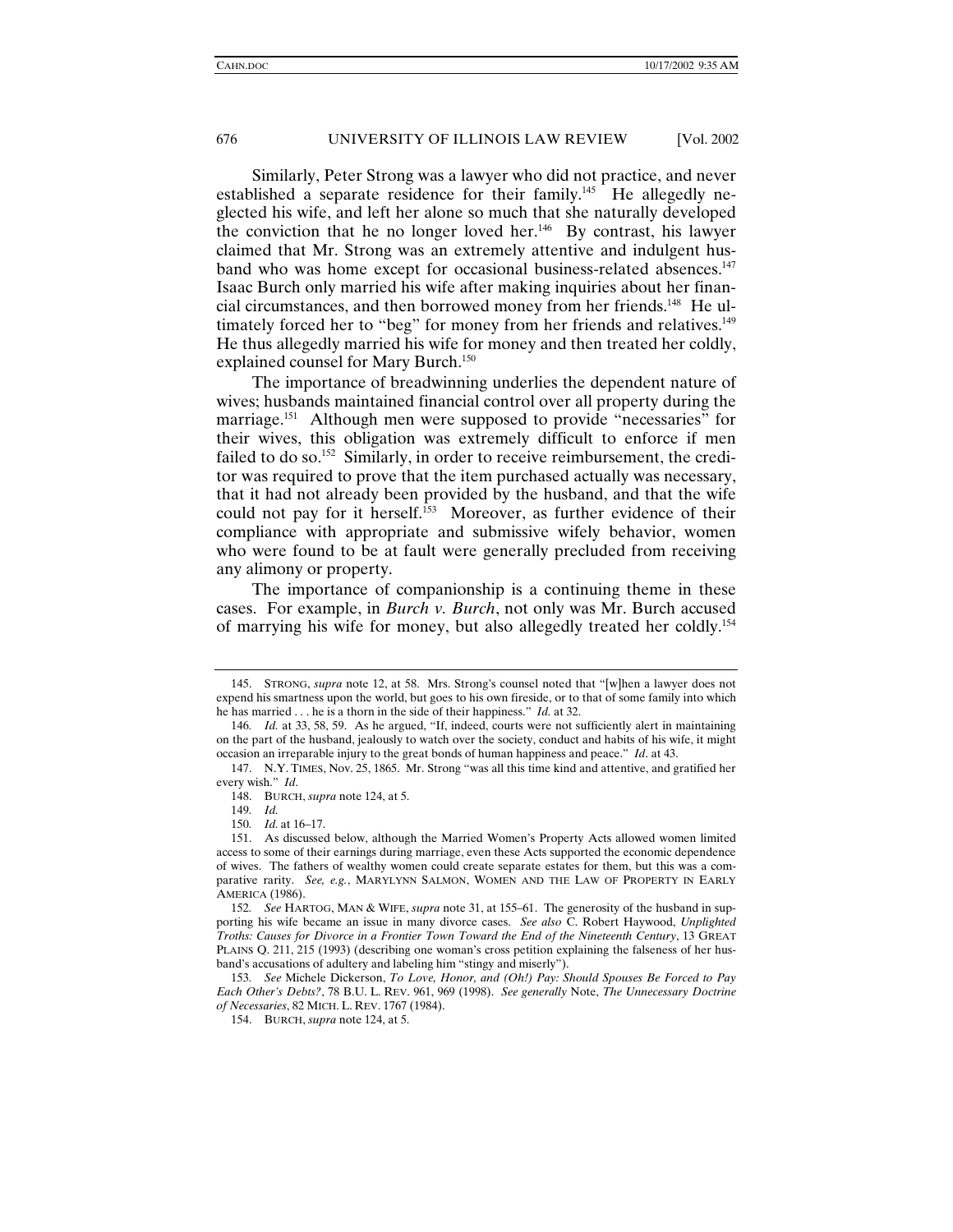This was contrary to the cultural ideal that husbands were supposed to treat their wives warmly and to provide companionship. Further, in the celebrated *Forrest v. Forrest* case,<sup>155</sup> Catherine Forrest alleged that her husband was "one who took me from my father's hearth, promising to cherish and protect me, and now after wearing out in his service all the bright years of my youth, seeks to cast me forth."156 Edwin Forrest's counsel, in his defense, asked the jury: "whether, in the whole of th[eir] correspondence, from first to last, there is any want of love or affection in regard to his wife: Is there anything in them except evidences of the most devoted admiration and extreme kindness?"157 In further defense, Mr. Forrest's counsel mentioned the existence of only one witness who ever saw him exhibit any "rudeness" to his wife.158 Wives were entitled to expect friendship and respect from their husbands, and husbands expected to fulfill this aspect of their role.

The final image of men that appears in these cases is as controlled by their appetites—as consumers of pornography and drink and as customers of prostitutes. Although there was certainly a sexual double standard, and prostitution seems to have been more generally accepted during the nineteenth century than today,<sup>159</sup> courts and advocates condemned married men for succumbing to these passions. As the Vice-Chancellor in *Noel v. Noel* explained about Dr. John Noel, the evidence of "obscene pictures and books," while not necessarily proving "the licentiousness of his conduct, exhibit painfully the impurity and pollution of his mind."160 At the trial, his wife produced many witnesses who repeatedly testified to Dr. Noel's collection of obscene books, and his efforts to visit houses of ill-repute.161 This evidence of the beastly nature of his character seems designed to corroborate evidence of his adultery.

 <sup>155.</sup> The reports of this case were so dramatic that, almost 150 years later, they reappeared, in a somewhat fictionalized manner, as a novel. DAVID DELMAN, THE BLUESTOCKING: THE STORY OF THE FAMOUS FORREST DIVORCE CASE (1994).

 <sup>156.</sup> FORREST, *supra* note 37, at 68.

<sup>157</sup>*. Id.* at 144.

<sup>158</sup>*. Id.* And this witness was the husband of one of Catherine Forrest's best friends.

 <sup>159.</sup> The perceived existence of this double standard is clear in the opening and closing statements of counsel for Mr. Beardsley; even though the jury did not apply the double standard to Mr. Beardsley, it was a pervasive enough belief that counsel could attempt to invoke it.

Certainly for single men, contact with prostitutes was not subject to severe sanction. *See* HOWARD P. CHUDACOFF, THE AGE OF THE BACHELOR: CREATING AN AMERICAN SUBCULTURE 169 (1999) ("From the late-eighteenth century onward, American cities sustained a sexual service establishment that catered to a market consisting primarily of single men"); GRISWOLD, FAMILY AND DIVORCE, *supra* note 42, at 117 (single men "described their contacts with prostitutes in a matter-of-fact, guilt-free manner").

 <sup>160.</sup> Noel v. Noel, 24 N.J. Eq. 137, 140 (N.J. Ch. 1873). The Vice-Chancellor explained, "The possession and use of them by a physician are quite as incapable of apology or palliation—nay, more so—than would be in the case of a vulgar, uneducated reader." *Id.*

<sup>161</sup>*. E.g.*, JOHN V. NOEL, SWORN TESTIMONY OF THE NOEL DIVORCE CASE TOGETHER WITH AN EXPLANATION BY DR. JOHN V. NOEL, 18–21, 25 (1873) (testimony of William H. Crosby and of George Chamberlain). Several witnesses also testified to his repeated intoxications.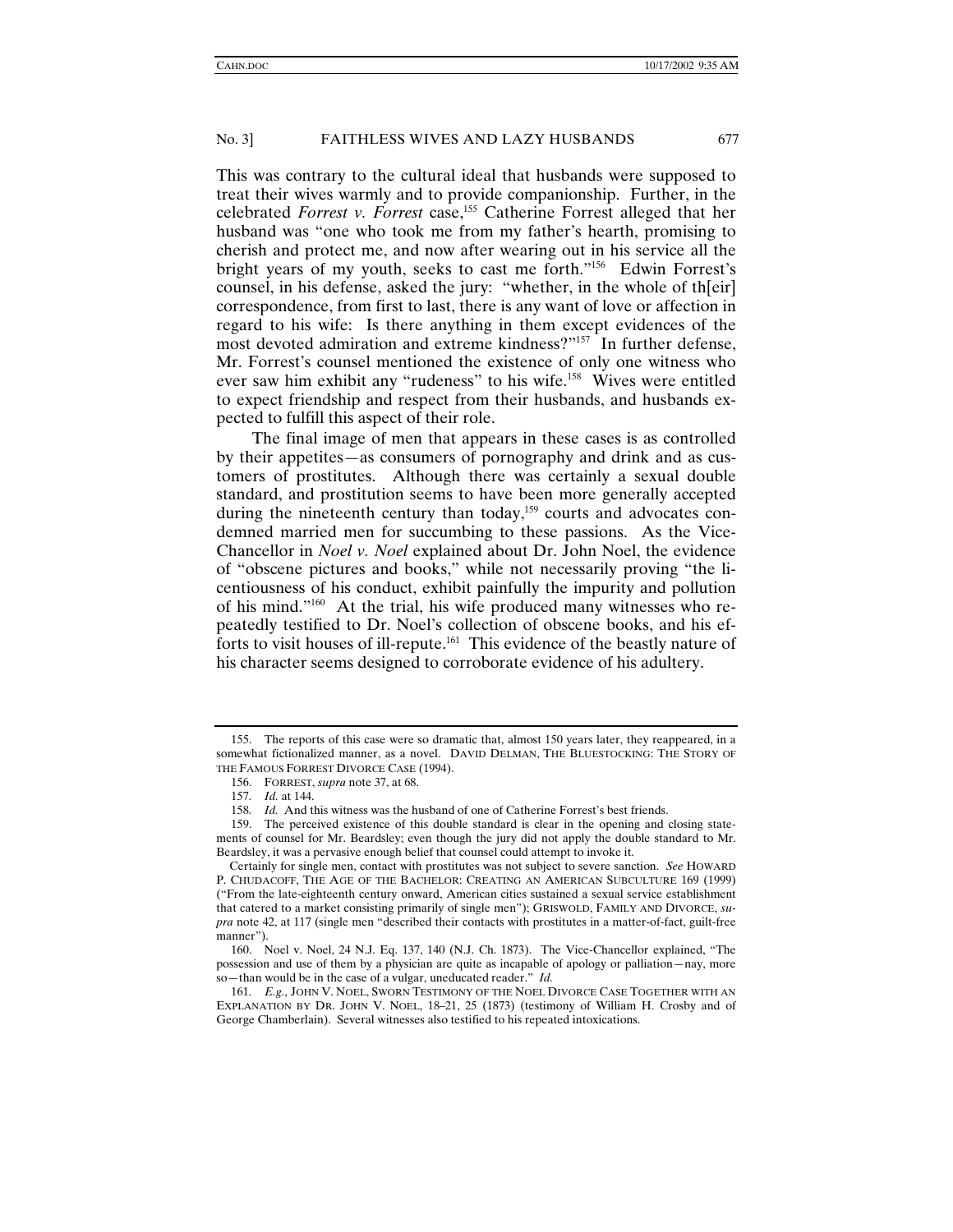While men were able to exist outside of the confines of the domestic sphere, they too were constrained by the cult of domesticity. For example, notwithstanding his counsel's repeated invocations of the sexual double standard for men and women, Mr. Beardsley was found guilty of adultery.

# *C. Whose Fault?*

In all of these reports, there is a battle over fault. The allegedly innocent spouse who has brought the suit is countercharged as an adulterer, and/or a drunk, and/or unable to provide for his wife. The parties contest who is at fault, and who is responsible. Each party's individual character becomes an issue, and the jurors are exposed to diverse forms of character evidence. Yet the individual characteristics of fault play into highly gendered forms of behavior.

The parties consistently employed at least one of three strategies in order to place the blame elsewhere: denying completely, admitting with an explanation, and countercharging. Mrs. Strong's lawyer used all three strategies. First, he denied the existence of any adultery, and alleged instead that Peter Strong himself committed adultery with an *abortionist*. 162 Then, he admitted with an explanation: Peter is alleged to have connived in his wife's adultery, and to have forgiven her for it. Her actual fault, if any, is, at least by her counsel, ascribed to him; as her husband, he was responsible for Mrs. Strong.163 He had even elicited testimony from Mrs. Strong's father that he had chided Peter Strong for failing to protect his wife from his brother's "attentions."<sup>164</sup> Consequently, he should have been aware of his brother's attention to her, and ended it. Because he did not, he connived in the resulting adultery.165 His wife cannot be at fault because she is not responsible for her own actions. Because of her womanly behavior, because of the gendered role expectations in marriage, she cannot be culpable. Women's existence separate from her husband's control was still an extremely contentious issue, and her law-

 <sup>162.</sup> STRONG, *supra* note 12, at 112.

 <sup>163.</sup> He repeatedly emphasized that Mr. Strong was legally obligated to protect his wife from seduction and suggested that Mr. Strong may have deliberately sought to tempt his wife in order to procure a divorce so that he could marry a wealthier woman. *Strong Divorce Case*, N.Y. TIMES, Dec. 7, 1865, at 5. He pointed out that "where the wife is in the house in the presence of the husband and living under his roof the law presumes she is under his coercion." STRONG, *supra* note 12, at 39. By acknowledging that Mrs. Strong was completely under her husband's control, the lawyer echoed norms of both wifely and husbandly behavior.

The concept of the husband's control over his wife even defeated the wife's alleged condonation of his adultery in an 1830 case. L. Wood v. C. Wood, 2 Paige Ch. 108 (N.Y. Ch. 1830). The Chancellor noted that condonation was presumed when the husband cohabited with his wife after he knew of her fault, but condonation "ought not to be held a strict bar against the wife. She is in a measure under the control of her husband." *Id.* at 111.

<sup>164</sup>*. The Strong Divorce Case*, N.Y. TIMES, Dec. 9, 1865, at 2 ("I told him there were duties for a husband as well as a wife, and he could not have been entirely unaware of what every one else saw").

 <sup>165.</sup> STRONG, *supra* note 12, at 18.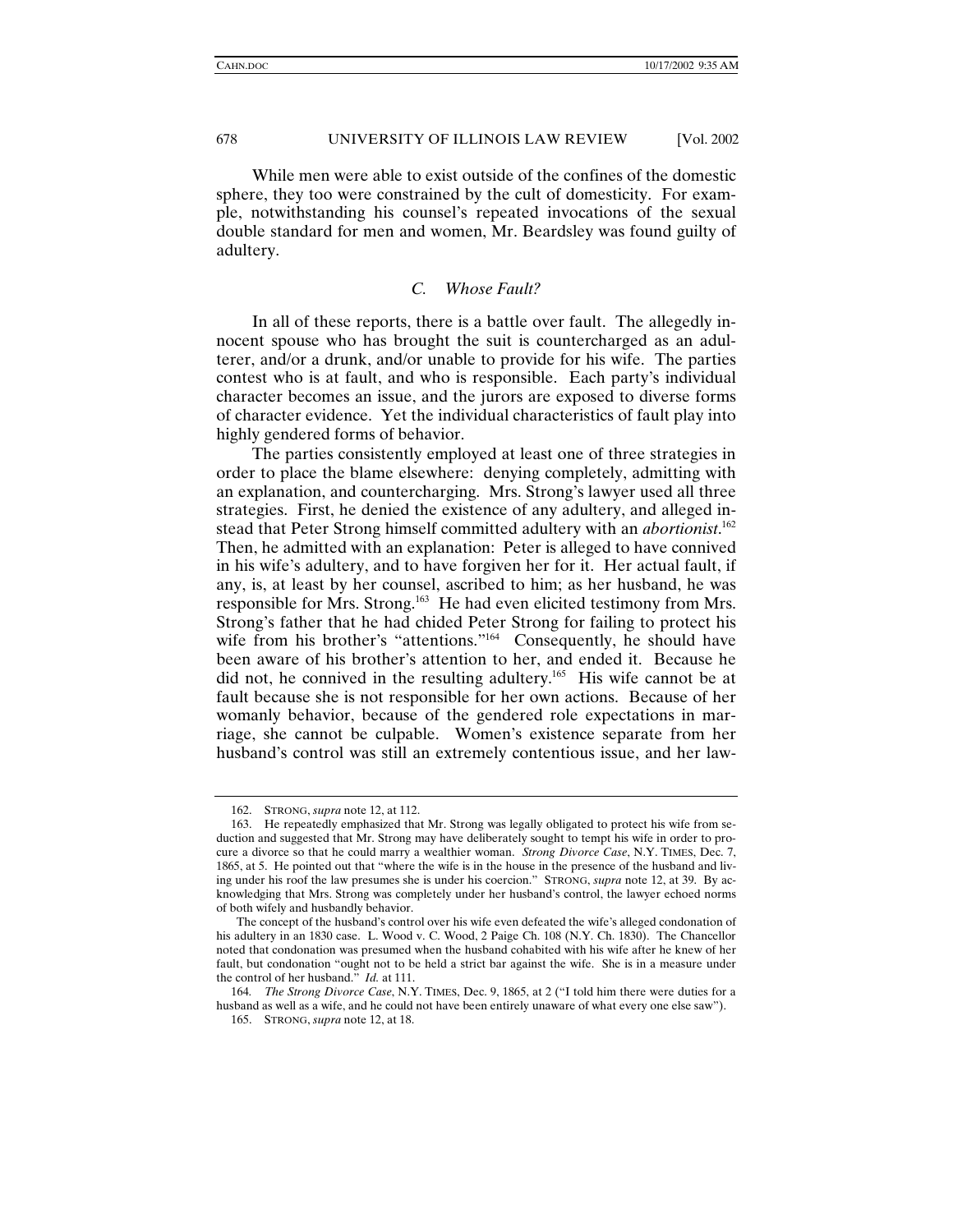yer used her husband's dominance to excuse his wife's actions.166 To an all-white, male jury, this appeal would have had strong resonance.

By contrast, Mr. Beardsley's counsel charged that Mrs. Beardsley was not seduced, but has "coolly and deliberately" committed bigamy.<sup>167</sup> She lured her lover into sin.168 Her intent, her agency make her culpable for her faults. Her defense was that she was the victim of a conspiracy; she was not responsible for the adultery. To prove her innocence, Catherine Forrest's counsel explained that his client would rather "sink into the grave, than live the life of an injured woman,"169 with the implication that a finding of guilt was equivalent to a death sentence because she would be unable to bear the shame.

Several of the women—Mary Burch and Mary Strong—signed confessions indicating that they had betrayed their marital vows. These confessions were subsequently explained away as not really confessing anything, or as forced confessions of false transgressions, or as the products of the women's weakened states brought on by someone else (their husbands or their lovers) or because of their physical conditions. Mary Burch's confession states that her seducer was "unceasing" and tried to "ruin" her:

I resisted him, God in Heaven knows, and for nearly three months; but it seems as if I were infatuated, and after so long repelling his advances, I, to my shame, confess that he finally conquered, and on the 14th day of Oct., 1857, I fell a victim to his damnable seductive arts. On that day had criminal connection with him. . . . I should have added above that at no time did Stuart accomplish his most hellish purpose without the utmost resistance on my part.<sup>170</sup>

Before the confession was read to the jury, counsel for the parties argued over whether it was admissible, given that (as counsel claimed), it had been extorted from her.<sup>171</sup> Moreover, the language that she used utmost resistance—was the standard for determining whether a rape had occurred; her reference to that standard also vitiates against the confes-

<sup>166</sup>*. See supra* note 161 and accompanying text.

 <sup>167.</sup> BEARDSLEY, *supra* note 1, at 12.

 <sup>168.</sup> Accusing a woman of sex outside of marriage served to make her into a bad woman, thereby capable of many terrible acts. *See* HALTTUNEN, MURDER MOST FOUL, *supra* note 128, at 206–07.

 <sup>169.</sup> FORREST, *supra* note 37, at 7.

 <sup>170.</sup> BURCH, *supra* note 124, at 43–44. In another confession, she explained that she was pregnant at the time. *Id.* at 43.

<sup>171</sup>*. Id.* at 43; *see* GRISWOLD, ADULTERY AND DIVORCE, *supra* note 98, at 35 (noting that courts were suspicious about confessions because of the power of a wrongful accusation of adultery against a woman's honor and because of husbands' power over their wives in compelling them to sign; courts required additional evidence to substantiate a confession). One of Mrs. Strong's counsel argued that confessions of adultery were the "worst" form of evidence and required corroboration. *The Strong Divorce Case*, N.Y. TIMES, Dec. 7, 1865, at 5.

In an 1858 San Francisco case, a judge instructed a jury that the wife's signed confession, without corroboration of the underlying events, and made under "peculiar circumstances," should be given "but little weight, and must be received with great caution." TRIAL ON THE SUIT OF AUGUSTA ROONEY VS. SAMUEL B. ROONEY 21–22 (1858) [hereinafter ROONEY].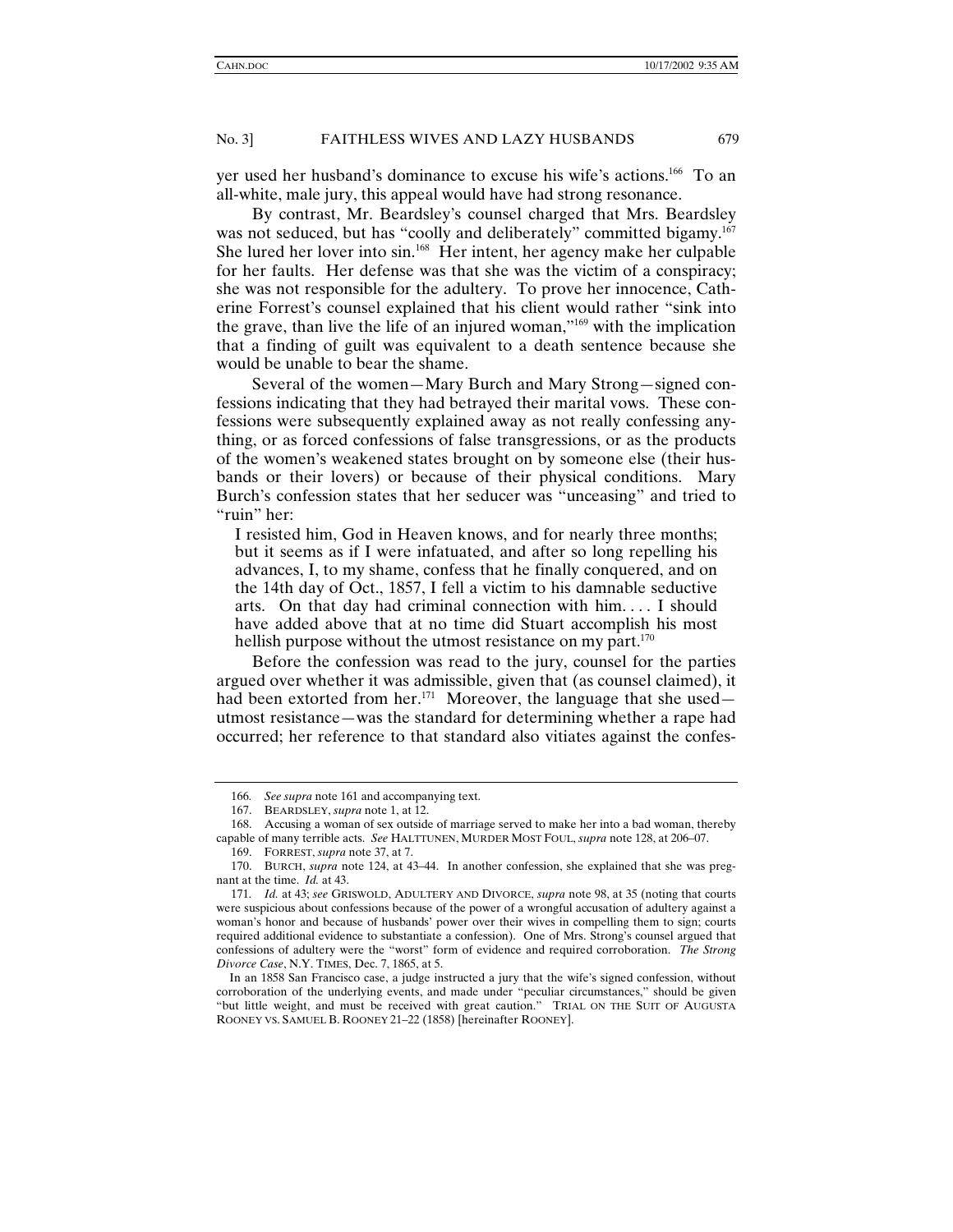sion because it suggests her innocence and Stuart's criminal guilt.<sup>172</sup> By drawing on a stock story of rape, she was appealing for jury sympathy, and emphasizing her very feminine weakness in the face of male sexual passion; even if the jury found the confession credible, the jury might still be very sympathetic to her plight.

Mary Strong's lawyer argued repeatedly that she only signed the confession while "suffering from the effects of miscarriage,"173 a clear reference not only to her womanly and maternal character, but also to the illness and corresponding weakness associated with women.<sup>174</sup> Her lawyers also argued that the loss of a child is "the most terrible ordeal a woman can go through."<sup>175</sup> This very public mention of miscarriage built on the apparent feminine and delicate sensibilities of Mrs. Strong, and used a gendered image as a defense. The appeal to gender norms drew upon deeply held cultural beliefs.

The men defended their actions, similarly claiming conspiracy or only minor breaches of the marital obligation. John Noel suggested that there was a plot against him to procure a divorce for his wife; one of his trusted friends allegedly stole important letters from his pocket.<sup>176</sup> Dr. Noel also defended himself by suggesting that the divorce suit was actually his mother-in-law's idea.<sup>177</sup> As the defendant, however, the cost financial and emotion—of settling might have been overwhelming. He also claimed that he had once been in a hotel room with a "French girl . . . . During this time I took off her boots. This led to other liberties, which led to the act of intercourse, commenced but never finished. The girl tempted me in every possible way, so that at first I yielded but remembering my duty to my wife, I left her  $\dots$   $\cdot$   $\cdot$   $\cdot$   $\cdot$  His defense was that, although he might have been mightily tempted to stray, he did not consummate the act of adultery, and thus was not guilty. He provided a thirteen-page Appendix to the record of the divorce trial in order to represent his version of the facts underlying the divorce suit.<sup>179</sup>

Conspiracy was also a theme in the Strong divorce case, where the wife's brother and father were allegedly responsible for Mrs. Strong's re-

<sup>172</sup>*. See* E-mail from Professor Susan M. Sterett, University of Denver, to Naomi Cahn (Aug. 18, 1999) (on file with author); *see also* Michelle J. Anderson, *Reviving Resistance in Rape Law*, 1998 U. ILL. L. REV. 953, 963; Susan Estrich, *Rape*, 95 YALE L.J. 1087, 1123 n.110, 1124–32 (1986). Or, as another rape earlier in the century was described, "Sarah struggled, and cried out aloud to the last; but alarmed, almost fainting . . . she was at length overpowered." HALTTUNEN, MURDER MOST FOUL, *supra* note 128, at 180.

<sup>173</sup>*. E.g.*, N.Y. TIMES, Dec. 5, 1865, at 3.

<sup>174</sup>*. See supra* notes 121–22 and accompanying text.

<sup>175</sup>*. The Strong Divorce Case*, N.Y. TIMES, Dec. 7, 1865, at 5.

 <sup>176.</sup> NOEL, *supra* note 68, at 72–74, 78–79.

<sup>177</sup>*. Id*. at 47.

<sup>178</sup>*. Id.* at 8, 77.

<sup>179</sup>*. Id.* at app.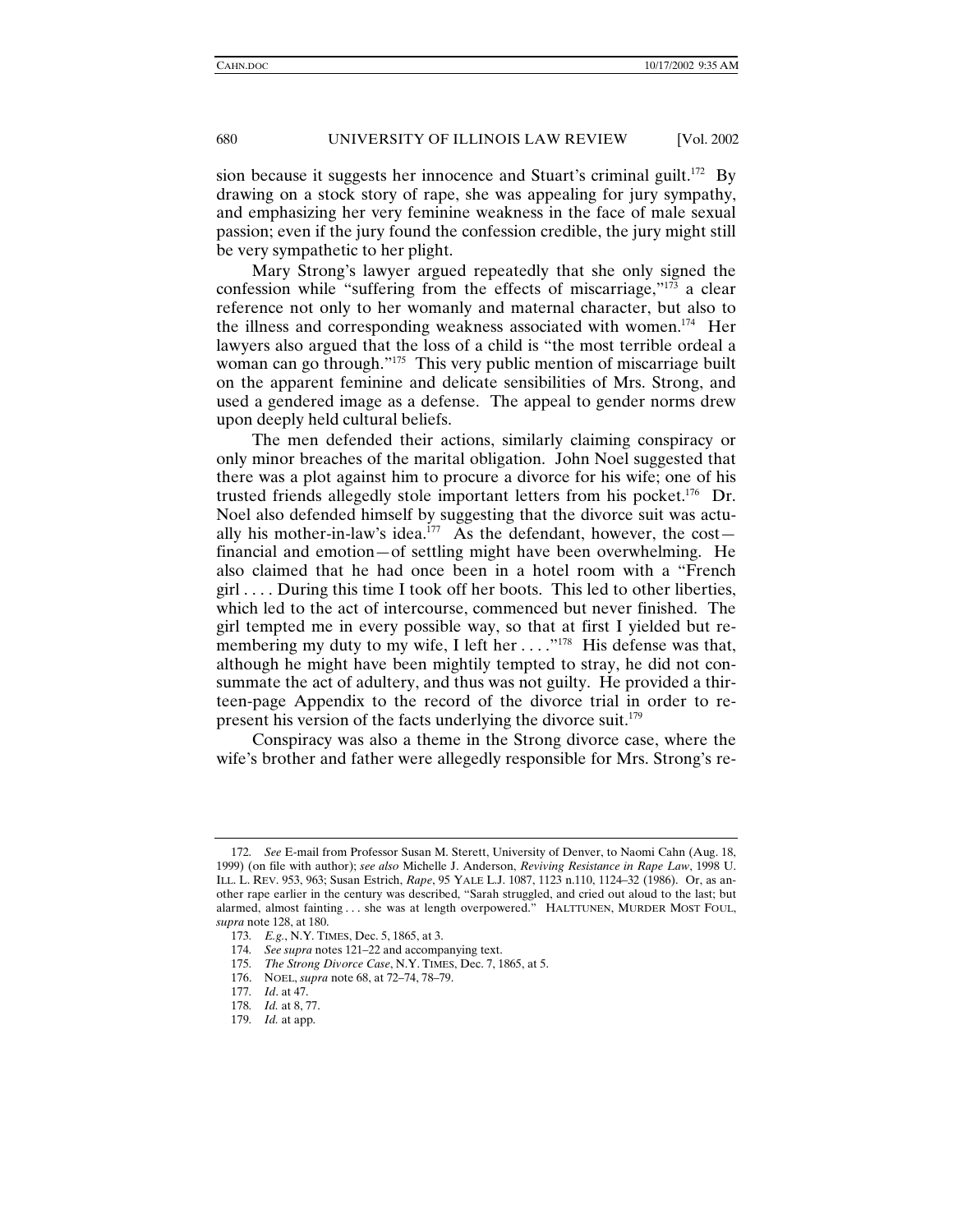fusal to settle the divorce.<sup>180</sup> Mr. Strong's counsel explained that the Stevens family:

had a cosmagony [sic] of their own. They firmly believe[d] that when God made the world, he first made the Stevens family, then angels, and then men.... To save this imaginary honor of the Stevens family, they would let the whole world be ruined. . . . [They want jury members to] pay consideration for their high position.<sup>181</sup> In addition, he alleged that the family of Mrs. Strong had tried "to obtain verdicts of juries by lavishing money upon corrupt witnesses."182

The conspiracy theory depended on male actors controlling their female relative; she herself had little agency and autonomy.<sup>183</sup>

#### *D. Marital Privacy*

While the doctrine of marital privacy grew ever stronger during the nineteenth century,184 it clearly dissolved at divorce, where courts felt free—even compelled—to examine the nature of the marriage. Courts viewed the end of marriage as a very public issue. Termination of marriage, courts and legislatures reiterated, must be consistent with domestic harmony and public morals.<sup>185</sup> The public nature of divorce served as a marker of the end of marital privacy; indeed, it served as one method of defining that privacy. The reasons for divorce—fault-based as well as discretionary—all required inquiry into the nature of the marriage. Even the collusive divorces allowed a window into a marriage, where a man was willing to be caught with another woman, and a wife willing to condone this.

The courts showed an absolute willingness to investigate what was happening in the marriage, and there is very little indication of any modesty on the part of the judges. In *Strong*, there was extensive discussion of the sleeping arrangements of the parties, the procuring of a miscar-

<sup>180</sup>*. See* STRONG, *supra* note 12, at 54–55. George Templeton Strong labels Mary Strong "[n]oble in her penitence and contrition, till her own people had moulded her into wickedness deeper than sexual sin—into renunciation of penitence, and therefore hostility and hate toward the husband she had wronged." *Id.* at 54.

<sup>181</sup>*. The Strong-Stevens Case*, N.Y. TIMES, Dec. 28, 1865, at 8.

<sup>182</sup>*. The Strong-Stevens Case*, N.Y. TIMES, Dec. 29, 1865, at 2. In repeating what had happened in the courtroom, the *New York Times* reported that a juror testified that one of the dissenting jurors had been seen in the company of a detective employed by the defendant. *Charges of Bribery*, *supra* note 18. The jury divided on the credibility of Mary Smith and Mrs. Walsh on the adultery between Mr. Strong and Mrs. Potter. *Id.*; *see also History of the Jury-Box Scenes and Incidents*, N.Y. TIMES, Jan. 4, 1866, at 4.

 <sup>183.</sup> For contemporary discussion of female agency, *see* Jennifer Nedelsky, *Reconceiving Autonomy*, YALE J.L. & FEMINISM 7, 9 (1989); Kathryn Abrams, *Cross-Dressing in the Master's Clothes*, 109 YALE L.J. 745, 760 (2000) (reviewing JOAN WILLIAMS, UNBENDING GENDER: WHY FAMILY AND WORK CONFLICT AND WHAT TO DO ABOUT IT (2000)); *cf.* Martha Minow, *"Forming Underneath Everything that Grows": Toward a History of Family Law*, 1985 WIS. L. REV. 819.

 <sup>184.</sup> Siegel, *"The Rule of Love"*, *supra* note 27; Siegel, *Why Equal Protection*, *supra* note 78.

<sup>185</sup>*. See* Ritter v. Ritter, 5 Blackf. 81 (Ind. 1839); Motley v. Motley, 31 Me. 490 (1850).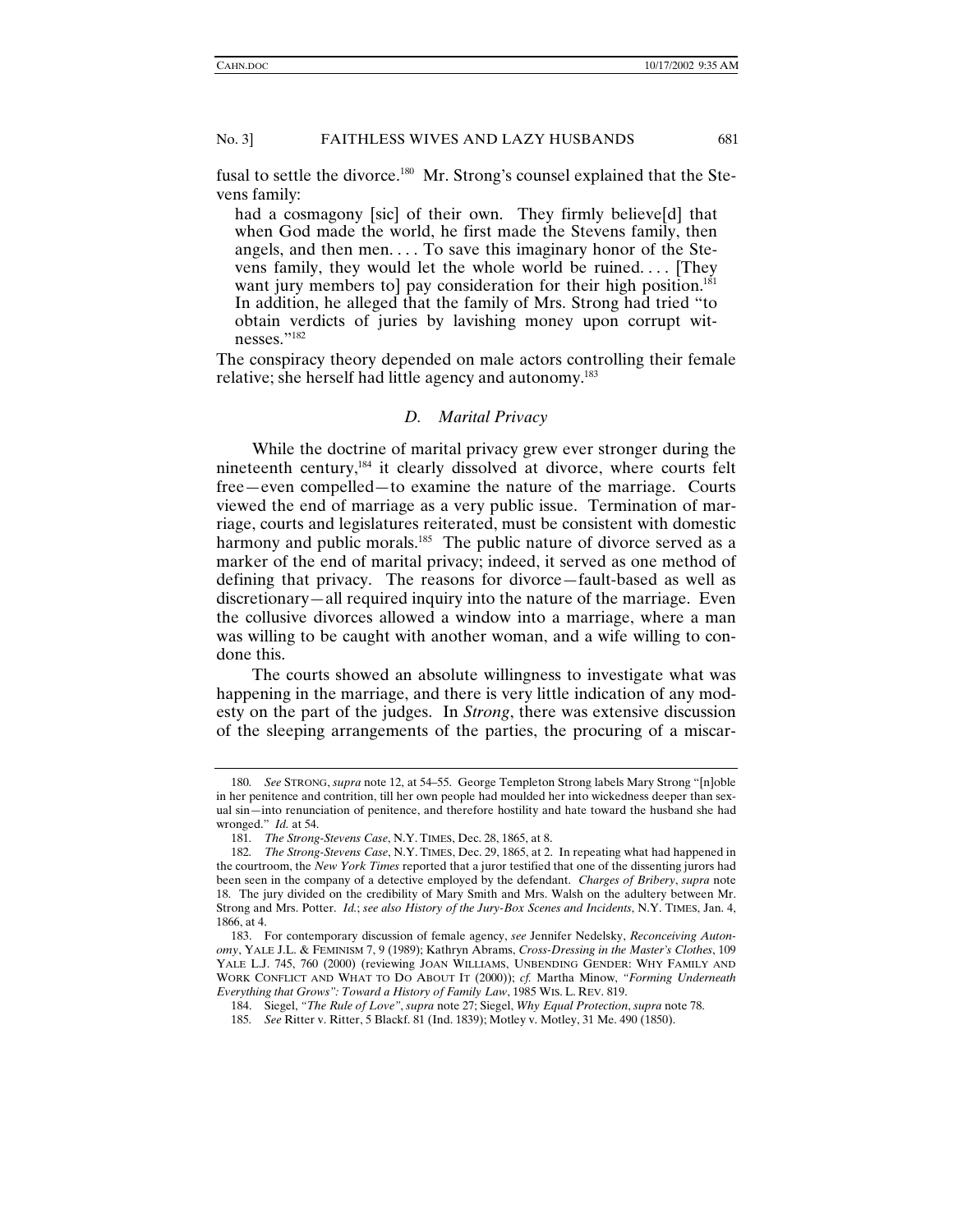riage, and the anatomy of a woman.186 Indeed, it was the New York Times which explained that much of the medical testimony was "not of a character for our columns."187 In an Iowa divorce case, the statute required that the reasons for granting an incompatibility divorce be made "fully apparent to the court."<sup>188</sup> The court repeatedly emphasized its responsibility to become fully aware of all relevant facts. Some of the facts which justified the divorce, centering on the husband's alleged adultery, are set out in the opinion. We learn that the husband owned a large farm, that he had a tenant, that the laborers boarded with the tenant, that he prepared food for the tenant's wife when she was sick, and that he boarded with the tenant, rather than remaining in his house with his wife.<sup>189</sup> The only reason we allegedly do not learn more about the marriage is the length of the opinion,<sup>190</sup> rather than the reluctance of the court to publish further details of the marriage. Privacy protected the ongoing marriage, not the dissolving marriage.

Courts seemed desperately afraid of collusion, of allowing the husband and wife to plan the divorce together. Courts denied divorce if they suspected cooperation between the parties.<sup>191</sup> This is one reason for the necessity of full disclosure and exploration of the actual fault.<sup>192</sup> I think the fear of collusion stemmed from concern over a fraud on society because of the community's interest in marriage. Collusion seems bizarre to modern sensibilities; where both parties no longer want to be married to each other, we have little moral problem in allowing them to divorce.<sup>193</sup> Similarly, the doctrine of recrimination, pursuant to which divorce would be refused upon a finding that both parties transgressed marital boundaries, seems strange today; even Mr. Beardsley's counsel complained, that if "Mr. Beardsley had committed adultery, although his wife were twice ten thousand times the wanton that she is, they would, to

190*. See Inskeep*, 5 Iowa at 218.

 <sup>186.</sup> For example, Mrs. Strong allegedly urged her husband to "go to bed with her" after her confession; instead, the servants prepared her a separate bed, and "he has never since been with her." *The Strong Case*, N.Y. TIMES, Nov. 25, 1865, at 2.

<sup>187</sup>*. The Strong Divorce Case*, N.Y. TIMES, Dec. 14, 1865, at 2.

 <sup>188.</sup> Inskeep v. Inskeep, 5 Iowa 204, 212 (1857).

 <sup>189.</sup> In contemporary cases, we learn about the nature of the marriage in the parts of the decisions dealing with custody and financial distribution, rather than in the grounds for granting the divorce. Thus, the curtain of marital privacy so wished for by no-fault advocates shields only one part of the divorce process.

<sup>191</sup>*. See, e.g.*, Belden v. Munger, 5 Minn. 211 (1861) (it is contrary to public policy for parties, or their proxies, to enter into an agreement facilitating divorce). Indeed, divorce settlement agreements remained suspect until the middle of the twentieth century. *See* Sally Burnett Sharp, *Fairness Standards and Separation Agreements: A Word of Caution on Contractual Freedom*, 132 U. PA. L. REV. 1399, 1400–01 (1984); Sally Burnett Sharp, *Divorce and the Third Party: Spousal Support, Private Agreements and the State*, 59 N.C. L. REV. 819, 827–30 (1981).

 <sup>192. &</sup>quot;Testimony whereon to obtain a divorce for adultery, should be full and explicit, and the proceedings ought to show that the suit is not got up by collusion." Pugsley v. Pugsley, 9 Paige Ch. 589, 589 n.1 (N.Y. Ch. 1842).

 <sup>193.</sup> At least when there are no children. For further explanation, see sources cited in DiFonzo, *supra* note 59, at 883–84; Carl E. Schneider, *Moral Discourse and the Transformation of American Family Law*, 83 MICH. L. REV. 1803, 1833–42 (1985).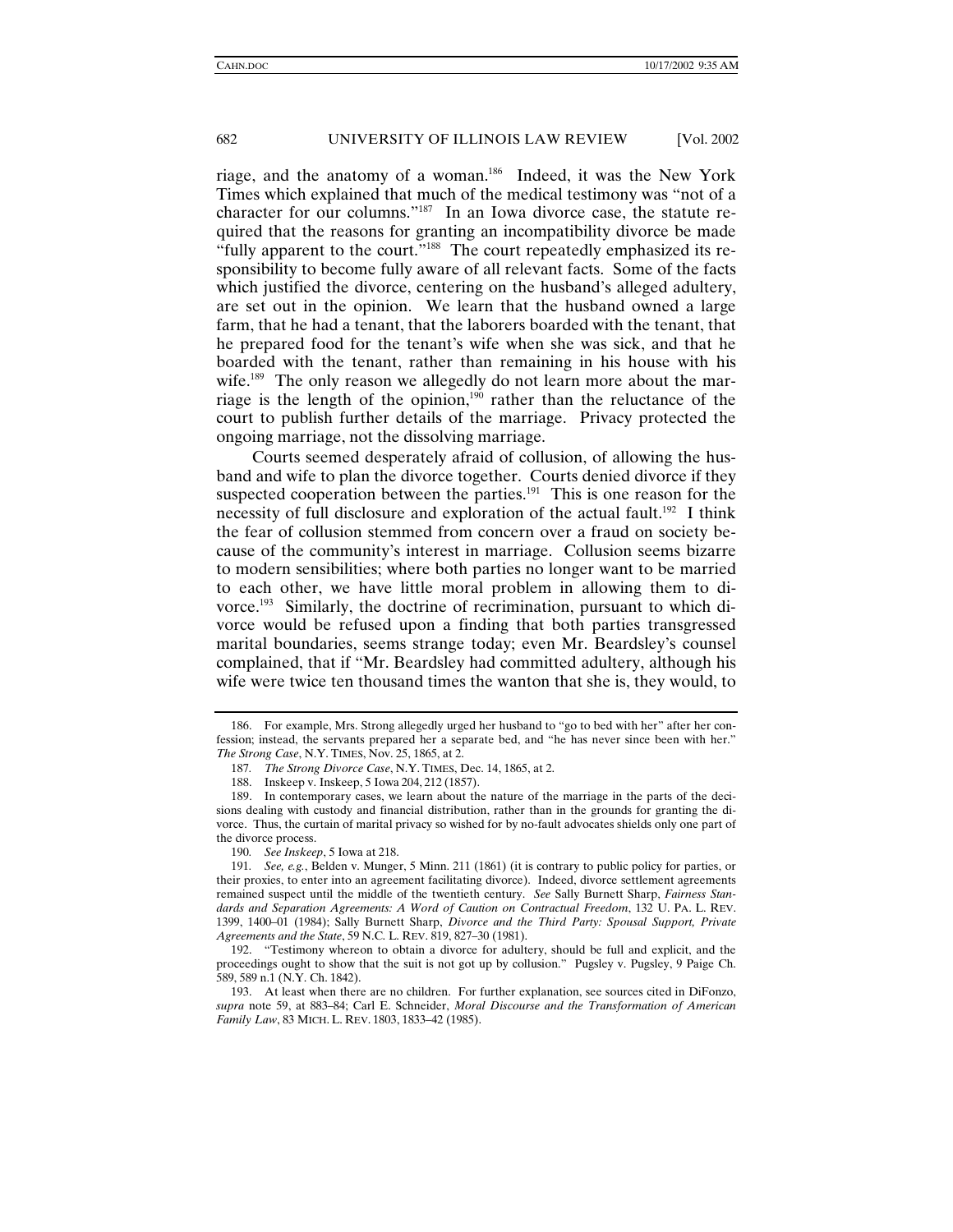use a vulgar expression, have to go it 'nip and tuck' during the rest of their lives."194

If, however, marriage is a public status, more than a contract between the two individuals, then an agreement to dissolve the "civil contract" of marriage ignored the rights of the third party to that contract, the state (or the community). Nineteenth-century judges viewed marriage as something different from a contract between the parties, but as something regulated for the public good.<sup>195</sup> As counsel argued in closing arguments in *Beardsley*, the fault charges are "serious, affecting [the parties'] welfare and the welfare of their offspring, and, I may add, vitally affecting the best interests of society."196

The law required complete innocence on the part of the spouse receiving divorce: no fault and no forgiveness of fault. Forgiveness of fault, or condonation, was frequently alleged based on the spouses continuing to live together after the adulterous acts. There appears to have been a double standard, however, based on women's subordinate role within marriage, such that a woman's condonation could be treated differently from her husband's. As the Vice-Chancellor explained in 1832:

 Another principle appears to be equally well established, namely, that the effect of cohabitation as a condonation is less binding on a wife than it is on the husband: because . . . she may entertain better hopes of the recovery and reform of her husband, her honor is less injured and is more easily healed; and so far from its being improper that she should for a time show a patient forbearance, it is commendable in her to exercise it, with a view to reclaim him; which would not be tolerated in the husband where the wife should happen to be the delinquent party. Besides, she may find a difficulty either in quitting his house or withdrawing from his bed.<sup>197</sup>

This doctrine contains two messages about the appropriate behavior of a wife. First, a wife can reclaim her husband from his fault, and should be rewarded for attempting to do so; and second, it contains a recognition of the difficulty of women separating from their marital households. It also reaffirms the double sexual standard. Women's subordination, otherwise disadvantageous, becomes, as it did in many of the divorce trials, a source of advantage.

This notion of innocence, of freedom from fraud or collusion, has deep resonances with nineteenth-century culture and law. There was a deep-seated fear in nineteenth-century America of the confidence man,

 <sup>194.</sup> BEARDSLEY, *supra* note 1, at 71.

<sup>195</sup>*. See, e.g.*, Griffin v. Griffin, 23 How. Pr. 183, 186–87 (N.Y. App. Div. 1862) ("[t]he right to a divorce depends not upon the breach of the contract of marriage, but upon provisions of statute law . . . it is on the ground of public policy, or the general good, that all our statute regulations in regard to divorces are founded. And it is because the party has violated a duty, or obligation imposed by law . . . that a decree of divorce is granted").

 <sup>196.</sup> BEARDSLEY, *supra* note 1, at 77.

 <sup>197.</sup> Johnson v. Johnson, 1 Edw. Ch. 439 (N.Y. Ch. 1832).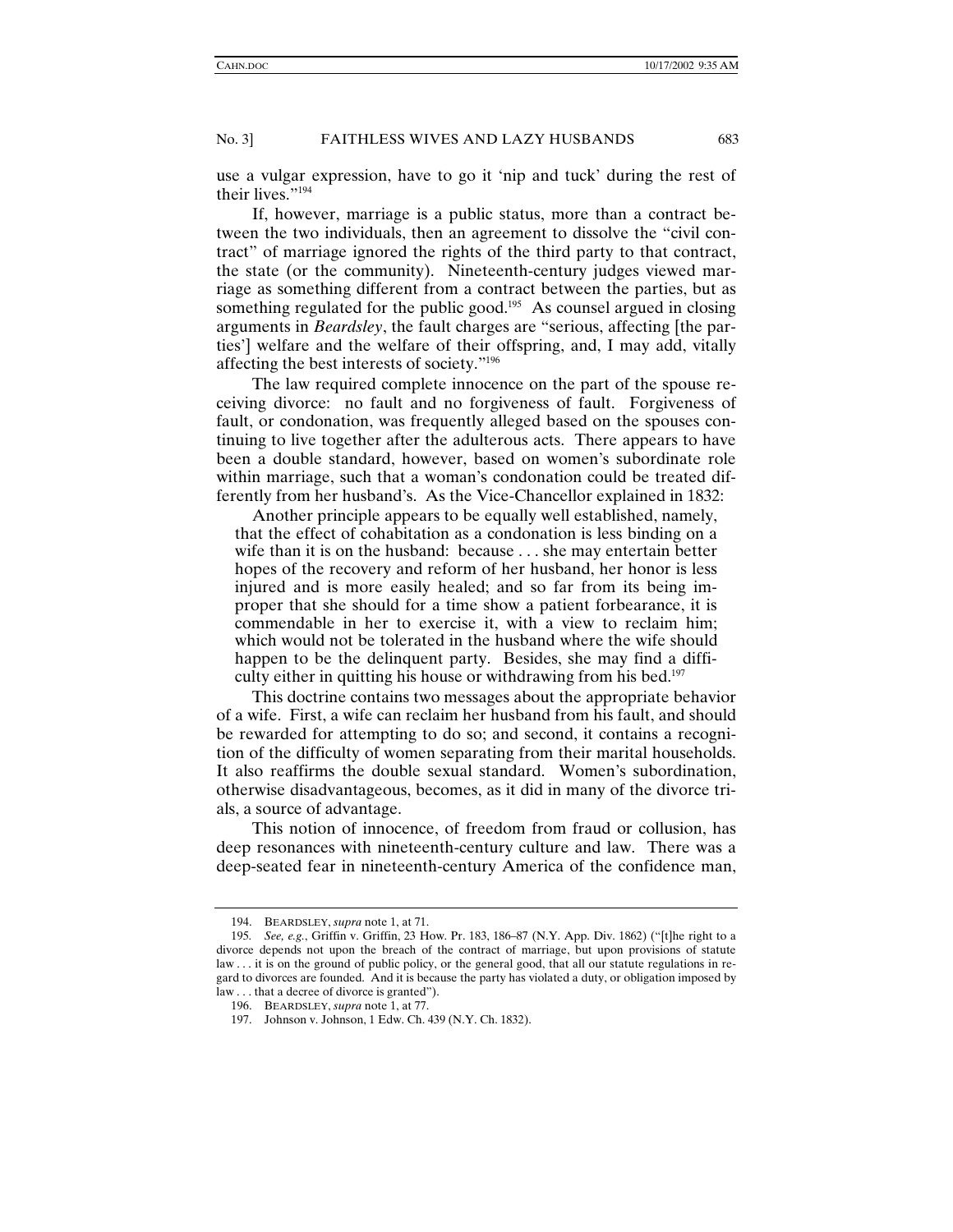the swindler, who was not what he appeared to be.<sup>198</sup> Especially given the multiple opportunities for pretense and false recreation in a society that espoused an ethic of the self-made man, sincerity was a highly treasured commodity.199 As individuals became more mobile, reestablishing themselves in new communities, the possibilities of fraud were increasingly available. Indeed, a "cult of sincerity" developed to counteract the fear of hypocrisy,200 and social anxiety over the development of false identities led to a feeling that crimes such as bigamy and swindling were profoundly threatening.<sup> $201$ </sup> The clash of conflicting stories in court may have served to air fully issues surrounding fraud, hypocrisy, and collu $sion<sup>202</sup>$  so that the jury could choose which, if either, spouse, was innocent. The lawyer in one case even went so far as to suggest explicitly that the defendant husband had "pass[ed] himself off among honest people as a man of sincerity and piety,"203 thereby calling on this fear of confidence men.

Parallels to the cultural anxiety about collusion and fraud can be found in other substantive areas of law. For example, in its original form, bankruptcy law was essentially criminal, without any discharge of the debtor's debts.204 During the nineteenth-century debates over various aspects of bankruptcy law, commentators expressed concern over the "rogue" and collusive debtor who manipulated the laws to their own advantage.<sup>205</sup> Such guilty debtors should not be protected by the bankruptcy laws. This basic concern over fraud, collusion, and false appearance reflected cultural tensions over the sincerity of the merchant's character.

# V. NARRATIVES OF FAULT, STORIES OF GENDER

The images of men and women that develop from these divorce records do not suggest a "liberalizing"206 of gendered expectations in society nor an egalitarianism in marriage. Instead, they suggest the seemingly appropriate roles to be expected in marriage. Women were supposed to be pure and virtuous and maternal; when they were not, they were punished. Men were supposed to keep their appetites in check

 <sup>198.</sup> HALTTUNEN, CONFIDENCE MEN, *supra* note 126, at 20; Korobkin, *supra* note 126, at 23–24. Professor Lawrence Friedman notes that "confidence crimes and swindling" were certainly increasing during the nineteenth and early twentieth centuries. Lawrence M. Friedman, *Crimes of Mobility*, 43 STAN. L. REV. 637, 653 (1991).

 <sup>199.</sup> HALTTUNEN, CONFIDENCE MEN, *supra* note 126, at xv–xvi.

<sup>200</sup>*. Id.* at 51.

 <sup>201.</sup> Friedman, *supra* note 198, at 639.

<sup>202</sup>*. See also* Korobkin, *supra* note 126, at 28.

 <sup>203.</sup> ROONEY, *supra* note 171, at 8. The lawyer charged that the husband was able to do this with "a large share of impudence." *Id.*

 <sup>204.</sup> Robert Weisberg, *Commercial Morality, the Merchant Character, and the History of the Voidable Preference*, 39 STAN. L. REV. 3, 7–8 (1986).

<sup>205</sup>*. Id.* at 71, 73.

<sup>206</sup>*. See, e.g.*, GRISWOLD, FAMILY AND DIVORCE, *supra* note 42, at 16.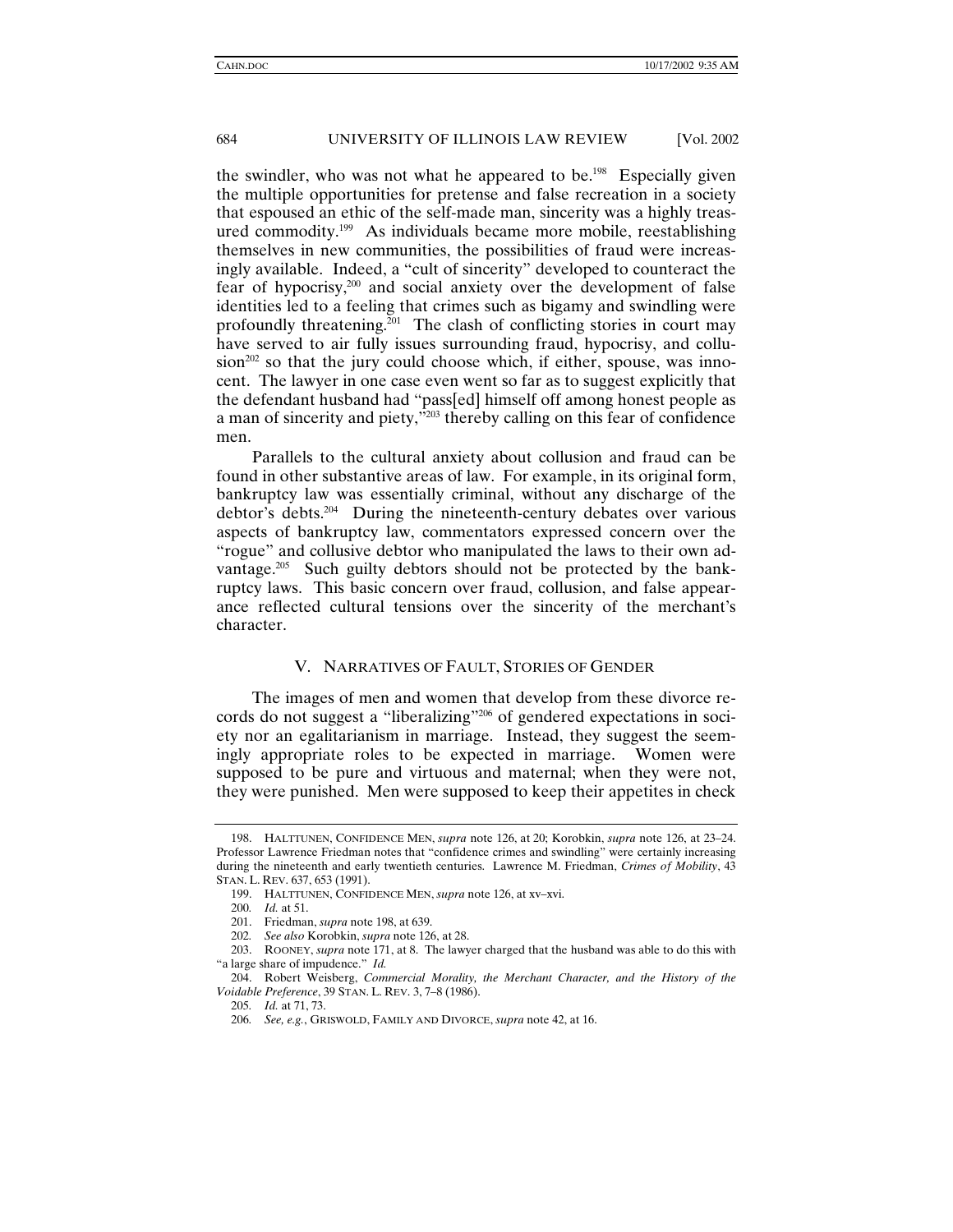(or at least unknown to their wives), and were supposed to provide for their families. If they strayed too far, or too obviously, then they were subject to public exposure. What changed was women's ability to expect this behavior from their husbands. Thus, women gained some "power," but it was a very circumscribed and complex power.<sup>207</sup> Men were still expected to exercise control over the household, and even to control their wives. Changing our perspective, looking "down" from equality rather than "up" from inequality,208 nineteenth-century marriage rhetoric continued to reinforce patriarchy and hierarchy.

#### *A. Separate Spheres*

The roles of men and women had changed somewhat from earlier periods of United States history, but marriage continued as a hierarchical, subordinating institution with strictly confined, and defined, roles.<sup>209</sup> Men were required to support their wives, but wives were not similarly required to do so; wives were required to provide companionship and services, but husbands were not legally obligated to do so.<sup>210</sup>

Women's separate sphere was never as significant as men's. Historian Jeanne Boydston traces the changing perception of housework from valuable labor that provided an economic contribution to the household to domestic labor that did not constitute work.<sup>211</sup> Of course, even when men and women worked together on the farm, men still retained control and dealt with the outside world; nonetheless, women's contributions to the household and the farms were valued because that was where work occurred. As men left the household for "outside" work, work within the household, be it child care or laundry or cooking, began to be perceived differently because it was performed for the family, rather than for a market employer. This transition occurred as American culture developed new concepts of childhood; children were no longer means of production, but were valued and treasured innocents.<sup>212</sup> The mother's role became increasingly important, but separate from the waged labor world and much less "valuable" than the work in that world.<sup>213</sup>

<sup>207</sup>*. See generally* Siegel, *"The Rule of Love"*, *supra* note 27.

<sup>208</sup>*. See* WRIGHT, *supra* note 83, at 150–51 (advocating a change in perspective to explore the complexity of familial changes in the nineteenth century).

 <sup>209.</sup> For contemporary discussion of the subordinating nature of marriage, see Ann Shalleck, *Foundational Myths and the Reality of Dependence: The Rules of Marriage*, 8 AM. U. J. GENDER SOC. POL'Y. & L. 197, 202 (2000).

<sup>210</sup>*. See, e.g.*, Wriggins, *supra* note 140, at 281.

<sup>211</sup>*. See* BOYDSTON,*supra* note 50, at 17–18.

<sup>212</sup>*. See* SHARON HAYS, THE CULTURAL CONTRADICTIONS OF MOTHERHOOD 29–33 (1996); VIVIANA A. ZELIZER, PRICING THE PRICELESS CHILD: THE CHANGING SOCIAL VALUE OF CHILDREN (1985); Janet L. Dolgin, *Transforming Childhood: Apprenticeship in American Law*, 31 NEW ENG. L. REV. 1113, 1149 (1997).

 <sup>213.</sup> Women were not entitled to compensation for their household work performed for their family. *See* BOYDSTON, *supra* note 50; JUNE CARBONE, FROM PARENTS TO PARTNERS: THE SECOND REVOLUTION IN FAMILY LAW 89 (2000); VIVIANA A. ZELIZER, THE SOCIAL MEANING OF MONEY 41–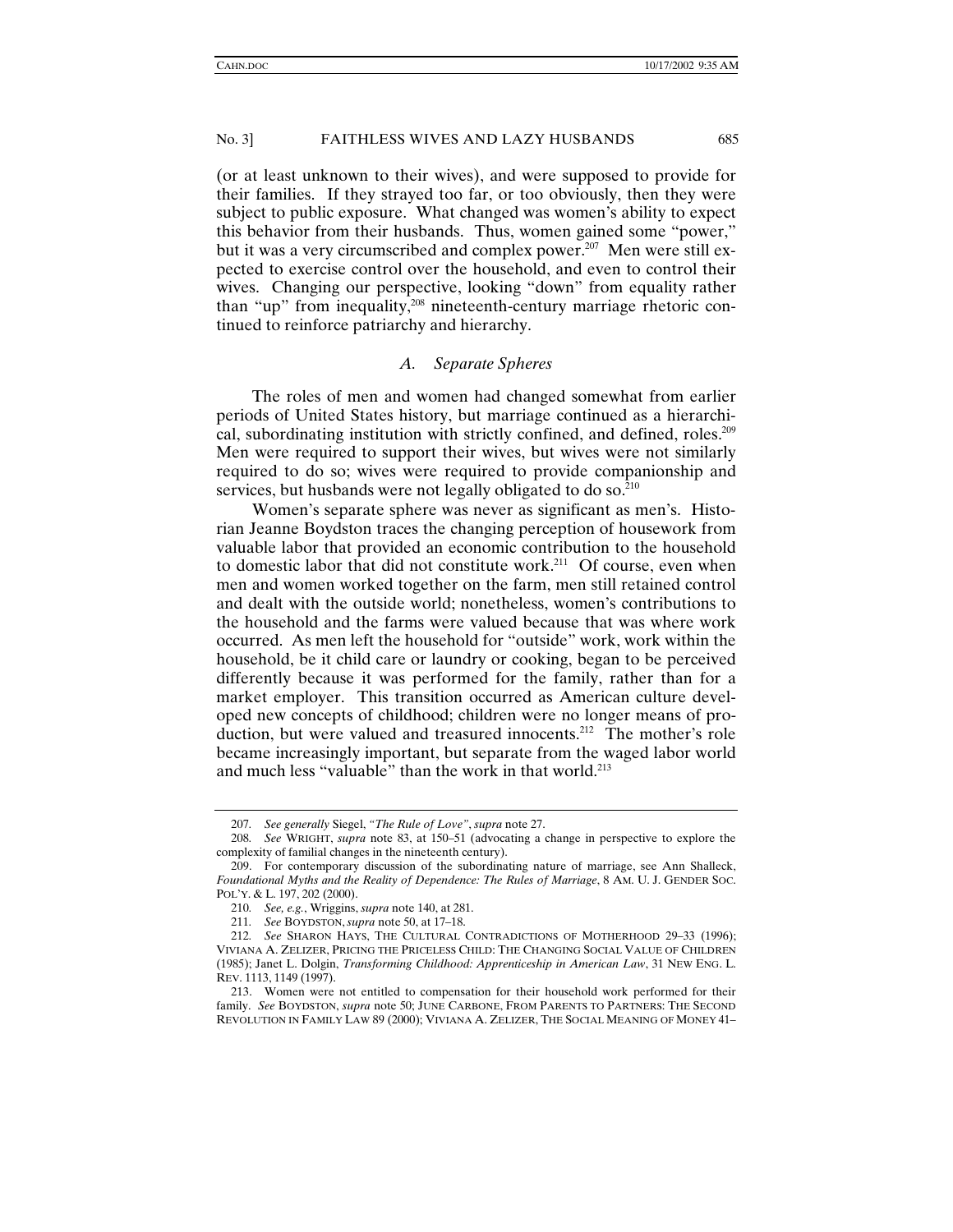The man's role as breadwinner reinforced his responsibility to maintain his wife and children in the domestic sphere. The man was entitled to his own wages, but also remained entitled to the domestic labor of his wife.<sup>214</sup> This entitlement was so central that it was part of the definition of a "free" man.215 Within his home, man continued to hold the title of "master."216 Indeed, throughout her life, Elizabeth Cady Stanton discussed the importance of divorce, and attempted to introduce resolutions at Woman's Rights Conventions; Stanton compared the status of women in marriage to the status of blacks under slavery, using the analogy to argue that women needed a right to autonomy.217

The legal system's somewhat dismissive treatment of women's confessions to adultery similarly emphasizes the weakness of women in marriage. Women were susceptible to their husbands' control even with respect to their words, and their very confessions were suspect because of their willingness to comply with their husband's authority.

# *B. Trial Roles*

There is an ongoing scholarly debate over the role of trials and trial narratives in United States law and culture.<sup>218</sup> This article focuses on one aspect of this debate: do these narratives reinforce dominant cultural expectations or do they (and should they) challenge these same ideals? Professor Lawrence Friedman asserts that, because each trial is a "narrative competition" between the stories told by the two sides, "arguments presented in trials are often important clues to what stories count as

<sup>61 (1997);</sup> Reva Siegel, *Home as Work: The First Woman's Rights Claims Concerning Wives' Household Labor, 1850–1880*, 103 YALE L.J. 1073 (1994).

<sup>214</sup>*. See* AMY DRU STANLEY, FROM BONDAGE TO CONTRACT: WAGE LABOR, MARRIAGE, AND THE MARKET IN THE AGE OF SLAVE EMANCIPATION 161 (1998); Siegel, *supra* note 213, at 1182.

<sup>215</sup>*. See* STANLEY, *supra* note 214, at 140, 161.

<sup>216</sup>*. See id.* at 165. *See generally* Elizabeth B. Clark, *Matrimonial Bonds: Slavery and Divorce in Nineteenth-Century America*, 8 LAW & HIST. REV. 25 (Spring 1990) [hereinafter Clark, *Matrimonial Bonds*].

 <sup>217.</sup> Clark, *Matrimonial Bonds*, *supra* note 216, at 25. The 1848 Seneca Falls Declaration proclaimed that man "has so framed the laws of divorce, as to what shall be the proper causes, and in case of separation, to whom the guardianship of the children shall be given, as to be wholly regardless of the happiness of women." ELIZABETH CADY STANTON ET AL., HISTORY OF WOMAN SUFFRAGE 71 (1881). Subsequent conventions, however, failed to enact resolutions relating to divorce.

<sup>218</sup>*. See, e.g.*, Anthony V. Alfieri, *Race Prosecutors/Race Defenders*, 89 GEO. L.J. 2227 (2001) [hereinafter Alfieri, *Race Prosecutors*]; Richard Delgado, *Making Pets: Social Workers, "Problem Groups," and the Role of the SPCA—Getting a Little More Precise About Racialized Narratives*, 77 TEX. L. REV. 1571 (1999); Abbe Smith, *Burdening the Least of Us: "Race-Conscious" Ethics in Criminal Defense*, 77 TEX. L. REV. 1585 (1999); Martha Merrill Umphrey, *The Dialogics of Legal Meaning: Spectacular Trials, the Unwritten Law, and Narratives of Criminal Responsibility*, 33 LAW & SOC'Y REV. 393 (1999) [hereinafter Umphrey, *Dialogics*].

Trials can be seen as: (1) formal legal processes; (2) courtroom drama; or (3) contests between conflicting narratives. Martha Merrill Umphrey, Comments at Panel on Trials on Trial, Law, Culture & Humanities Conference (Mar. 10, 2001). In this article, as discussed below, I am examining the trials as simultaneously drama and contests of narratives.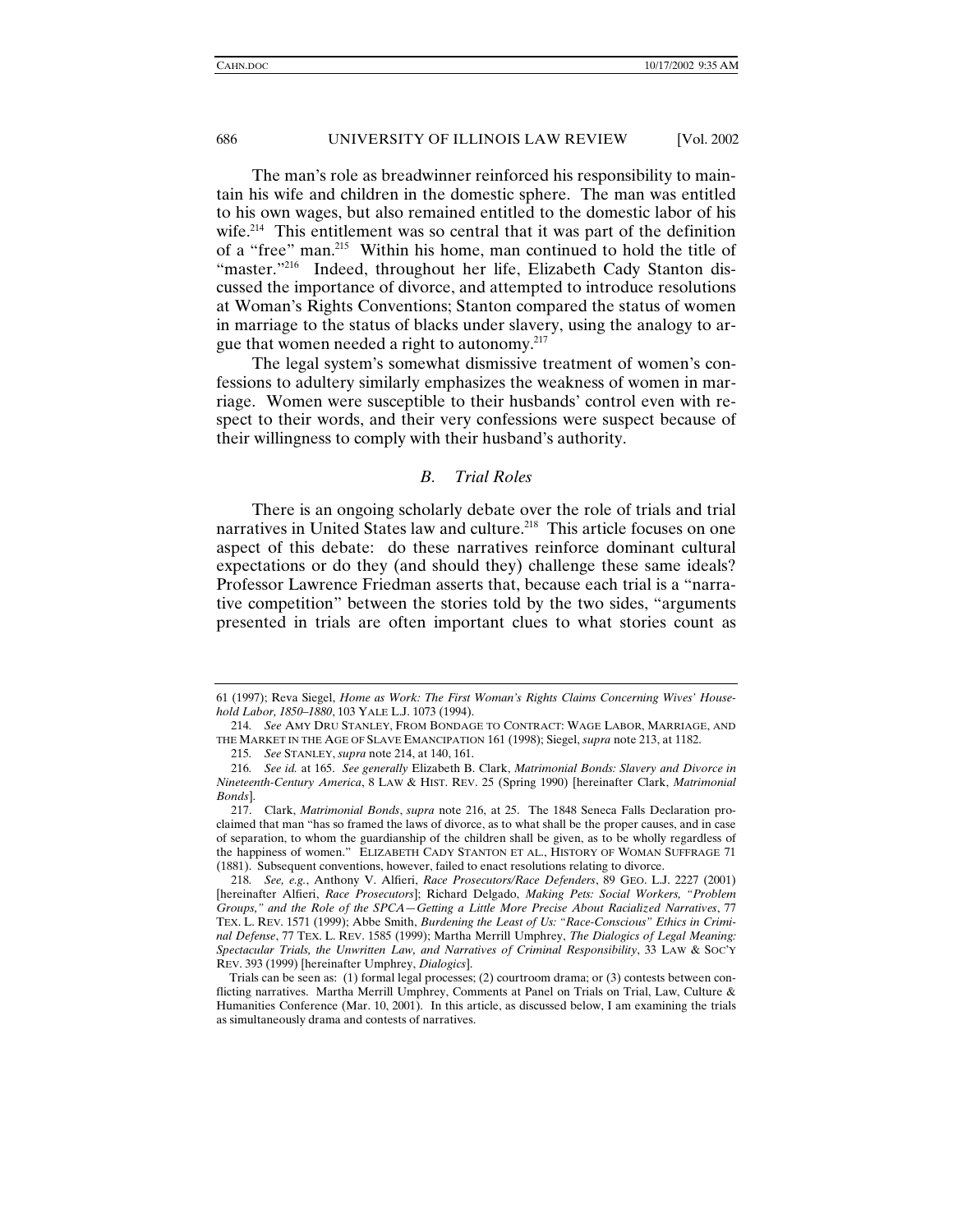good, or true, or compelling stories, within a particular culture."219 Trials are thus "boundary-maintaining" devices between what is appropriate and inappropriate within the community.<sup>220</sup> They serve, in some sense, as "moral theater,"<sup>221</sup> or at least as "propaganda about expectations."<sup>222</sup>

By contrast, Professor Norma Basch, who has studied divorce trial popular pamphlets, believes that popularized trials allowed men and women to understand and demystify divorce, and provided complex images of marriage rather than simplistic pictures of a true marriage.<sup>223</sup> Melissa Ganz "questions the claim that popular trials of the nineteenth century reinforced cultural 'norms' and contained cultural threats," and argues that "defense lawyers [actually] told stories that were profoundly subversive and ... called into question more ideals than [they] reaffirmed."224 On this view, the stories told in trials were, to some extent, stories of challenge and resistance to dominant norms; by popularizing the possibility of divorce, the stories served to make divorce more accessible and realistic, and to challenge the very norms that were contested.<sup>225</sup> The pervasiveness of these stories thereby illustrates the means for subverting the larger cultural narratives of marriage and divorce.

Instead, this article has posited that the trials and the stories told within them served a different purpose. As Professors Friedman and Griswold explain, the trials told stories of gender and marriage, of men and women who had seemingly challenged cultural expectations and of men and women who had attempted to comply with those expectations; they articulated appropriate forms of behavior and also demonstrated the consequences of inappropriate behavior. The images themselves were not contested within the trial, and the terrain remained in conformance with, or deviant from, these images. The jurors decided which

 <sup>219.</sup> Lawrence Friedman, *Law, Lawyers, and Popular Culture*, 98 YALE L.J. 1579, 1595 (1989). Commenting specifically on divorce complaints, Professor Friedman states that they offer useful information "about behaviors that count as cruelty or unfairness within marriage; they indicate what stories might impress a court as grounds for dissolving a loveless marriage." Friedman, *A Dead Language*, *supra* note 25, at 1595 (citing ROBERT GRISWOLD, FAMILY AND DIVORCE IN CALIFORNIA, 1850–1890, and ELAINE TYLER MAY, GREAT EXPECTATIONS: MARRIAGE AND DIVORCE IN POST-VICTORIAN AMERICA (1980)). I think these insights are critical to a study of the stories told at divorce trials for what they reveal about behaviors expected during marriage; in addition, these stories also reveal information about gendered behaviors expected throughout the culture.

<sup>220</sup>*. See* GRISWOLD, ADULTERY AND DIVORCE, *supra* note 98, at 14 (judges "oversaw the public ceremony that helped establish and maintain cultural boundaries by offering community members a chance to express opposition to the offense, to bear witness against the offender, to reaffirm the bonds of cultural solidarity, and to sharpen the authority of the violated norm").

<sup>221</sup>*. Id.* at 16.

 <sup>222.</sup> Bix, *supra* note 58.

 <sup>223.</sup> BASCH,*supra* note 7, at 144, 151–52. Professor Nancy Cott observed that news about divorce petitions may have encouraged others to seek divorce as well. Nancy F. Cott, *Divorce and the Changing Status of Women in Eighteenth-Century Massachusetts*, 33 WM. & MARY Q. 586, 593 (1976).

<sup>224</sup>*. See* Melissa G. Ganz, *Wicked Women and Veiled Ladies: Gendered Narratives of the McFarland-Richardson Tragedy*, 9 YALE J.L. & FEMINISM 255, 262–63 (1997).

<sup>225</sup>*. See* Cott, *supra* note 223, at 593; *see also* MARTHA C. NUSSBAUM, POETIC JUSTICE: THE LITERARY IMAGINATION AND PUBLIC LIFE (1996) (arguing for the value of narratives in shaping an integrated, ethical life and expanding public discourse).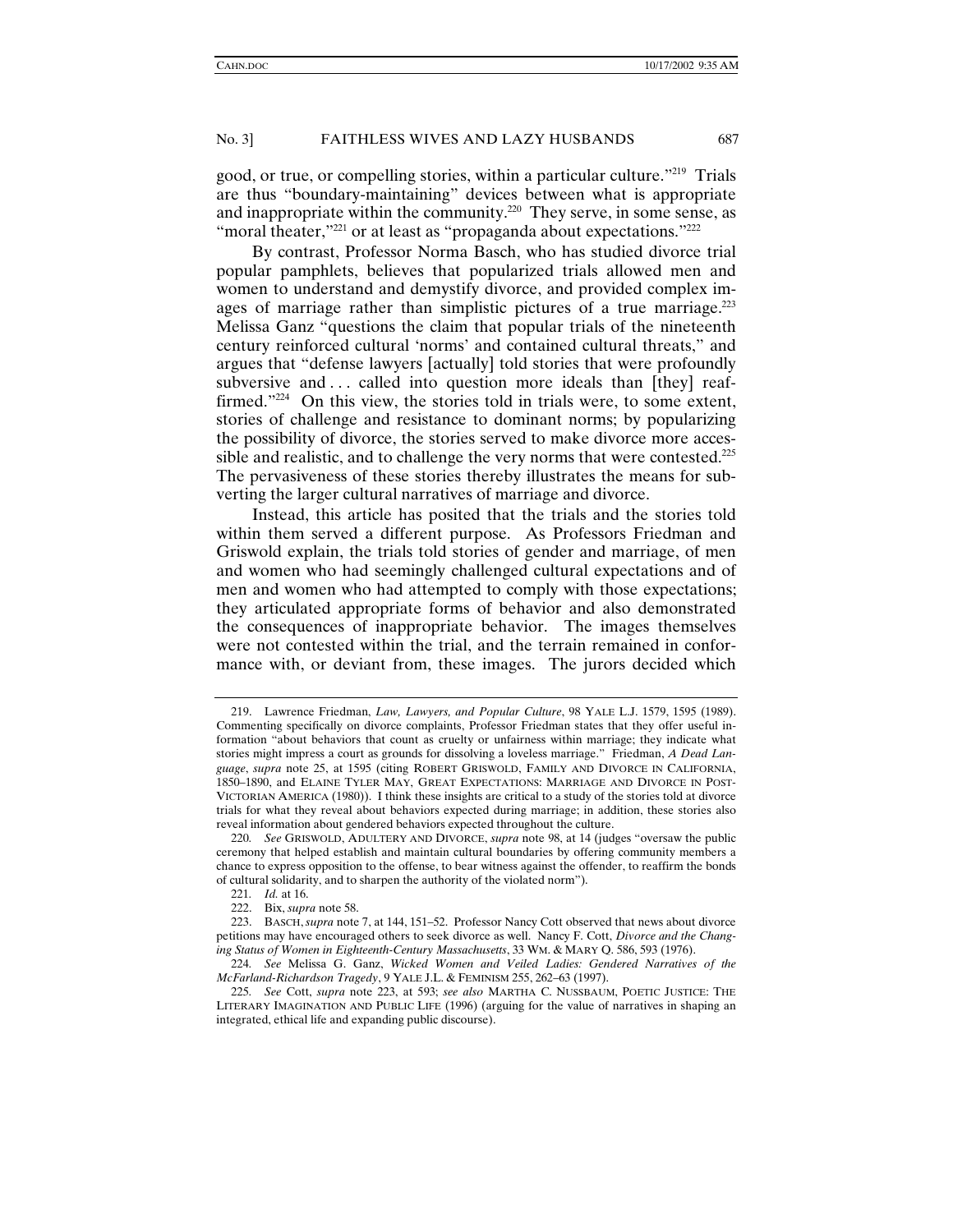spouses had violated norms, and, in doing so, certainly helped to articulate and refine appropriate roles.<sup>226</sup>

Rarely—if at all—did divorce lawyers represent a client and proclaim, "My client is a Free Lover, and this justifies her behavior." Nor did they say, "My client does not want to support his family." That is, they did not contest the images, nor seek to subvert them; they merely contested whether their clients had transgressed the boundaries of these images and accused the opposing spouse of the transgressions. The stories in court thus did not reflect the liberation language of the woman's movement,<sup>227</sup> a discourse which was beginning to develop even as lawyers framed conventional gendered stories that conformed to the jurors' expectations of marital roles.<sup>228</sup>

Although the trials did depict violations of marriage norms, $229$  they also reinforced dominant cultural images of marriage and of men and women. The adulterers—either male or female—were not celebrated, and were defended not as adulterers but as husbands and wives who had, in fact, not violated their marriage vows. Their transgressions, while made public, were also publicly denied. Both the plaintiffs and defendants told stories of deviance and conformance, and argued over which party had conformed and which party had deviated from conventional expectations. The popularity of the divorce trial accounts may simply have resulted from the need to understand the somewhat changing expectations resulting from the development of a companionate, hierarchical marriage model, as opposed to a hierarchical marriage model.<sup>230</sup> They served to publicize the cultural canon to which marriages were required to conform, rather than to condone deviance from that canon. The deviant spouses were punished, not praised, and thus provided cautionary tales.

While some scholars have suggested that the increasing numbers of divorces reflected a need to "let off steam" as spouses developed higher

 <sup>226.</sup> Of course, there was no one uniform, easily identified set of marital expectations that each marriage was required to respect. *See* Dubler, *supra* note 34, at 973. Nonetheless, the general contours of expected behavior were discernible.

<sup>227</sup>*. See supra* note 214 (discussing the 1848 Seneca Falls Convention resolution on divorce).

 <sup>228.</sup> For a contemporary perspective advocating that lawyers should contest dominant norms through counternarratives at trial, see Anthony V. Alfieri, *(Er)Race-ing an Ethic of Justice*, 51 STAN. L. REV. 935 (1999); Anthony V. Alfieri, *Lynching Ethics: Toward a Theory of Racialized Defenses*, 95 MICH. L. REV. 1063 (1997); Anthony V. Alfieri, *Prosecuting Race*, 48 DUKE L.J. 1157 (1999); Anthony V. Alfieri, *Prosecuting Violence/Reconstructing Community*, 52 STAN. L. REV. 809 (2000); Alfieri, *Race Prosecutors*, *supra* note 218; Anthony V. Alfieri, *Defending Racial Violence*, 95 COLUM. L. REV. 1301 (1995); Anthony V. Alfieri, *Race Trials*, 76 TEX. L. REV. 1293 (1998); Anthony V. Alfieri, *Raceing Legal Ethics*, 96 COLUM. L. REV. 800 (1996).

<sup>229</sup>*. See* BASCH, *supra* note 7, at 176 ("In depicting scenes of heterosexual intimacy outside the boundaries of marriage, they were helping to detach sexuality from the realm of procreation.").

<sup>230</sup>*. Cf*. DANIEL COHEN, PILLARS OF SALT, MONUMENTS OF GRACE: NEW ENGLAND CRIME LITERATURE AND THE ORIGINS OF AMERICAN POPULAR CULTURE 1674–1860 (1993) (arguing that stories of criminals grew more popular because of the need to understand the developing criminal underworld); HALTTUNEN, MURDER MOST FOUL, *supra* note 128, at 160 (casually mentioning "the emerging norms of companionate marriage, 'true womanhood,' and loving child nurture").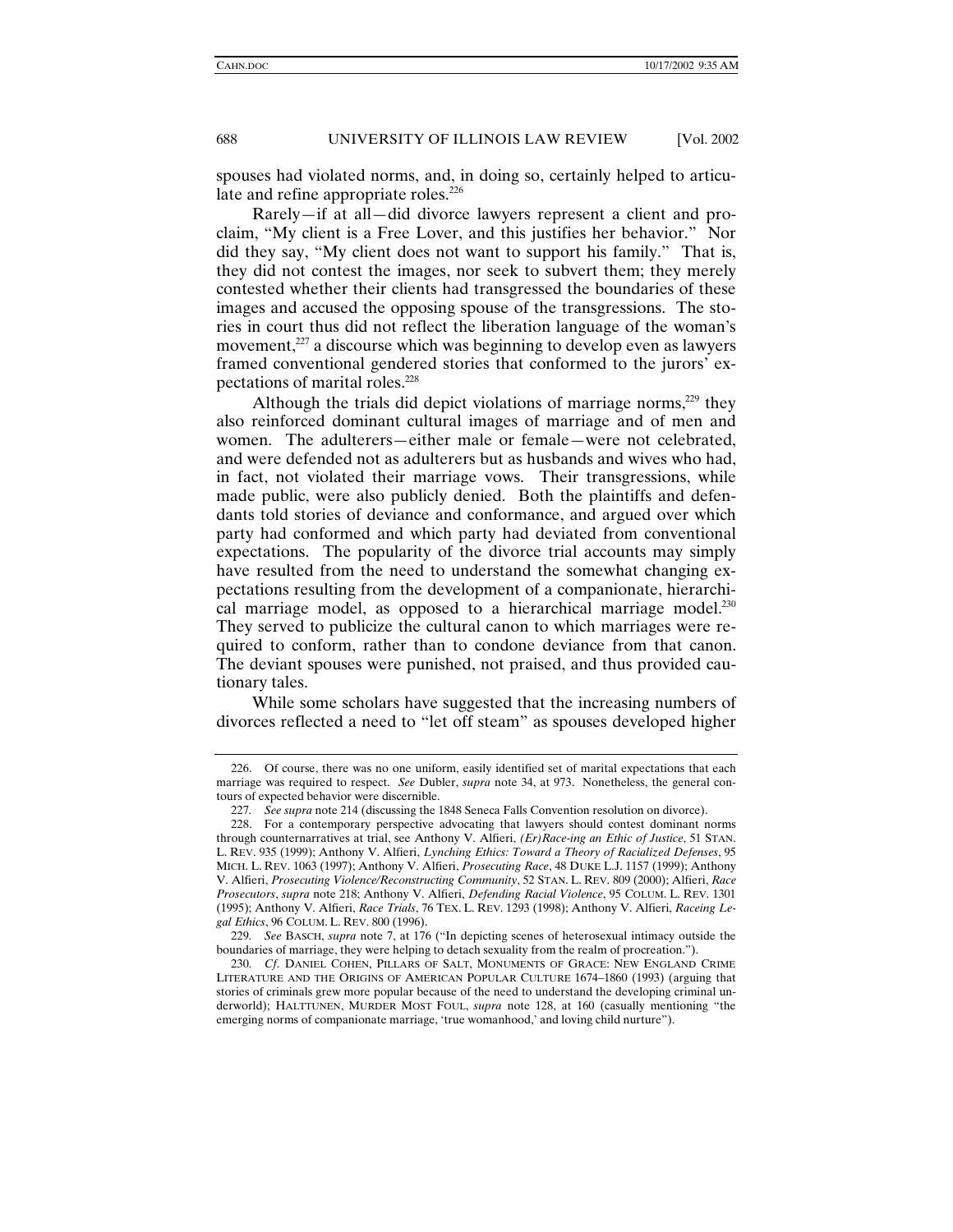expectations of marriage, $^{231}$  the actual causes of the divorce increase are far more complex. I have not discovered the reasons for the increasing demand for divorce—whether it was the image of companionate marriage, $232$  more egalitarianism in marriage, $233$  or more publicity for the divorces that were recurring, or a breakdown in community norms that provided the glue for marriage. Dissatisfaction with marriage was not a new occurrence, unique to the mid-nineteenth century, as shown by the historically large numbers of desertions and informal and formal separations;234 moreover, a lower life expectancy also meant that marriages lasted for a shorter period of time. The increase in divorce, and the number of divorces granted to women, might seem to support a claim for women's greater autonomy;<sup>235</sup> instead, the fact that women may have initiated the actions more frequently than men shows their need not to be found at fault, their recognition of the confining nature of women's role such that transgression was punished by denial of property and child custody. On the other hand, by the end of the century, women's economic opportunities were increasing, and this does account for some amount of the increase.<sup>236</sup> That is, women were financially able to support themselves if they could extricate themselves from marriages, and consequently, were not economically forced to stay in their marriages. In fact, one of the atypical factors in the divorce trials discussed in this article is the class and economic resources of the women. These were often women who could afford to be divorced.

Thus, what these cases show is that although there was certainly some "liberalizing" of roles, women were still confined to the limited sphere of home and family and fidelity and purity. The domestic sphere became increasingly important during late eighteenth and early nineteenth-century America, as did a woman's role within it. "The doctrine

235*. See id.* at 168.

<sup>231</sup>*. See* WILLIAM L. O'NEILL, DIVORCE IN THE PROGRESSIVE ERA 6–7 (1967); DEGLER, *supra* note 49, at 165–76. Professor Degler even suggests that "divorce allowed an endless pursuit of the perfect marriage by freeing the individual to consider his or her own needs and expectations." *Id.* at 174.

Professor Carol Weisbrod argues that the development of romantic love within marriage should be associated with the end of the nineteenth century; prior to that time, divorce was available only in "acute" situations. Carol Weisbrod, *Divorce Stories: Readings, Comments and Questions on Law and Narrative*, 1991 BYU L. REV. 143, 172–73.

<sup>232</sup>*. See* FRIEDMAN, *supra* note 44, at 501 ("[T]he paradox of the moral attack on divorce: the immorality of divorce depends on the sacredness of marriage; but the sacredness of marriage increased the demand for divorce.").

 <sup>233.</sup> As Danaya Wright shows in the context of child custody litigation, there was no linear progression towards egalitarianism in marriage during the nineteenth century. *See* Danaya C. Wright, DeManneville v. DeManneville*: Rethinking the Birth of Custody Law Under Patriarchy*, 17 LAW & HIST. REV. 247 (1999).

<sup>234</sup>*. See* DEGLER, *supra* note 49, at 165–66. Professor Degler points out that the ratio of marriages dissolved to the total number of marriages was higher in 1860 than in 1950; the death of a spouse constituted over 95% of the reasons for dissolution of a marriage in 1860, while it constituted only 66% of the reasons for dissolution in 1950. *Id.* at 173. As individual's life-span increased, so too did the divorce rate. *Id*.

<sup>236</sup>*. See id.* at 172; Siegel, *"The Rule of Love"*, *supra* note 27.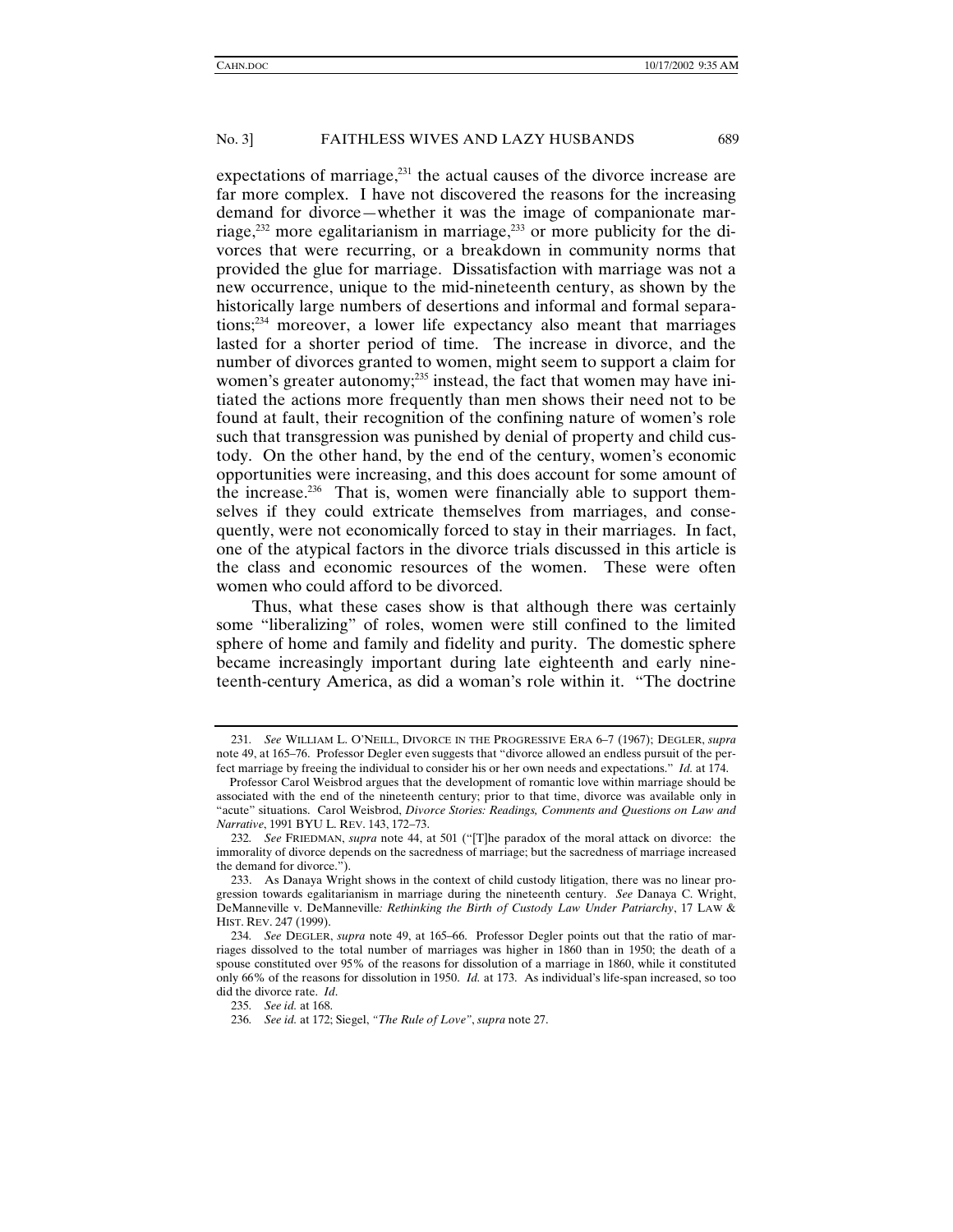of woman's sphere opened to women (reserved for them) the avenues of domestic influence, religious morality, and child nurture."237 Even as they expanded their interests outside of the home, they were expected to maintain a focus on appropriately womanly pursuits.<sup>238</sup> In their voluntary work outside of the home, women were constrained by, and constrained themselves through, the ideology of domesticity. Their expertise in these areas was based on their domestic roles.<sup>239</sup> The gendered roles within marriage remained quite rigid, $240$  and the availability of divorce served to reinforce this rigidity. Within the confines of a fault regime and of fixed gender roles both within and outside of marriage, divorce was not easy.

The confining effects of domesticity for both men and women served to reinforce the patriarchal nature of marriage. Even though women were entitled to expectations of companionship and fidelity from their husbands, it was still the woman who was economically dependent during marriage and at divorce; for example, property, labor, and pension laws in the surrounding culture reinforced women's subordinate and dependent status in marriage.<sup>241</sup> The cost to any individual woman of demanding that her husband comply with these manly ideals remained high, even if she were able to escape her marriage. Men remained subject to comparatively few constraints on their behavior; and their transgressions were punished more lightly than were women's.<sup>242</sup> A woman could initiate a divorce when she was able to become economically independent of a husband, and/or when she could avoid a finding of fault, a finding which could preclude her from receiving support or property

 <sup>237.</sup> NANCY F. COTT, THE BONDS OF WOMANHOOD: "WOMAN'S SPHERE" IN NEW ENGLAND 1780–1835, at 200 (1977).

 <sup>238.</sup> For a discussion of women's "political" activities in improving society, see Minow, *supra* note 183, at 877. *See generally* ANNE FIROR SCOTT, NATURAL ALLIES: WOMEN'S ASSOCIATIONS IN AMERICAN HISTORY (1993); Carle, *supra* note 97. Robert Griswold discusses how changes in women's domestic roles increased women's status. GRISWOLD, ADULTERY & DIVORCE, *supra* note 98, at 13–16.

 <sup>239.</sup> Minow, *supra* note 183, at 880–81.

<sup>240</sup>*. See* Susan Sterett, *Husbands & Wives, Dangerousness & Dependence: Public Pensions in the 1860s–1920s*, 75 DENV. U. L. REV. 1181, 1211 (1998) ("The late-nineteenth century was a time in which sexual identities were becoming less flexible and more obviously marked."). Women who were socioeconomically privileged were somewhat more able to live outside of these roles. *See* Carle, *supra* note 97, at 248; Sterett, *supra*, at 1190–91.

 <sup>241.</sup> The Married Women's Property Acts were ambiguous, at best. *See* Richard H. Chused, *History's Double Edge: A Comment on Modernization of Marital Status Law*, 82 GEO. L.J. 2213, 2214–18 (1994); Richard H. Chused, *Married Women's Property Law: 1800–1850*, 71 GEO. L.J. 1359, 1414 (1983) ("The significant features of the [Married Women's Property Acts] did not reject married women's separate domestic sphere, but recognized the importance of women as caretakers of children and family resources."); Nancy Cott, *Marriage and Women's Citizenship in the United States, 1830– 1934,* 104 AM. HIST. REV. 1440, 1451–54, 1457 (1998); Amy Dru Stanley, *Conjugal Bonds and Wage Labor: Rights of Contract in the Age of Emancipation*, 75 J. AM. HIST. 471 (1988); Sterett, *supra* note 240, at 1198–1202. Professor Cott discusses an 1855 statute that allowed a male American citizen to confer citizenship on the woman that he married, but made no such allowance for a female American citizen; she explains that the law "underlined customary male headship of the married couple as a civic and political norm." Cott, *supra*, at 1456.

<sup>242</sup>*. See generally* MARILYN YALOM, A HISTORY OF THE WIFE (2001).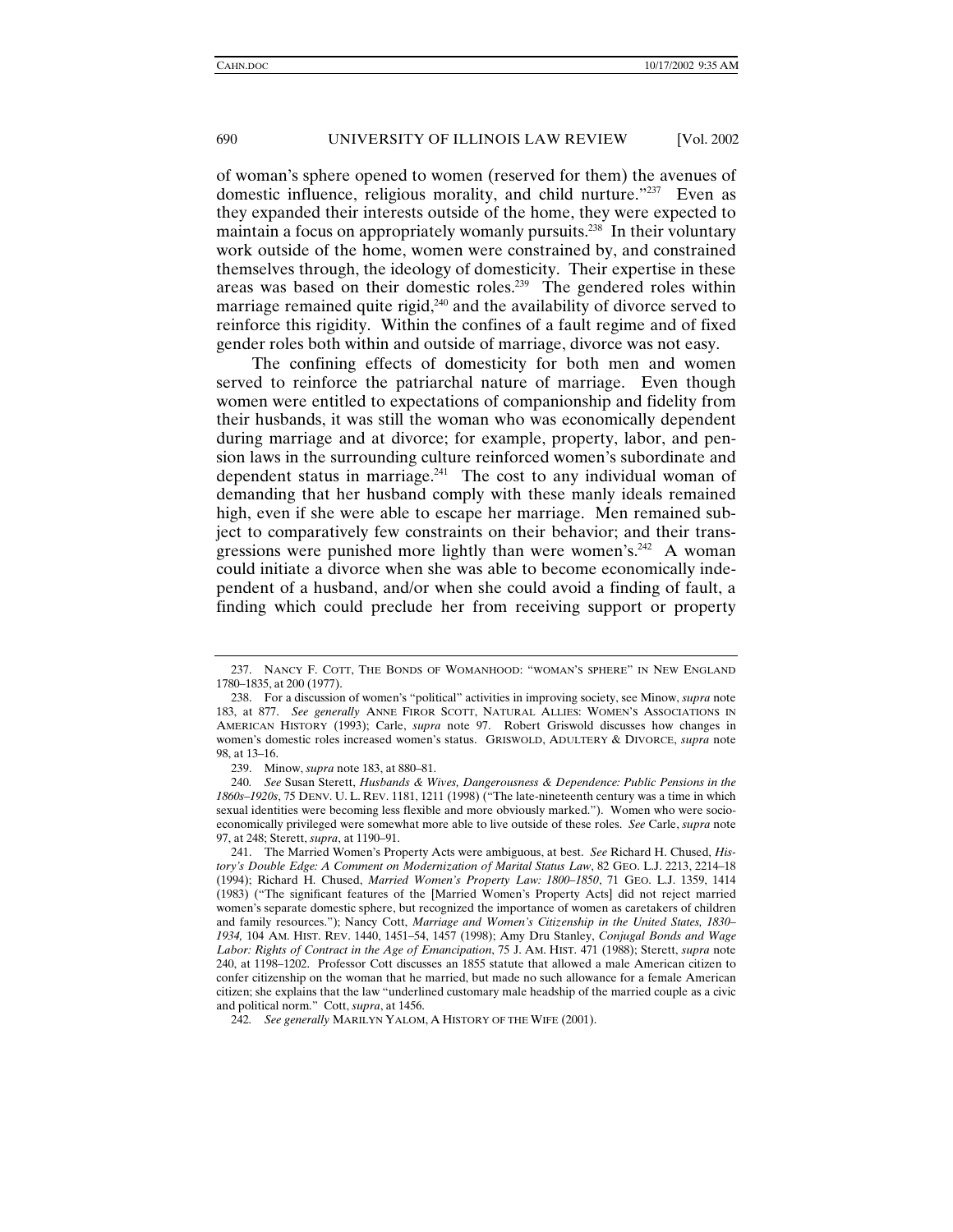from her spouse. And, given women's low wages, $243$  the possibility of economic independence was slight unless women became dependent on their families or another man. When women had been deserted and were, consequently, no longer economically dependent, then they might be more likely to seek a divorce; a spouse's adultery, however, might be an insufficient justification for becoming economically independent of a husband.<sup>244</sup>

The images that emerge from the trials are of unhappy marriages, of men and women who failed in their marital undertakings, and as such, they seem more cautionary than incendiary. The divorce trials, as history, show how the law imagined the obligations of marriage and of husbands and wives, and then handled alleged breaches of those obligations.245 While the popularity of these trials may have publicized the availability of divorce, $246$  they also established the boundaries of behavior sufficient to obtain a divorce. Husbands and wives may both have been able to "see" themselves and their marriages in the stories of divorce, or they may have viewed the divorcing spouses as evil beings.<sup>247</sup> Lawyers certainly tried to depict their clients as ordinary creatures, and the other spouse as inhuman monsters. Nonetheless, whether members of the public (or jurors) identified with either the innocent or guilty spouse, or saw them as monsters, they also saw the consequences of failure to conform.

Ultimately, the divorce trials contained the stories of the individual litigants as well as the stories of marriage and of men and women. The rhetoric deployed in these divorce trials provides glimpses of the marriages themselves. The stylized story forms nonetheless cannot mask completely how husbands and wives lived, or did not live, with each other. That these stories were, at many times, formulaic, simply reveals the expectations of the male and female litigants rather than the "truth" of any litigant's particular story. For a story to become legally cognizable, it must be framed so that it accords with existing legal practices. But,

<sup>243</sup>*. See, e.g.*, Siegel, *supra* note 213, at 1120–22.

<sup>244</sup>*. See* GRISWOLD,*supra* note 98, at 5.

 <sup>245.</sup> In discussing what to expect from a history of marriage, Professor Hartog suggests: Judges and lawyers, like other participants in the legal system, had to improvise solutions to immediate and intractable conflicts, using the imperfect materials of an inherited and changing legal order . . . . They were necessarily concerned with consistency, with recognizing the force of precedent, applying it to situations that pressed at the boundary of inherited normative descriptions, choosing between competing, often equally applicable, precedents.

HARTOG, MAN & WIFE, *supra* note 31, at 4.

<sup>246</sup>*. See* Cott, *supra* note 241, at 1440; BASCH, *supra* note 7, at 169; *cf.* Susan Sterrett, *Serving the State: Constitutionalism and Social Spending, 1860s–1920s*, 22 LAW & SOC. INQUIRY 311, 313 (1997) ("Legal discourse, including contests over its meaning among lawyers and commentators, is partially constitutive of a polity").

<sup>247</sup>*. Cf*. HALTTUNEN, MURDER MOST FOUL, *supra* note 128, at 206–07 (suggesting that the nineteenth-century Gothic imagery of murderers as monsters replaced an earlier understanding of murderers as "common sinners," an understanding that is returning today).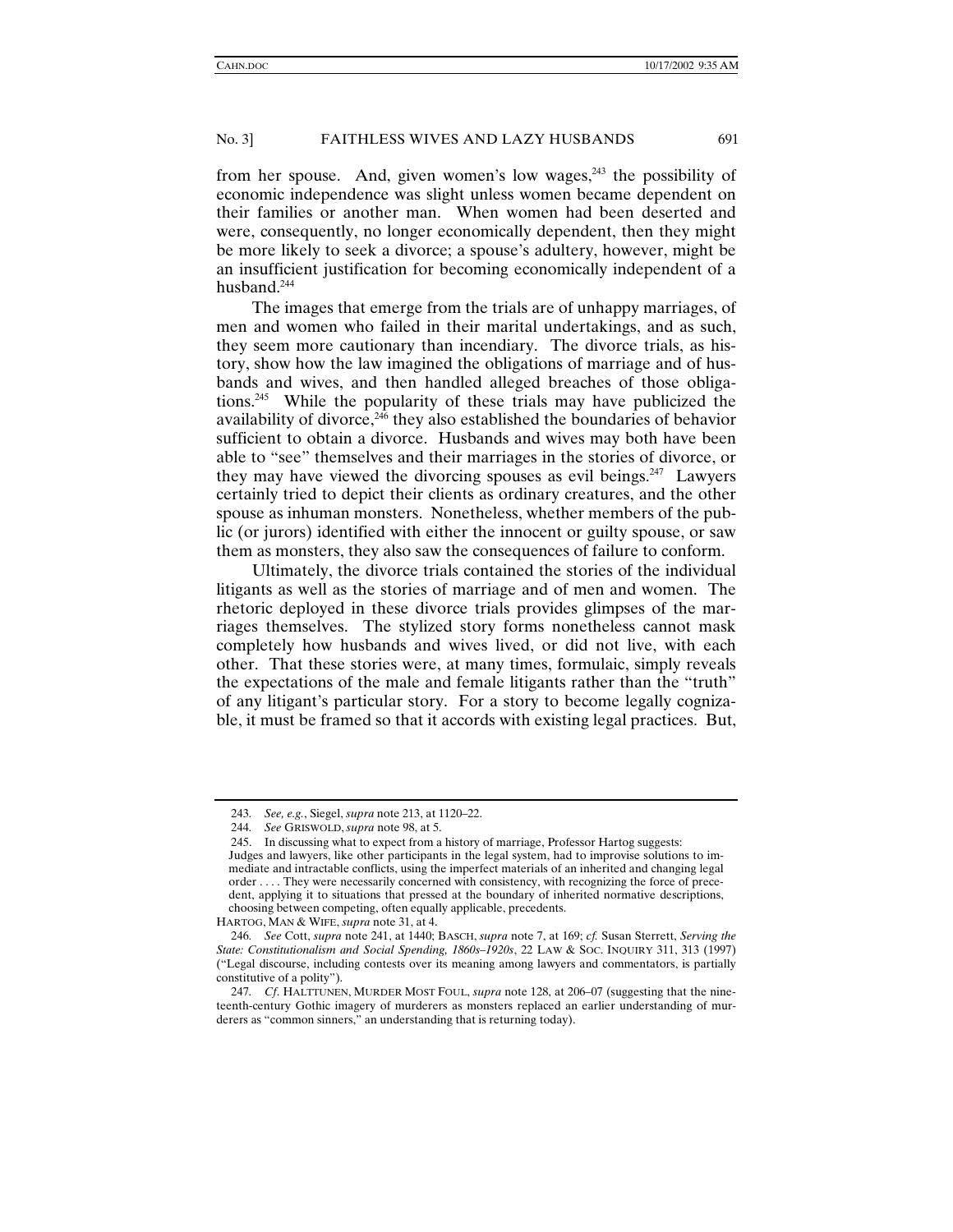of course, when the events occur, they do not accord with legal structures.248

Narratologists recognize that the "basic story" will vary depending on who is doing the retelling, that it is difficult to determine the actual origins of the basic story, $249$  but the basic story generally accords with larger cultural themes. These plot structures show how various events are translated, by the culture, into moral terms.<sup>250</sup> Events may appear random until they are organized into a coherent structure.<sup>251</sup> The basic stories in these divorce cases thus provide insight into general cultural attitudes towards men and women and the role of marriage. The basic story reveals social expectations of husbands and wives, and the marriage norm. Even as the marriage norm changed, as women's roles within the household were transformed together with men's roles outside of the household, the basic story of marriage remained hierarchical and confining. The roles acceptable for both men and women, and the role of marriage itself, were constraining.252 Even when men and women were not formally married, the law engaged in many fictions to make their relationships conform to the dominant ideal.<sup>253</sup> The efforts of judges and litigants to impose marriage on these relationships shows not just an attempt to confine dependency, but also an attempt to define roles, to assimilate these relationships to the dominant model of men's and women's lives. There were, of course, counter stories, trials in which atfault women received property; the existence of these cases illustrates that the law did not speak in one coercive voice.<sup>254</sup>

Throughout the nineteenth century, women remained confined by the marriage plot. Marriage established their roles; consequently, leaving marriage remained an ambiguous act of liberation. "Divorcees were society's 'unmarried married' women, doubly defined by the matrimonial

<sup>248</sup>*. See* Naomi Cahn, *Inconsistent Stories*, 81 GEO. L.J. 2475 (1993); Sarat, *supra* note 98, at 354; Umphrey, *Dialogics*, *supra* note 218, at 393.

 <sup>249.</sup> Barbara Herrnstein Smith, *Narrative Versions, Narrative Theories*, 6 CRITICAL INQUIRY 213 (1980).

<sup>250</sup>*. See* Susan Bandes, *Patterns of Injustice: Police Brutality in the Courts*, 47 BUFF. L. REV. 1275, 1313 (1999); Hayden White, *The Narrativization of Real Events*, 7 CRITICAL INQUIRY 793, 797 (1981).

<sup>251</sup>*. See* HAYDEN WHITE, THE CONTENT OF THE FORM 24 (1987) ("this value attached to narrativity in the representation of real events arises out of a desire to have real events display the coherence, integrity, fullness, and closure of an image of life that is and can only be imaginary"). *But see* ALISDAIR MACINTYRE, AFTER VIRTUE: A STUDY IN MORAL THEORY 211–16 (2d ed. 1984) (discussing the coherence of an individual's life narrative).

 <sup>252.</sup> Richard Chused states: "[T]he middle and upper class' tolerance for family deviance decreased sharply between 1865 and 1900 in both the north and the south." Richard Chused, Comments for American Society for Legal History 7 (Oct. 22, 1999).

<sup>253</sup>*. See* HARTOG, MAN & WIFE, *supra* note 31, at 254–56 (discussing the presumption of the validity of a second marriage); Dubler, *supra* note 34 (discussing the importance of acting married to receiving the legal status of marriage).

<sup>254</sup>*. See* HARTOG, MAN & WIFE, *supra* note 31, at 310 ("I reject the premise of law as a monotonoal imposition of domination . . . . There was domination aplenty but also opportunity, critique, renewal through law, and contradiction and indeterminacy.").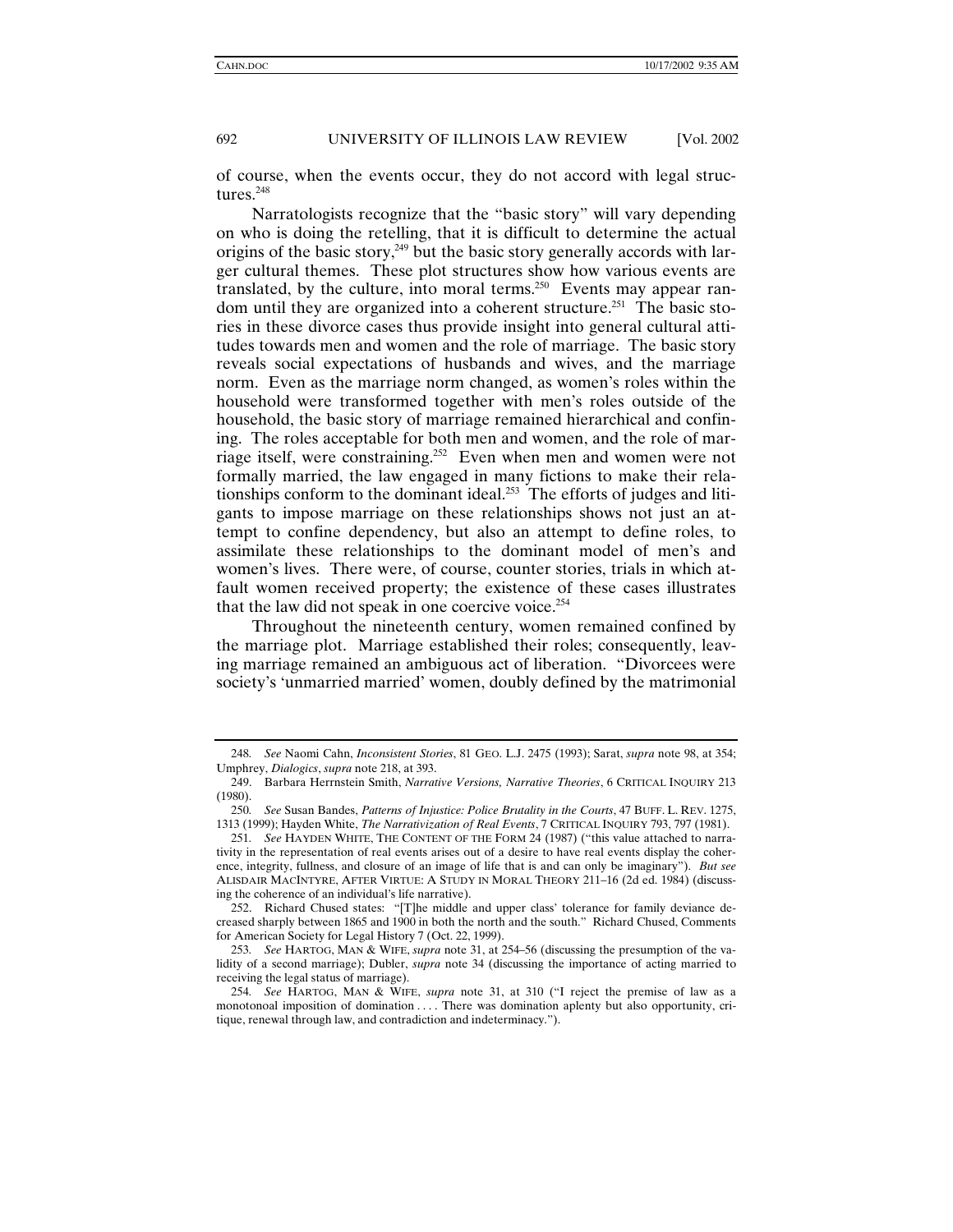institution rather than liberated from it."255 The existence of divorce did not dilute the power of marriage as a regulatory institution.

While the very proliferation of divorce cases can be seen as a disintegration of the traditional familial norms, they can also be viewed as reinforcing cultural norms, forcing cultural norms to do their work. As expectations of marriage changed, as men moved out of house-based labor, and women were defined by household labor, men and women were laying claim to compliance with these newly developing images. Women were becoming more active within their communities, leaving the hearth—but only to promote moral purity outside the home.<sup>256</sup> Similarly, women (and their lawyers) promoted moral purity and domestic feminism through the divorce cases, claiming the domestic images of women, and condemning men for their failure to comply with these images. The changing expectations of marriage, and the changing roles of women came together to enshrine these images. Lawyers for the men similarly claimed that the women had transgressed their domestic roles, while the men had complied with their expectations. The potential titillation caused by images of women tempting men<sup>257</sup> was more than matched by the judgment—legal and social—that these women received for their transgressions. Although the model of companionate marriage developed as the dominant image for middle- and upper-class families, the roles in marriage remained primarily unchanged.<sup>25</sup>

The divorce stories are reflections of women's and men's status in society. Wives who ventured too far outside their roles as moral purifiers were at fault, and no longer deserved to be married. While women were becoming more active and activist, their activities continued to be circumscribed. Indeed, the stories that they told, and their defenses against contrary stories, repeatedly emphasized their own purity. While they might be leaving the home for divorce court (even though they could not be witnesses, in most cases<sup>259</sup>), they were leaving for a justifiable cause. Women who participated in divorce cases were defending their honor and their purity and their womanliness, not their autonomy nor even their rights to emotional intimacy in marriage. $260$ 

 <sup>255.</sup> MACCOMB, *supra* note 130, at 304.

<sup>256</sup>*. E.g.*, CAROLYN LAWES, WOMEN AND REFORM IN A NEW ENGLAND COMMUNITY, 1815– 1860, at 3–4 (2000); Minow, *supra* note 183.

<sup>257</sup>*. See* BASCH,*supra* note 7, at 168–72.

<sup>258</sup>*. See* LYSTRA, *supra* note 61, at 210 (between 1830–1870, "the idea that a voluntary union might be voluntarily undone was inhibited by the still powerful sense of the marital relationship as a set of duties externally imposed upon husband and wife").

<sup>259</sup>*. See, e.g.*, HARTOG, MAN & WIFE, *supra* note 31, at 105–06; Frances Olsen, *The Family and the Market: A Study of Ideology and Legal Reform*, 96 HARV. L. REV. 1497, 1531 (1983); Milton Regan, *Spousal Privilege and the Meaning of Marriage*, 81 VA. L. REV. 2045 (1995).

 <sup>260.</sup> In one contemporary study of the changing reasons for women's divorce, the researchers found that, prior to no-fault divorce, women left marriages because of their husband's faults, such as desertion or alcoholism; twenty years after the institution of no-fault—when women did not fear that a finding of fault would lead to even greater financial and custodial consequences—women initiated divorce because of a loss of emotional intimacy. June Carbone, *Income Sharing: Redefining the Family*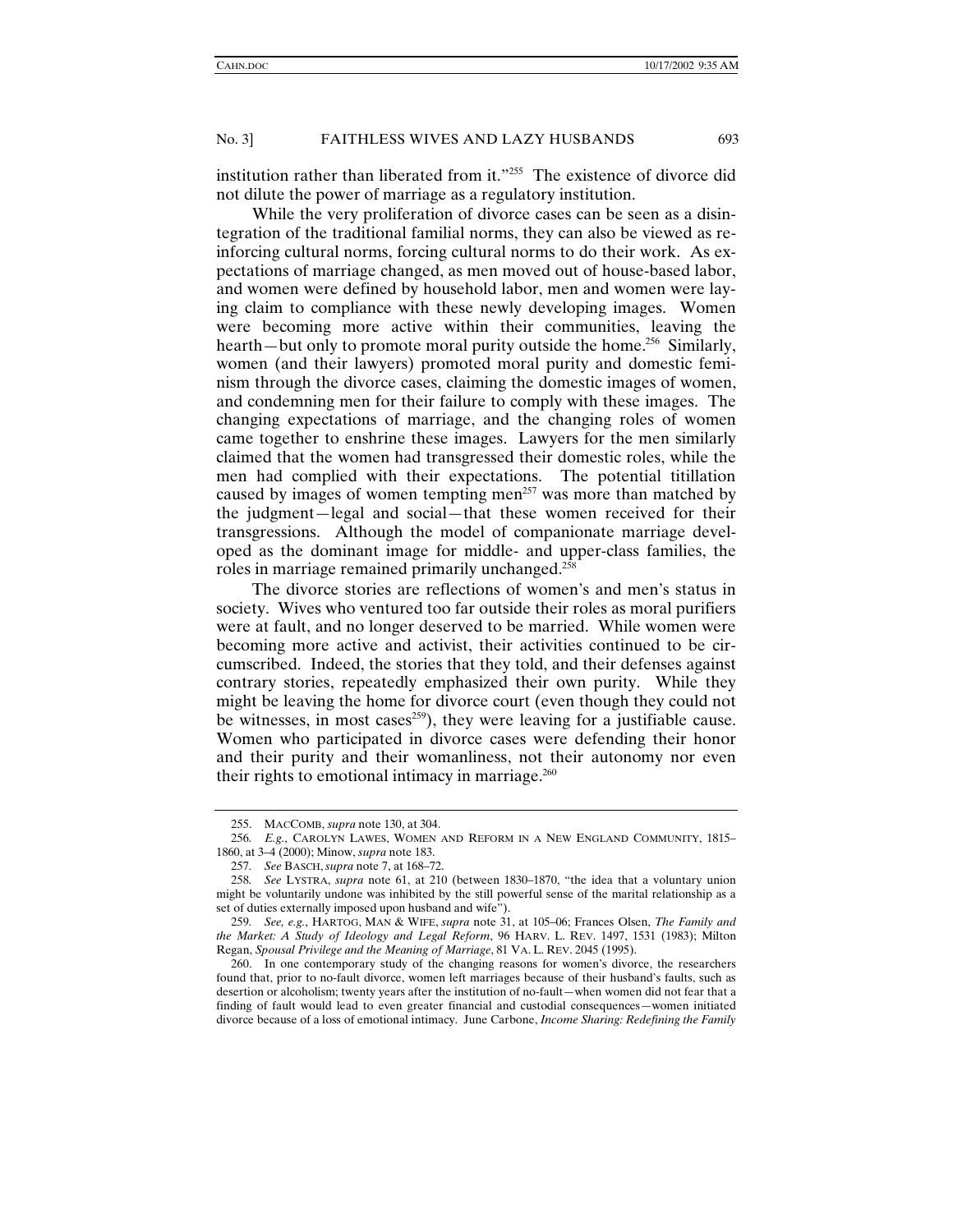Nonetheless, although many of these divorce trials occurred at the same time as widespread debate on the morality of divorce, the stories in court simply did not reflect the liberation language of the woman's movement. The 1848 Seneca Falls Declaration proclaimed that man "has so framed the laws of divorce, as to what shall be the proper causes, and in case of separation, to whom the guardianship of the children shall be given, as to be wholly regardless of the happiness of women."261 Subsequent conventions, however, failed to enact resolutions relating to divorce. When divorce was discussed, it was as a moral issue. Elizabeth Clark explains, "Before the Civil War, feminist arguments for divorce were not made in terms of an abstract right to individual liberty, but in more pragmatic terms, the most fundamental being the instinct for selfpreservation  $\dots$  [they] invoked duties, rather than rights."<sup>262</sup> After the Civil War, she argues, the rhetoric changed to emphasize women's rights to "personal liberty," a stance that was controversial both within the woman's movement as well as within the larger society. Indeed, many in the woman's movement, who had successfully achieved some of their goals, turned away from their earlier divorce reform advocacy in an effort to achieve suffrage, and many feminists even advocated stricter divorce laws.<sup>263</sup> Moreover, the scarcely acknowledged problem with this perspective was that focusing solely on divorce removed it from the context of women's subordinate, unequal lives; a right to divorce was meaningless without some rights to economic independence.<sup>264</sup>

#### VI. CONCLUSION

The stories of fault implicated individual men and women for their failings: their failings as individual spouses, and their failure to conform to the social norms of gendered behavior. Because divorce was faultbased, lawyers were required to craft their stories so that their clients were recognizably innocent and wronged while the opposing spouses were guilty and faulty. Although there was of course no one norm for wifely or husbandly behavior, there was a set of generally accepted con-

*in Terms of Community*, 31 HOUS. L. REV. 359, 403 n.29 (citing 1992 study). Although I am extremely hesitant to project retroactively, I nonetheless think these data—and those from other studies—show that it is not the development of companionate marriage per se that leads to divorce. Rather, it is other changes in women's and men's roles, such as women's increasing financial independence, as well as other cultural attitudes and laws, such as changes in the concepts of morality in family law, that lead to divorce.

 <sup>261.</sup> STANTON ET AL.,*supra* note 217, at 71.

 <sup>262.</sup> Clark, *Matrimonial Bonds*, *supra* note 216, at 28. Throughout her life, Elizabeth Cady Stanton discussed the importance of divorce, and attempted to introduce resolutions at Women's Rights Conventions. Stanton compared the status of women in marriage to the status of blacks under slavery, using the analogy to argue that women needed a right to autonomy.

<sup>263</sup>*. E.g.*, Mary A. Livermore et al., *Women's Views of Divorce*, *reprinted in* DIVORCE: THE FIRST DEBATES 110, 112 (David J. Rothman & Sheila M. Rothman eds., 1987); ELEANOR FLEXNER, CENTURY OF STRUGGLE 152–53 (1959).

<sup>264</sup>*. See* Clark, *Matrimonial Bonds*, *supra* note 216, at 47–48.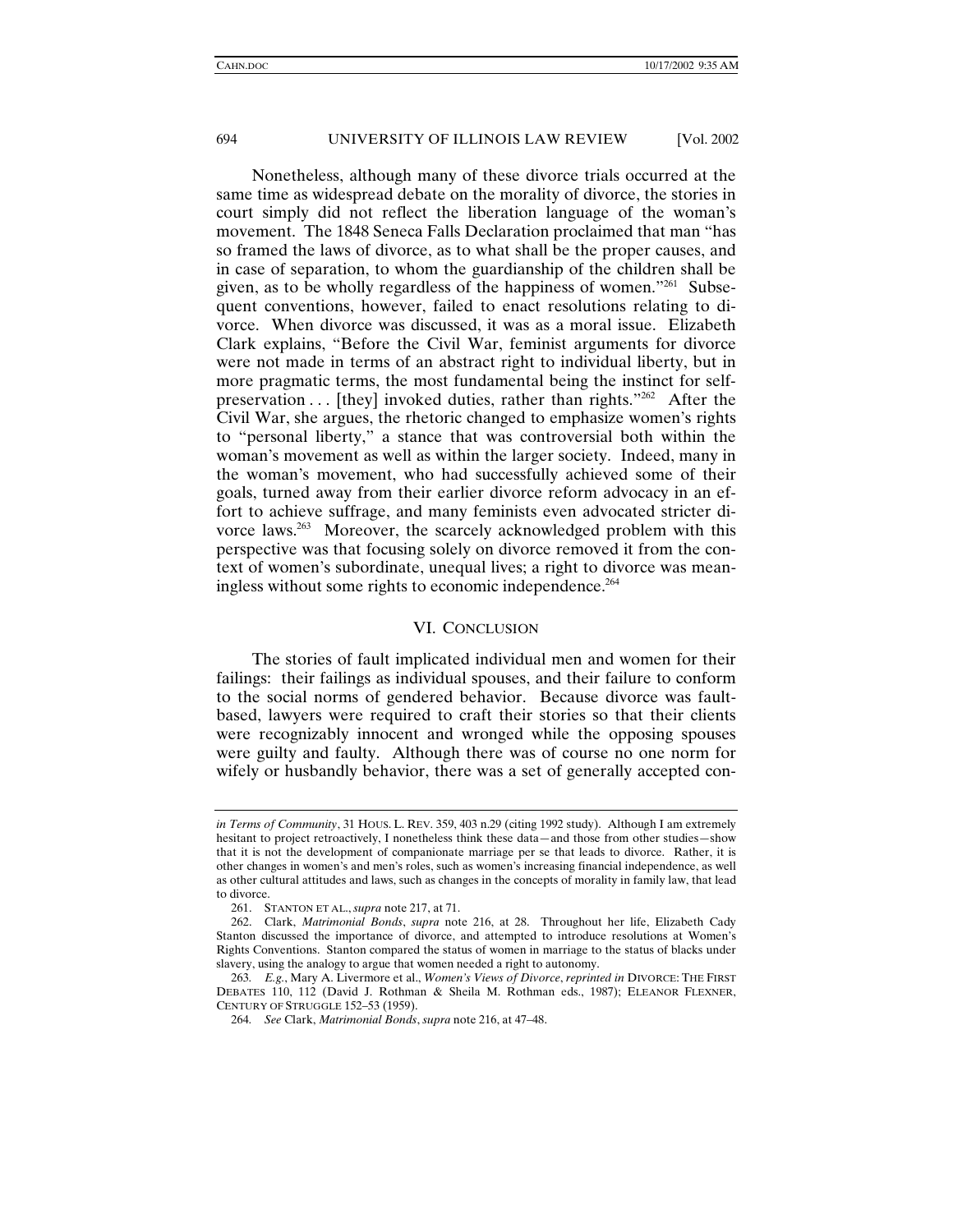ventions for wives and husbands for which transgression was to be punished. Acting like a wife or a husband did have some meaning, albeit not precise,265 so jurors were able to recognize when the parties before them acted appropriately. The roles for husbands and wives remained deeply gendered and unequal throughout the nineteenth century, and the stories of fault reveal these expectations.

Under the no-fault system in contemporary law, the norms of gendered marital behavior are irrelevant to receiving a no-fault divorce.<sup>266</sup> A husband who does not provide for his wife, or a woman who is sexually active outside of marriage, can still receive a divorce without revealing any such grounds. Indeed, the domestic relations law has been transformed so that there is a story of greater equality in mutual obligations.<sup>267</sup>

Nonetheless, cultural norms of gender<sup>268</sup> differ from the legal norms of domestic relations law. The social norms of gender still encourage women to define themselves as mothers and not work (or at least not work full-time) outside of the home,<sup>269</sup> while divorce law no longer explicitly accounts for gender.<sup>270</sup> Where gendered values do appear within divorce, however, it is in much more subtle ways, in the context of child custody, alimony, and property distribution. Women who stay home, or who are less than fully productive workers, are still financially penalized

<sup>265</sup>*. See* Dubler, *supra* note 34, at 973. In his survey of the earliest domestic relations casebooks which were published at the end of the century, Professor Hartog found that wives' roles remained shaped by their obligations to their husbands; husbands were able to demand satisfaction of those obligations with a reciprocal obligation to support their wives. HARTOG, MAN & WIFE, *supra* note 31, at 293.

 <sup>266.</sup> For suggestions that fault should, perhaps, be relevant, see Barbara Bennett Woodhouse with comments by Katharine T. Bartlett, *Sex, Lies, and Dissipation: The Discourse of Fault in a No-Fault Era*, 82 GEO. L.J. 2525 (1994).

<sup>267</sup>*. See, e.g.*, Cahn, *Moral Complexities*, *supra* note 57, at 229; Wriggins, *supra* note 140, at 284. Professor Elizabeth Scott points out that "[t]he law has embraced egalitarian gender norms, categorically withdrawing support from hierarchical, differentiated marital roles." *See* Scott, *Social Norms*, *supra* note 24, at 1905.

<sup>268</sup>*. See* Steven Nock, *Time and Gender in Marriage*, 86 VA. L. REV. 1971, 1975–76 (2000).

Within the law and economics approach, there is an apparent acceptance that social norms result from an individual's self-interested actions and that cultural forces cannot be "anthropomorphized" to explain the development of norms. *See* Richard H. McAdams, *Signaling Discount Rates: Law, Norms and Economic Methodology*, 110 YALE L.J. 625, 680–81 (2001) (book review). Contrary to this approach, however, I believe that cultural forces—without a particular "face" or body—influence individuals' behavior and shape their choices. *See, e.g.*, JUDITH BUTLER, GENDER TROUBLE (1989); JOAN WILLIAMS, UNBENDING GENDER: HOW WORK AND FAMILY CONFLICT AND WHAT TO DO ABOUT IT (2000). Moreover, the new social norms jurisprudence focuses on the formation of small group norms, with inadequate attention to the larger social norms that structure those groups. *See* Mitchell, *supra* note 24.

<sup>269</sup>*. See* RHONA MAHONEY, KIDDING OURSELVES: BREADWINNING, BABIES, AND BARGAINING POWER 37, 193–211 (1995). Professor Nock also notes that gender norms in marriage reinforce the appropriateness of wives as caretakers and men as breadwinners. Nock, *supra* note 268, at 1976–77; *see* Naomi R. Cahn, *Gendered Identities*, 44 VILL. L. REV. 525, 529 (1999); Naomi R. Cahn, *The Power of Caretaking*, 12 YALE J.L. & FEMINISM 177 (2000).

<sup>270</sup>*. See* Orr v. Orr, 440 U.S. 268 (1979) (striking down as sex discrimination an Alabama statute providing that husbands, but not wives, may be required to pay alimony upon divorce).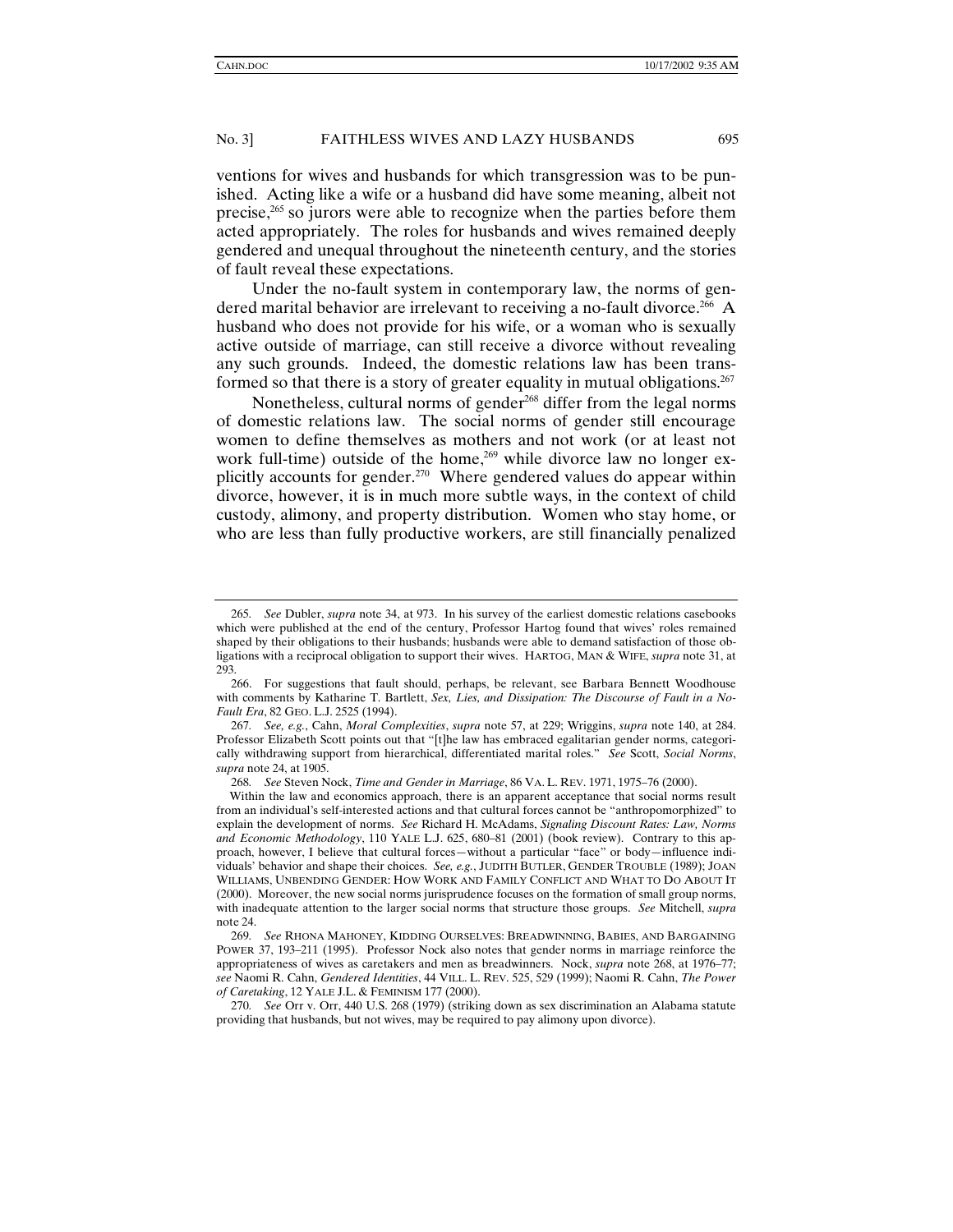upon divorce, perhaps because of the very expectation of equality.<sup>271</sup> They are performing the traditional wifely role but are no longer protected by the law. The assumption is that they have not contributed economically to the marriage, and thus have no long-term entitlement to the human capital produced during the marriage. During the marriage, they have frequently made a series of choices that weakens them in any further bargaining.272 These choices within marriage are themselves the product of conflicting social norms that simultaneously encourage gender equality and gendered dependence.

The enforcement of gender norms at divorce has thus shifted locations from the rhetoric surrounding divorce itself to the economic consequences of being divorced. Innocent nineteenth-century women were entitled to receive alimony, property, and custody; innocent contemporary women who have complied with gender norms through caretaking and housekeeping are disadvantaged economically upon divorce. Judges continue to view marital property as belonging primarily to the person who earned it, and to believe that women deserve little compensation for their household and care work during the marriage.<sup>273</sup> Domestic relations law has, on the one hand, changed to recognize women's equality, but, on the other hand, to discount caretaking work, instead of recognizing the relationship between women's equality and caretaking work, and adequately accounting for wives' household labor. There are deeply conflicting sets of social norms that control intimate marital roles and public social roles.<sup>274</sup>

In a system where fault is irrelevant, innocence and guilt are also irrelevant; courts follow equitable, allegedly neutral standards that nonetheless have gendered implications. The stories told during divorce by lawyers, judges, and litigants continue to contain lessons about the moral

<sup>271</sup>*. See* WILLIAMS, *supra* note 268, at 131; Martha Ertman, *Commercializing Marriage: A Proposal for Valuing Women's Work Through Premarital Security Agreements*, 77 TEX. L. REV. 17 (1998); Jana Singer, *Alimony and Efficiency: The Gendered Costs and Benefits of the Economic Justification of Alimony*, 82 GEO. L.J. 2423 (1994); Cynthia Starnes, *Divorce and the Displaced Homemaker: A Discourse on Playing with Dolls, Partnership Buyouts and Dissociation Under No-Fault*, 60 U. CHI. L. REV. 67 (1993); Amy L. Wax, *Bargaining in the Shadow of the Market: Is There a Future for Egalitarian Marriage?*, 84 VA. L. REV. 509 (1998); David Kaufman, Note, *The New York Equitable Distribution Statute: An Update*, 53 BROOK. L. REV. 845, 846–48 (1987) (reporting on early assessments of New York statute mandating equitable distribution of all assets upon divorce).

Professor Martha Fineman eloquently argues that women's caretaking within the family is unrecognized and uncompensated, and that norms of equitable distribution at divorce harm women. FINEMAN, *supra* note 60; Martha A. Fineman, *Implementing Equality: Ideology, Contradiction and Social Change: A Study of Rhetoric and Results in the Regulation of the Consequences of Divorce*, 1983 WIS. L. REV. 789; Martha A. Fineman, *Child Support Is Not the Answer: The Nature of Dependencies and Welfare Reform*, in CHILD SUPPORT: THE NEXT FRONTIER 209 (J. Thomas Oldham & Marygold Melli eds., 2000).

<sup>272</sup>*. See* HIRSHMAN & LARSON, *supra* note 56, at 26–29; MAHONEY, *supra* note 269, at 37; WILLIAMS, *supra* note 268; Rose, *supra* note 72, at 423; Brian Bix, Engagement with Economics: The New Hybrids of Family Law/Law & Economics Thinking (2001) (unpublished manuscript on file with author).

<sup>273</sup>*. See* ANN CRITTENDEN, THE PRICE OF MOTHERHOOD 133, 138 (2001).

<sup>274</sup>*. See* Nock, *supra* note 24, at 1974; Scott, *Behavioral Theories*, *supra* note 24, at 1638–39.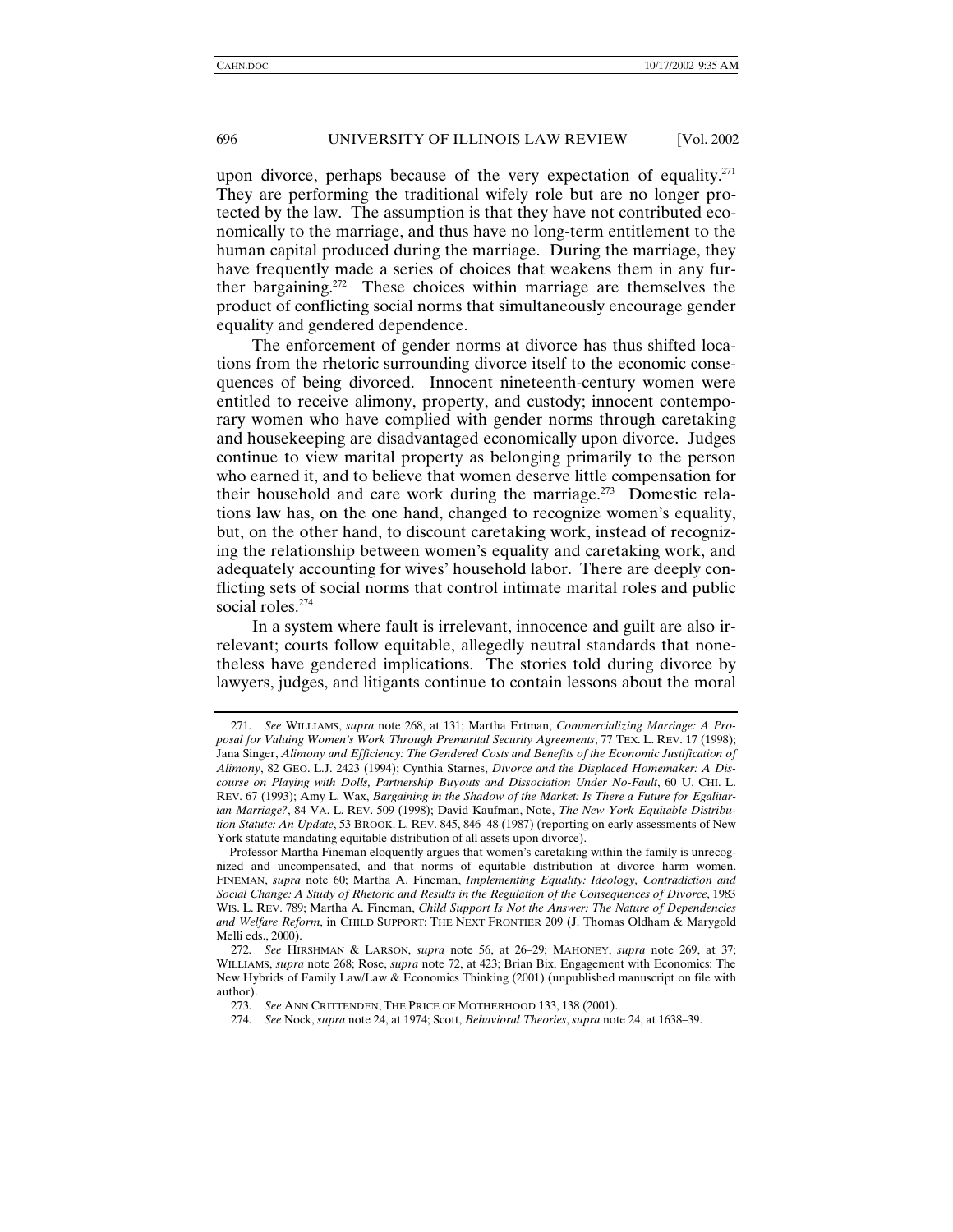expectations of marriage, and, in turn, have some influence on the shapes of those expectations.275 The nineteenth-century trials do not reveal an overly romantic and self-expressive view of marriage. Rather, the trials illustrate an inegalitarian, somewhat rigid institution to which it would be undesirable to return<sup>276</sup> because of its narrowness of vision of men, women, and marriage.

The contemporary rhetoric of marriage, as reflected in the availability of no-fault divorce, has become increasingly egalitarian. The excision of fault from the law of divorce promises that marriage no longer involves keeping track of who has failed to comply with marital obligations, with the consequent implication that compliance is insufficient to guarantee either the continuation of the marriage or adequate financial support upon divorce. $277$  For me, the critical aspect of changing divorce laws is assuring that gendered behavior during marriage is protected upon divorce. Fault often provided an entitlement for women to support post-divorce, or at least provided a theory for such support, where resources existed. This article does not advocate a return to fault;<sup>278</sup> instead, it advocates appropriate recognition of the impact of culturalbased gender norms on marital behavior within a no-fault system.

Although the laws of divorce are commonly seen as default rules, they structure marital dissolution, at least as background measures that set limits.<sup>279</sup> While roles within marriage are changing, women still perform the caretaking and housework, mothers still earn less than men and are more likely to make career and job sacrifices for the marital community. Divorce law fails to reflect these diverse realities, reinforcing only egalitarian gender roles without recognizing the divergence between the law and the social norms for marital behavior.<sup>280</sup> The stories told pursu-

<sup>275</sup>*. Cf.* Martha C. Nussbaum, *Narrative Emotions: Beckett's Genealogy of Love*, 98 ETHICS 225, 253 (1988) (ascribing similar power to fictional narratives). Clarifying the influence of divorce narratives and social norms is difficult; Professor Elizabeth Scott suggests that legal reforms which accord with community values are most likely to be effective. *See* Scott, *Social Norms*, *supra* note 24, at 1969– 70.

<sup>276</sup>*. See, e.g.*, Friedman, *A Dead Language*, *supra* note 25.

 <sup>277.</sup> Professors Peg Brinig and Steve Crafton argue that no-fault has led to increased opportunistic behavior within marriage and decreased investment in marriage itself. *See* Brinig & Crafton, *supra* note 21, at 892. *But see* Ira M. Ellman & Sharon L. Lohr, *Dissolving the Relationship Between Divorce Laws and Divorce Rates*, 18 INT'L REV. L. & ECON. 341 (1998), *at* http://www.Elsevier.com/ locate/issn/01448188.

<sup>278</sup>*. See, e.g.*, Friedman, *A Dead Language*, supra note 25.

<sup>279</sup>*. See* Robert H. Mnookin & Lewis Kornhauser, *Bargaining in the Shadow of the Law: The Case of Divorce*, 88 YALE L.J. 950, 950 (1979); Wax, *supra* note 271; *cf.* Posner, *supra* note 24, at 270 ("marriage law offers a basket of immutable obligations and forbids almost any deviation").

<sup>280</sup>*. See* Dubler, *supra* note 34 (stating that conforming to expectations of marital role, even without legal marriage, might result in a legally recognized union).

Upon divorce, courts continue to view many assets acquired during the marriage, such as degrees or professional goodwill, as owned by the individual spouse (typically the husband) who has "earned" it, rather than ascribing it to the marital community and the efforts of the non-owning spouse (typically the wife). *See* WILLIAMS, *supra* note 268, at 131–38; Alicia Brokars Kelly, *The Marital Partnership Pretense and Career Assets: The Ascendancy of Self over the Marital Community*, 81 B.U. L. REV. 59, 62 (2001).